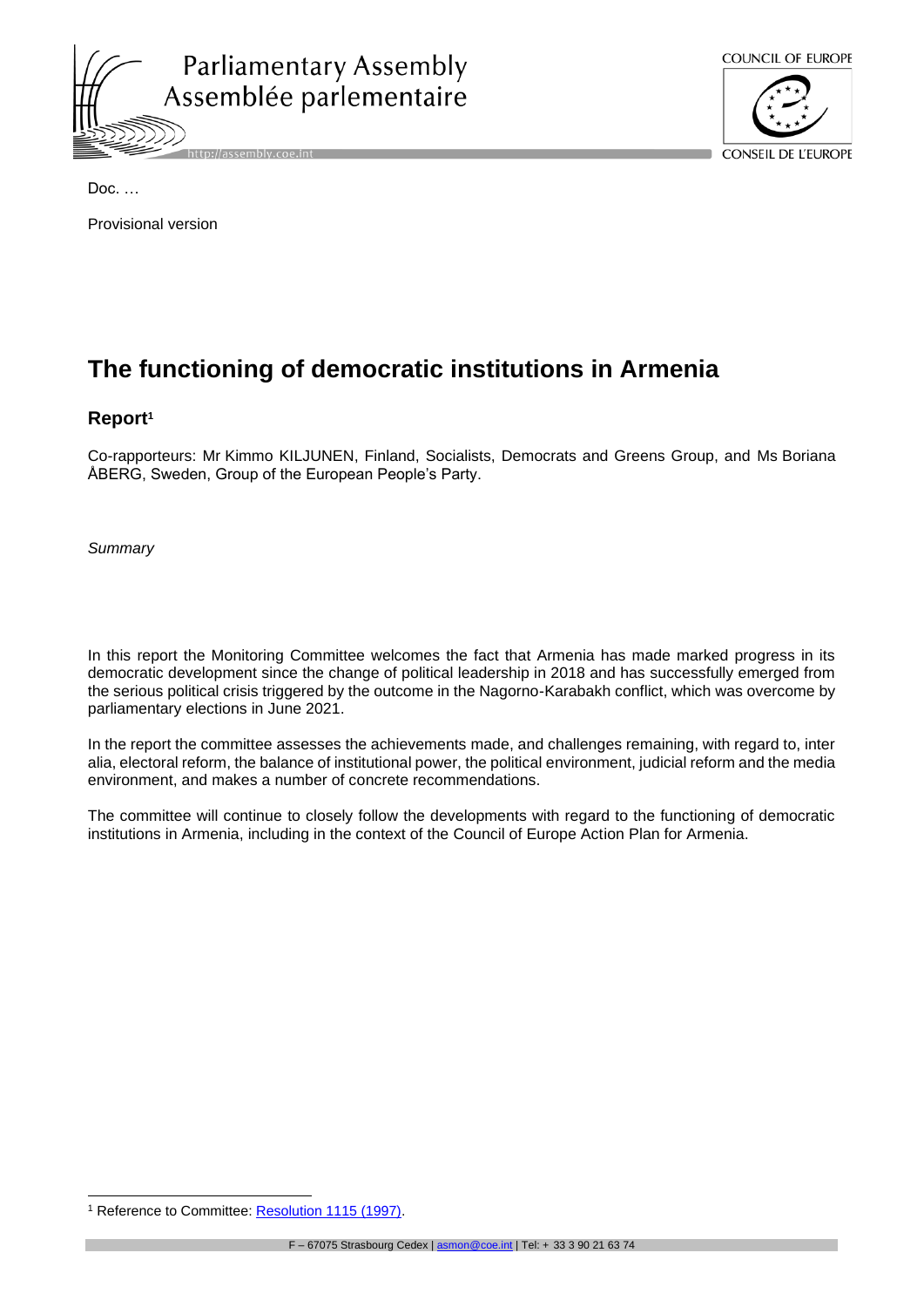# **A. Draft resolution<sup>2</sup>**

1. Armenia has made marked progress in its democratic development since 2018. At the same time, in a shortperiod of time, Armenia has faced a series of events which have each exerted a strong influence on the functioning of its institutions. First, a broad-based peaceful movement, the Velvet Revolution, led to a change in Armenia's political leadership in May 2018. This was confirmed by a snap parliamentary election in December 2018, the organisation and conduct of which were commended by international observers, including the Assembly. Armenia then became involved in the Nagorno-Karabakh military conflict from September to November 2020, and its parliament and government buildings were subsequently stormed by demonstrators. This attempted overthrow of the constitutional order came after the announcement of the signing of the Trilateral Statement by the Prime Minister of Armenia, the President of the Russian Federation and the President of Azerbaijan on the night of 9 November 2020. Armenia then went through a serious political crisis, with the government's legitimacy being questioned, including by some parts of the armed forces which publicly called for its resignation in February 2021. After an electoral reform was adopted in co-operation with the Council of Europe, it finally held early parliamentary elections in June 2021.

2. In this context, the Assembly took stock of the situation to assess what lasting achievements had emergedfrom the democratic reform process that Armenia had embarked on, despite its recent difficulties, what remained to be done and what could raise questions. Its report focused on a limited number of themes overlapping with the priority reforms that the Assembly had identified in its most recent resolution on Armenia, Resolution 1837 on "The functioning of democratic institutions in Armenia" adopted in 2011: electoral reform, ensuring institutional power is correctly balanced and enabling democratic culture to take root in the political sphere, judicial reform and the media situation.

3. In general, the Assembly welcomes the fact that Armenia has successfully emerged from the serious political crisis triggered by the outcome in the Nagorno-Karabakh conflict. The crisis was resolved with the early elections in June 2021, which were organised in a democratic manner, notwithstanding the highly polarised environment.

4. The Assembly also welcomes the pursuit of reforms, the launch of new projects since the change of political leadership in 2018 and the degree to which Armenia has co-operated with the Council of Europe, including at the level of its parliamentary delegation. In particular, it welcomes the signing of the Protocol amending the Convention for the Protection of Individuals with regard to Processing of Personal Data (STCE n° 223) in October 2019, the the ratification of the Convention on the Protection of Children against Sexual Exploitation and Sexual Abuse (CETS No. 201, Lanzarote Convention) in May 2020 and the adoption of the new Criminal Code and the new Code of Criminal Procedure in 2021, both of which are much more in line with European standards than the previous codes.

5. The Assembly notes that the recent conflict had a major impact on Armenia, as described in its Resolution 2391 (2021) on the "Humanitarian consequences of the conflict between Armenia and Azerbaijan / Nagorno-Karabakh conflict". In particular, it again expresses its consternation at the number of people killed from all sides and reiterates its demand for the return of all Armenian prisoners of war in accordance with paragraph 8 of the Trilateral Statement. It also reaffirms the importance of cultural and religious heritage and the urgent need to establish mechanisms required for its protection and restoration. It once again deplores the increasing number of speeches or acts that are not conducive to the easing of tensions or the establishment of normal relations between Armenia and Azerbaijan. In addition, the Assembly calls again on the Armenian authorities to release, without delay, all mine maps in their possession to the Azerbaijani authorities. It once again calls for a just and lasting resolution of the Nagorno-Karabakh conflict, within the framework of the Organisation for Security and Co-operation in Europe (OSCE) Minsk Group. Finally, it calls for the implementation of the recommendations of the Commissioner for Human Rights contained in her memorandum on the humanitarian and human rights consequences of the conflict.

6. The Assembly also notes the consequences of the Nagorno-Karabakh conflict on Armenian politics, whether in terms of the place of the issue of National security on the political agenda, or the intense polarisation of the political scene over the issue of responsibility for the defeat led by the signing of the Trilateral Statement of 9-10 November 2020.

7. With regard to elections and electoral reform, the Assembly commends Armenia for the conduct of the last two national elections, held in December 2018 and June 2021, which were free of the irregularities that

<sup>&</sup>lt;sup>2</sup> Draft resolution adopted unanimously by the Committee on 14 December 2021.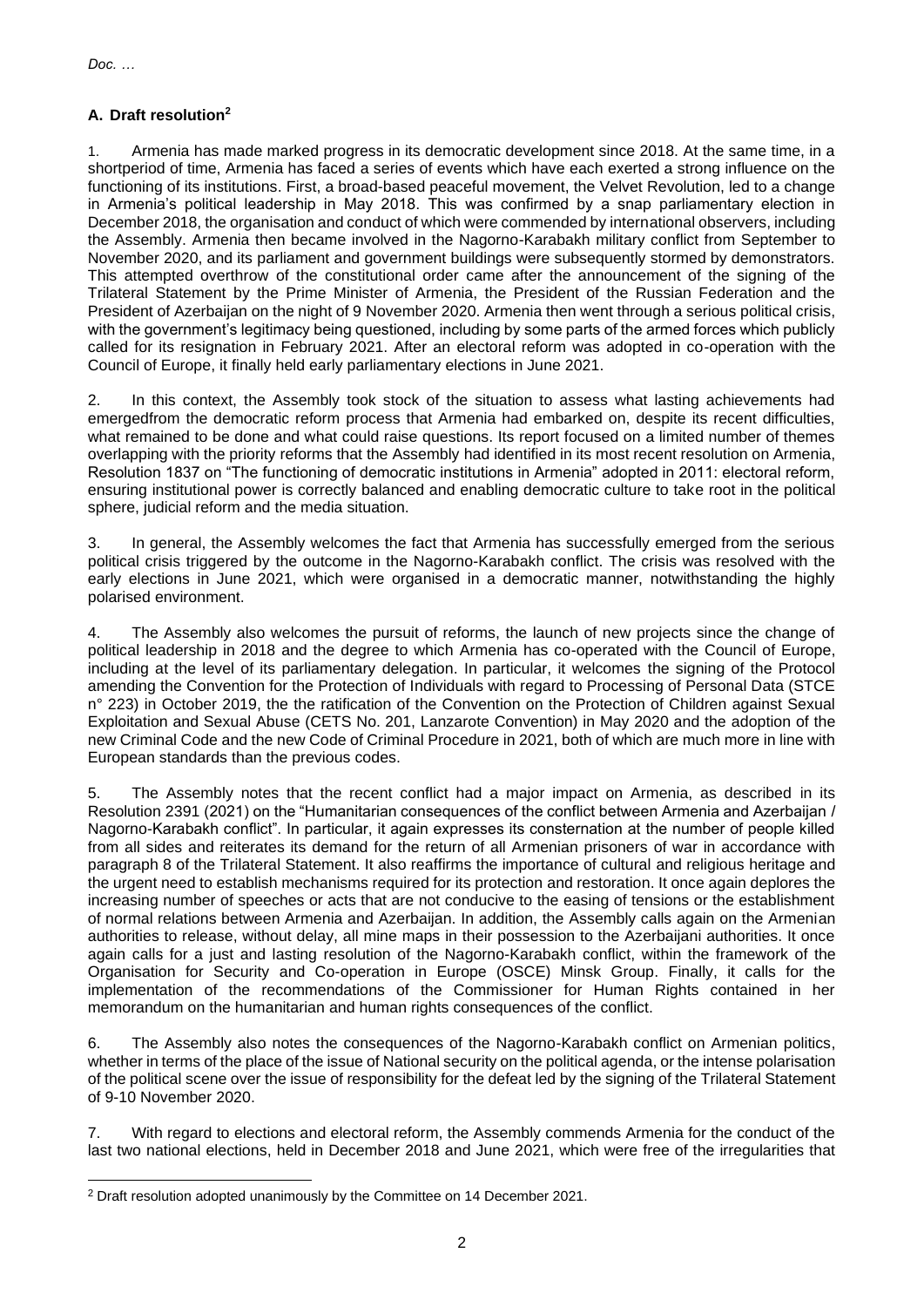had tainted many elections in the past. As regards the snap election in June 2021, it is also pleased to note that the opposition has accepted the results, after having used the legal means at its disposal to challenge them, and has not boycotted the new parliament's activities.

8. Overall, the Assembly welcomes the marked improvement in the electoral framework, both in terms of the legislation on political parties and the funding of electoral campaigns, and in terms of the voting system, as noted by the Venice Commission and the OSCE / Office for Democratic Institutions and Human Rights (ODIHR).

8.1. It welcomes the efforts made to safeguard the integrity of the system of political finance and enhance political parties' transparency and accountability. It also welcomes the lowering of the threshold of votes required for a political party to receive public funding, and the method of calculating the public funds to be allocated, which, as the Venice Commission pointed out, favours small political parties and consequently political pluralism.

8.2. It also welcomes the package of amendments adopted in April and May 2021 which addressed the majority of recommendations raised in previous Venice Commission opinions and OSCE/ODIHR election observation missions' final reports. It notes that these amendments have, inter alia, simplified the voting system, lowered the premium offered to the coalition receiving more than 50% of the votes in the National Assembly and reduced the threshold for political parties to participate in the distribution of seats, thereby promoting political pluralism.

8.3. Lastly, it welcomes both the inclusive and transparent procedure for adopting these amendments and the fact that the amendments of April and May 2021 had been discussed and prepared for a long time, even though they were voted in very shortly before the elections.

9. The Assembly regrets, however, the political climate in which the June 2021 elections took place, which was characterised by intense polarisation and marred by increasingly inflammatory rhetoric among key contestants. It also deplores the fact that women were side-lined throughout the campaign, although in the end, electoral regulations led to an increase in their representation in parliament. The Assembly therefore calls on the political parties to bring about a change of culture in this respect, as equal gender representation in elected office must be backed up by a real opportunity for women to participate actively in political life.

10. The Assembly calls on the Armenian authorities to complete the reform of the electoral framework by taking on board the recommendations of the Venice Commission and the OSCE/ODIHR, in particular as regards providing a precise legal definition of campaign expenditure, abolishing the ban on bi-nationals standing for election, penalising "slander" during election campaigns and enabling voters to challenge voting results in their constituency. It also calls on Armenia to implement the recommendation of the Congress of Local and Regional Authorities by ensuring all local elections are held on the same day and at least six months from parliamentary elections.

11. As regards ensuring institutional power is correctly balanced and enabling democratic culture to take root in the political sphere, the Assembly condemns the violent incidents that occurred in August 2021 between members of the majority and the opposition in the National Assembly. It calls on the majority and the opposition to engage with each other in a constructive and respectful manner over clearly identified and divergent policy directions. It notes that functional mechanisms are in place to protect the opposition's rights, enabling the latter to play its role and propose alternatives. It calls on the parliamentary majority to fully perform its role in terms of oversight and review of government action, given that it holds the large majority of seats.

12. The Assembly calls on the Armenian authorities to implement their plan to reinstate a Ministry of the Interior and entrust it with some of the law enforcement agencies which are currently under the direct authority of the prime minister. This long-standing recommendation of the Assembly would increase the government's accountability to parliament for any law enforcement matter. It also recommends that the authorities examine the possibility of making several investigative bodies currently under the authority of the prime minister independent.

13. The Assembly commends Armenia for introducing certain checks and balances which have proved their effectiveness, whether it be the President of the Republic of Armenia in his role as guardian of the Constitution or the Human Rights Defender (Ombudsman), whose independence seems to be firmly established. In this respect, the Assembly calls on the authorities to follow the recommendations of the Venice Commission on strengthening the independence of the Human Rights Defender in staff recruitment and management policies.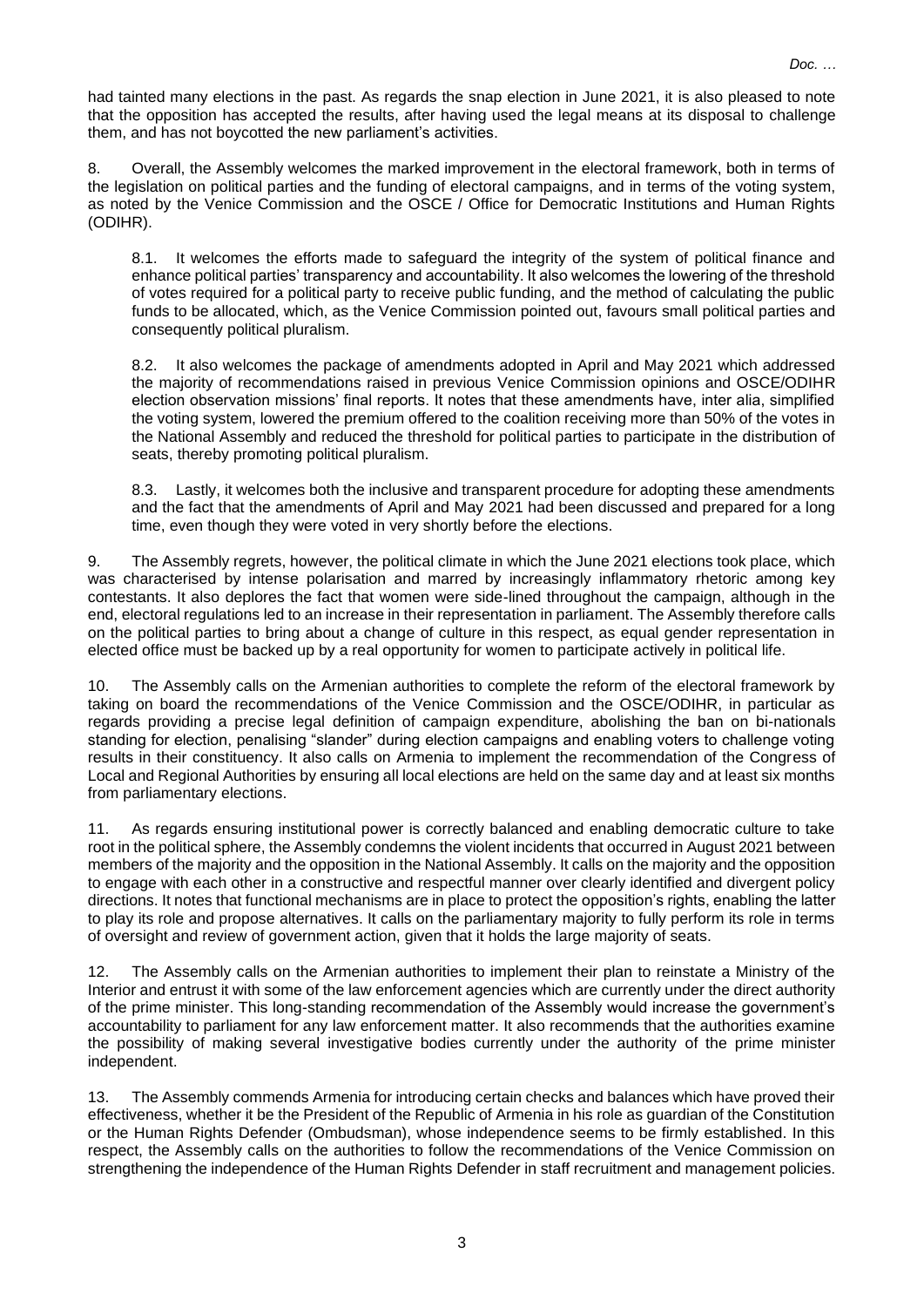14. The Assembly also calls on the authorities to ensure that the Commission for the Prevention of Corruption has adequate resources to carry out checks on the interests and assets disclosure of public officials in general and judges in particular and on the financial control of political parties. It also recommends taking advantage of the next revision of the Constitution to examine the possibility of strengthening the independence of this Commission by constitutionalising its status.

15. The Assembly notes that since the peaceful change of power in 2018, tensions have run very high between the Armenian authorities on the one hand and the judiciary and certain judges of the Constitutional Court on the other. It also notes the low level of public trust in the judiciary and the perception that it suffers from a significant degree of corruption and possibly has ties with opponents of the current parliamentary majority. It deeply regrets the public confrontation that took place between the government and the majority on the one hand, and the former chairperson of the Supreme Judicial Council and the former president of the Constitutional Court on the other. It points out that while it is the responsibility of the authorities to uphold the dignity of the judicial office and not to call judges' integrity into question publicly and collectively, both judges and the chairperson of the Supreme Judicial Council and the president of the Constitutional Court are required to be neutral and impartial.

16. It welcomes the measures taken to promote the independence of judges, such as increasing their allowances, setting the remuneration of future "anti-corruption" judges at a higher level than that of ordinary judges, and the change in culture that seems to be under way among pre-trial judges, and has reportedly resulted in a sharp rise in refusals of prosecutorial requests for pre-trial detention.

17. It also notes that in their opinions, both GRECO and the Venice Commission took a generally positive view of the composition of the Supreme Judicial Council, an independent judicial body, and of the scope of its powers.

18. It calls for the reform of the judiciary to be continued by:

18.1. introducing a proper mechanism for appealing decisions of the Supreme Judicial Council in disciplinary matters, as is already the case with regard to the recruitment and promotion of judges and as recommended by both GRECO and the Venice Commission;

18.2. delivering tangible results in terms of sanctions against undue interference with the administration of justice, in line with GRECO's recommendations;

18.3. establishing a neutral and competent body to provide confidential counselling to judges on improper influences, conflicts of interest and corruption within the judiciary, in line with GRECO's recommendations.

19. With regard to the crisis that began in 2019 between the government and certain judges of the Constitutional Court, the Assembly considers that the implementation of the Constitutional Court model provided for by the 2015 constitutional amendments could justify introducing a single set of rules governing the conditions of service of Constitutional Court judges, in particular the length of their term, in order to prevent some of them from serving beyond the 12 years provided for by the amendments. It also notes that the appointment of the former president of the Constitutional Court was made in such a way as to make both his mode of election and the length of his term of office exempt from full application of the 2015 amendments.

20. The Assembly notes that the authorities tried to find an honourable solution to the crisis by offering early retirement to the judges in question. It welcomes the talks which were conducted in this respect, with the Venice Commission's opinion being sought on two occasions.

21. It regrets, however, that the Armenian authorities did not follow the Venice Commission's recommendations that any early retirement scheme for members of the Court must be voluntary and not abrupt and immediate so as to avoid undermining the principle of irremovability of judges. The Assembly points out that the principle of irremovability is a guarantee of the independence of the judiciary from the political authorities which must be respected.

22. As regards the media, Armenia recently faced a series of events, including the Covid-19 pandemic and the Nagorno-Karabakh conflict, which led the authorities to severely restrict the independence of journalists and freedom of expression on a temporary basis. The Assembly notes that, both as regards the dissemination of false information and publications likely to cause panic in the context of the Coronavirus pandemic and the restrictions imposed by martial law, the authorities tended to take drastic measures which were manifestly excessive in view of the curbs they placed on freedom of expression, even if the aim pursued was legitimate.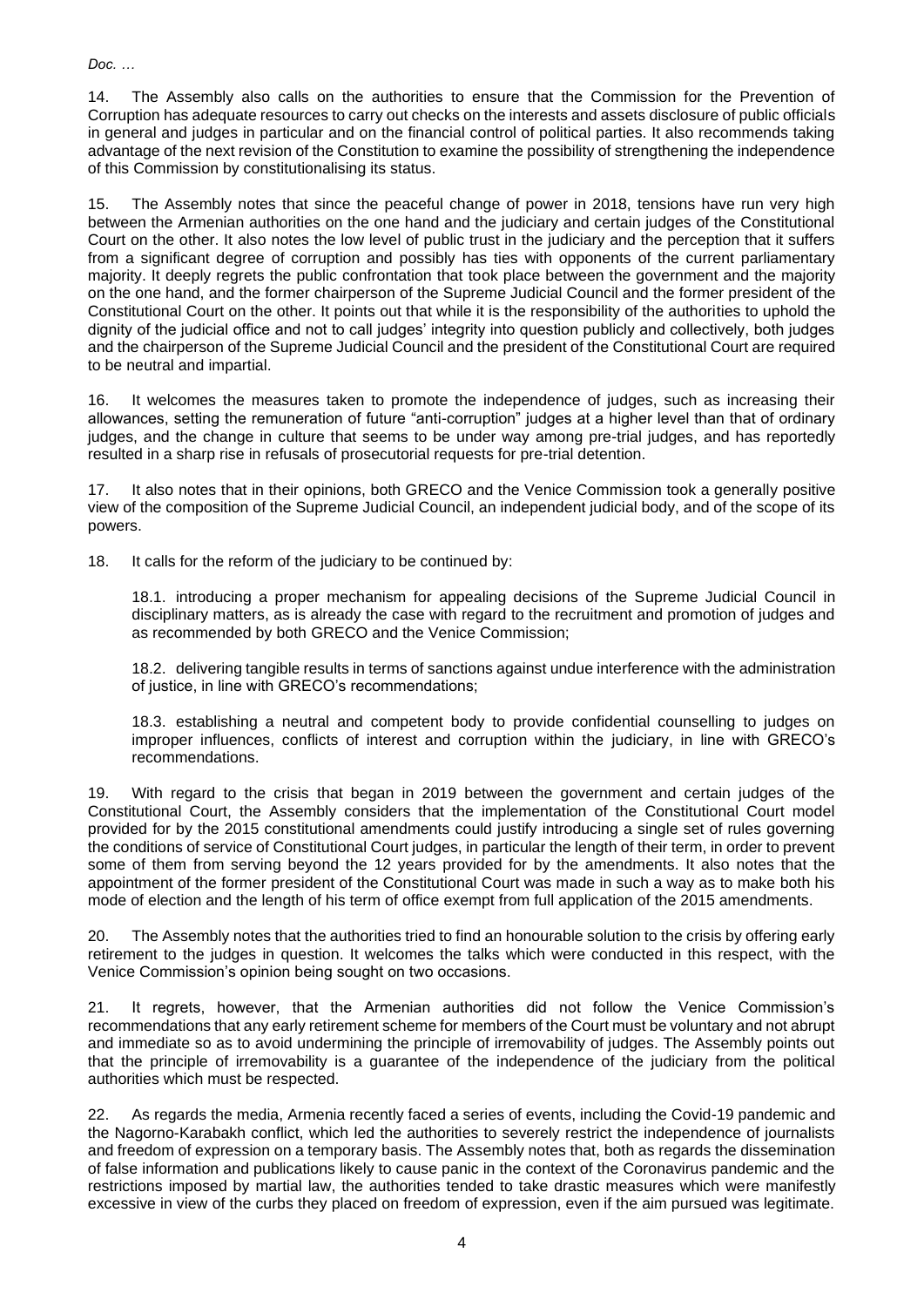They were able to relax their rules regarding the Coronavirus pandemic, however, and the judicial review of martial law initiated by the Human Rights Defender was effective.

23. Armenia has been facing an unprecedented level of disinformation and hate speech since the Nagorno-Karabakh conflict. The Armenian authorities responded by increasing the fines for "insults" and defamation, criminalising "serious" insults in general and providing for fines and a prison sentence when they are directed at persons on account of their public activities.

24. Reiterating its position that defamation should not be criminalised, the Assembly calls on the authorities to:

24.1. ensure that the balance between the freedom of expression guaranteed by Article 10 of the European Convention on Human Rights and the dignity of the person, which forms part of the right to privacy protected by Article 8, is respected;

24.2. ensure that the legislation on penalties for insult and defamation is applied uniformly by the prosecutor's office, in a restrictive sense so that it is not used in an arbitrary manner against individuals and the media;

24.3. develop tools other than preventive punishment to combat disinformation and hate speech. In this respect, it calls on the authorities to improve the training and status of journalists, make systems of selfregulation effective and combat polarisation of the media by increasing transparency in the area of media ownership;

24.4. use the reform of the Law on Mass Media of 2003 to make comprehensive and inclusive reforms to the sector and continue the co-operation with the Council of Europe in this respect.

25. The Assembly resolves to continue to closely follow developments with regard to institutional balances and democratic culture taking root in the Armenian political sphere, judicial reform and the media situation. In particular, it will follow the implementation of the co-operation programmes related to these themes contained in the Council of Europe Action Plan for Armenia 2019-2022 and ensure that they are also taken into account in the 2023-2026 Action Plan.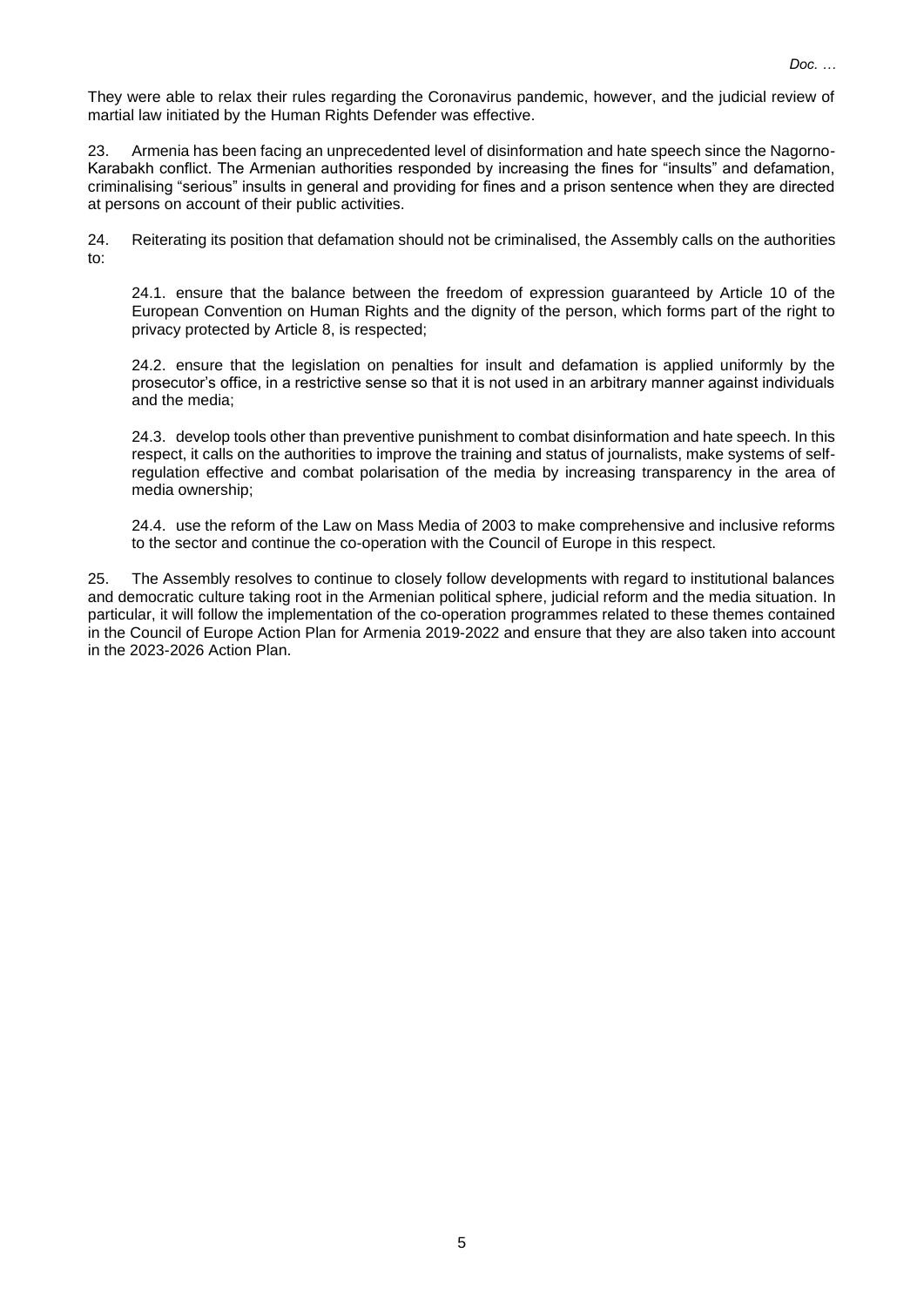# **B. Explanatory memorandum by Mr Kimmo Kiljunen and Ms Boriana Åberg, rapporteurs**

# **1. Introduction**

# *1.1. Monitoring procedure*

1. Armenia joined the Council of Europe on 25 January 2001 and, since its accession, has been subject to a Parliamentary Assembly monitoring procedure resulting in the adoption of 11 resolutions. The most recent report on Armenia's obligations and commitments was presented to the Assembly in 2007<sup>3</sup> and five resolutions on the functioning of democratic institutions in Armenia were adopted from 2008 to 2011<sup>4</sup> . They concerned the events of 1 March 2008 in which 10 people lost their lives during a spontaneous demonstration against the election of Mr Serzh Sargsyan as President of the Republic of Armenia.

2. These five resolutions were a testament to the Assembly's activism. The Assembly, which had been a regular advocate for the adoption of amnesty laws for those imprisoned after the events of 1 March, achieved this objective. It also stressed the need to shed light on these events and on the search for those responsible for the deaths. Furthermore, it identified the underlying causes of this tragedy and indicated the priority reforms to be carried out (genuinely democratic elections, the emergence of a robust democratic and pluralist political environment that has the full trust of the Armenian public, the establishment of an open and pluralist media environment and reform of the police and the judiciary with a view to guaranteeing their independence).

3. Although the 2011 report (Doc. 12710) outlined plans for a full monitoring report to be submitted to the Assembly in 2013 (§6 of the report), that has not been possible until now. From 2011 to 2019, however, the various co-rapporteurs for Armenia continued the monitoring procedure by carrying out annual country visits and systematically reporting back to the Committee members during meetings, but also through information notes, producing eight during that period<sup>5</sup>. These were all made public and can be found on the Assembly's website.

# *1.2. Rationale for a report on the functioning of democratic institutions*

4. Since 2018, Armenia has faced, in a short period of time, a series of events which have each exerted, could have exerted or may exert influence on the functioning of its institutions. First, a broad-based peaceful movement led to a change in Armenia's political leadership. This was confirmed by a snap parliamentary election, the organisation and conduct of which were commended by international observers, including our Assembly. Armenia then became involved in a military conflict, which it lost, and its parliament and government buildings were subsequently stormed by demonstrators. It went through a serious political crisis, with the government's legitimacy being questioned, including by some parts of the armed forces which publicly called for its resignation. After an electoral reform was adopted in co-operation with the Council of Europe, it finally held early parliamentary elections which were intended to serve as a way out of the political crisis following the country's military defeat.

5. With those elections having taken place and a new government having won the confidence of parliament, it seemed to be a particularly good time to take stock of the situation through a report. In so doing, we wanted to assess what lasting achievements have emerged from the democratic reform process that Armenia has embarked on, despite its recent difficulties, what remains to be done and what may raise questions. In this respect, we thought it appropriate to focus on the political developments since 2018 and the issues directly related to the functioning of democratic institutions without providing a comprehensive overview of the situation in each of the three pillars that are usually subject to a monitoring procedure, namely democracy, the rule of law and human rights. These themes overlap with the priority reforms identified by the Assembly in 2011: electoral reform, ensuring institutional power is correctly balanced and enabling democratic culture to take root in the political sphere, judicial reform and the media situation. A more comprehensive report may be submitted to the Assembly in the near future to deal with all the issues usually addressed in a monitoring report, in particular in the field of human rights, which we have mainly explored through the situation of the media.

<sup>3</sup> [Resolution](https://pace.coe.int/en/files/17502) 1532 (2007).

<sup>4</sup> [Resolution](https://pace.coe.int/en/files/17643) 1609 (2008), 1620 [\(2008\),](https://pace.coe.int/en/files/17662) 1643 [\(2009\),](https://pace.coe.int/en/files/17699) 1677 [\(2009\)](https://pace.coe.int/en/files/17758) and 1837 [\(2011\).](https://pace.coe.int/en/files/18032)

<sup>&</sup>lt;sup>5</sup> See the full list in Committee document [AS/Mon/Inf](https://assembly.coe.int/LifeRay/MON/Pdf/DocsAndDecs/OverviewMON-EN.pdf) (2021) 11.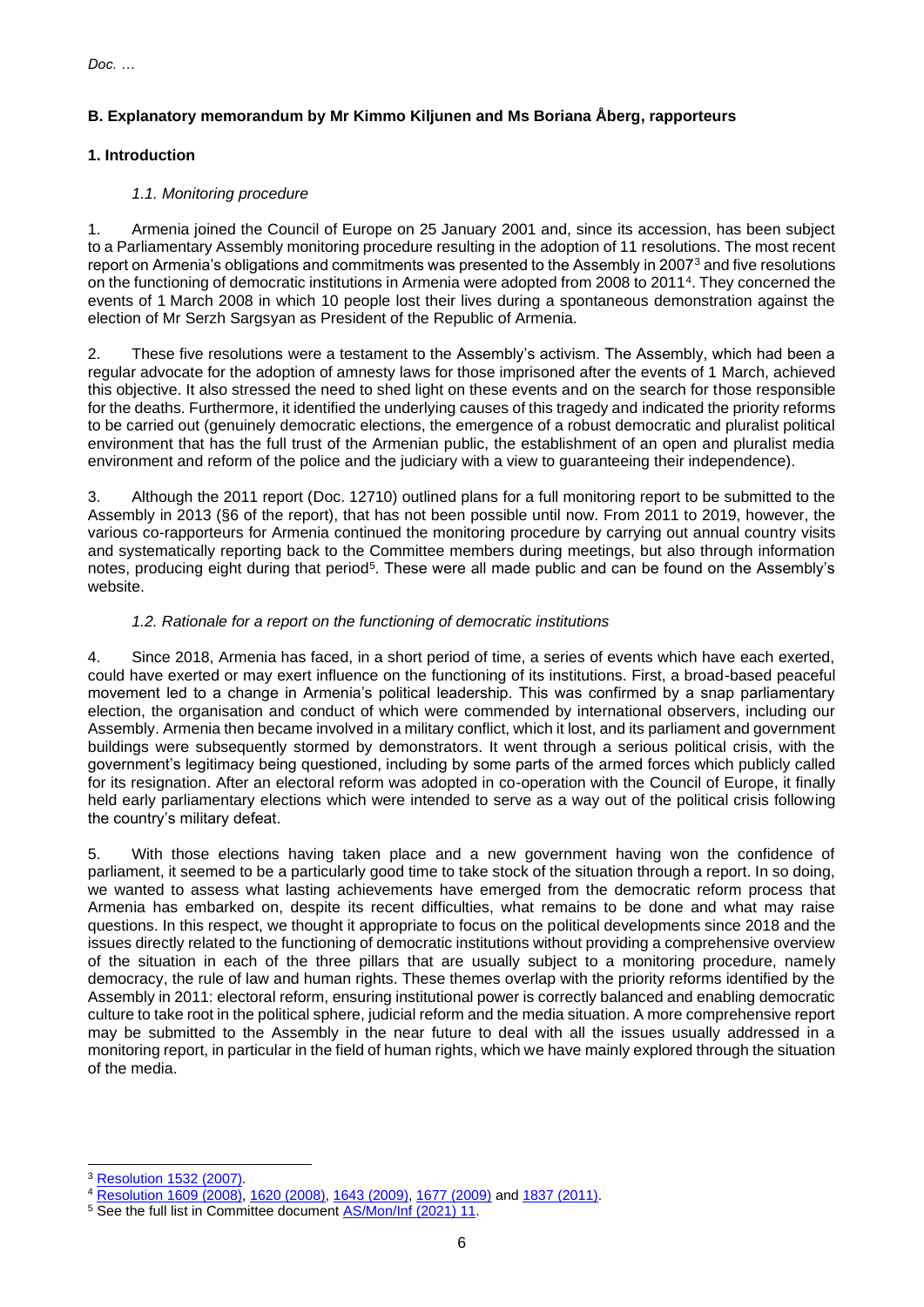### *1.3. Preparation of the report*

6. Appointed co-rapporteurs on 11 December 2019<sup>6</sup> and 10 September 2020<sup>7</sup> , we, like all our colleagues, were subject to the public health measures introduced in connection with the Covid-19 pandemic. Although they made it hard to arrange a country visit to Armenia in 2020 and the first half of 2021, they did not prevent us from closely following the various developments in Armenia and taking action whenever we saw fit. We were in close contact with the Chair of the Armenian delegation, Mr Ruben Rubinyan, who is also a member of the Monitoring Committee, and Mr Edmon Marukyan, also formerly on this committee, for example to seek clarification on the draft amendments to the Law on the Human Rights Defender (Ombudsman), the attacks on parliament and certain government buildings in November 2020 and incidents that occurred in parliament. We also conducted several remote interviews (listed in the 2020 annual report on the progress of the monitoring procedure) and continued this practice in 2021<sup>8</sup>. In addition, we have maintained regular contact with the Permanent Representation of Armenia to the Council of Europe. This monitoring work did of course feed into this report, as did the dozen official statements issued by co-rapporteurs past and present since 2019.

7. As with any Assembly report, we made extensive use of the activities and reports of other Council of Europe entities performing a monitoring function under their terms of reference. We also relied on relevant documentation from other international organisations and, in some cases, from Armenian organisations.

8. Lastly, we drew on the high-level political dialogue which took place during our country visit to Yerevan from 3 to 5 November 2020. Our meetings during this visit included those with various representatives of civil society organisations, ambassadors, representatives of the different parliamentary groups in the National Assembly, members of the National Assembly's standing committee on legal affairs, members of the National Assembly's standing committee on the protection of human rights, the President of the National Assembly, the President of the Constitutional Court, the acting Chairperson of the Supreme Judicial Council, the Human Rights Defender (Ombudsman), the President of the Commission for the Prevention of Corruption, the Minister of Foreign Affairs, the Minister of Justice and the Prime Minister. We also visited the municipality of Yeraskh, on the border with the Autonomous Republic of Nakhchivan, and met with the mayor. We would like to thank the Armenian authorities for the warm welcome we received, as well as the secretariat of the Armenian parliamentary delegation to the Assembly and the former Permanent Representative of Armenia to the Council of Europe, Ambassador Paruyr Hovhannisyan, for organising and greatly facilitating this visit.

# **2. Political situation and recent developments**

9. Reviewing the developments which have taken place since 2018 will provide a better understanding of the whys and wherefores of the current context. Four different chronological periods can be identified.

### *2.1. The political crisis triggered by Serzh Sargsyan's appointment as Prime Minister (April-December 2018)<sup>9</sup>*

10. Adopted by referendum in December 2015, one of the effects of the amendments to the Armenian Constitution was to turn Armenia's presidential regime into a parliamentary system. These changes were due to come into force at the end of President Serzh Sargsyan's term of office on 9 April 2018. Several opposition parties and civil society organisations had claimed at the time that the amendments were mainly designed to enable President Serzh Sargsyan to remain in power beyond his two-term limit. Mr Serzh Sargsyan had been elected President in 2008 and again in 2013, after having served as Prime Minister in 2007. These allegations had then been denied and President Sargsyan had given public assurances on several occasions, including to our predecessors, that he had no intention of running for Prime Minister.

11. On 14 April 2018, however, Serzh Sargsyan's Republican Party nominated him for Prime Minister, and on 17 April, the parliamentary majority elected in 2017 (consisting of the Republican Party and the Armenian Revolutionary Federation) appointed him in that role after a vote. The move sparked a wave of protests and spontaneous demonstrations in the country, apparently prompted on the one hand by Mr Sargsyan reneging

<sup>6</sup> Mr Kimmo Kiljunen (Finland, SOC) was appointed co-rapporteur to replace Ms Yuliya Lovochkina (Ukraine, SOC). <sup>7</sup> Ms Boriana Åberg (Sweden, EPP/CD) was appointed as co-rapporteur, replacing Mr Bernard Fournier (France, EPP/CD).

<sup>&</sup>lt;sup>8</sup> These were interviews with the Human Rights Defender of the Republic of Armenia, with the acting-Secretary of the Venice Commission on the Constitution of Armenia, with the Chairperson of the Specialised Commission on Constitutional Reforms and Representative of the Republic of Armenia before the European Court of Human Rights, with a Carnegie Foundation expert on the Nagorno-Karabakh conflict (Doc. [15211,](https://pace.coe.int/en/files/28915) paragraph 11 of the explanatory memorandum). On 13 April 2021, we also discussed at length the forthcoming early elections with Armenian experts.

<sup>9</sup> For a detailed description of this period, see information notes [AS/Mon\(2018\)](http://www.assembly.coe.int/LifeRay/MON/Pdf/DocsAndDecs/2018/AS-MON-2018-09-EN.pdf) 09rev and [AS/Mon](http://www.assembly.coe.int/LifeRay/MON/Pdf/DocsAndDecs/2019/AS-MON-2019-14-EN.pdf) (2019) 14.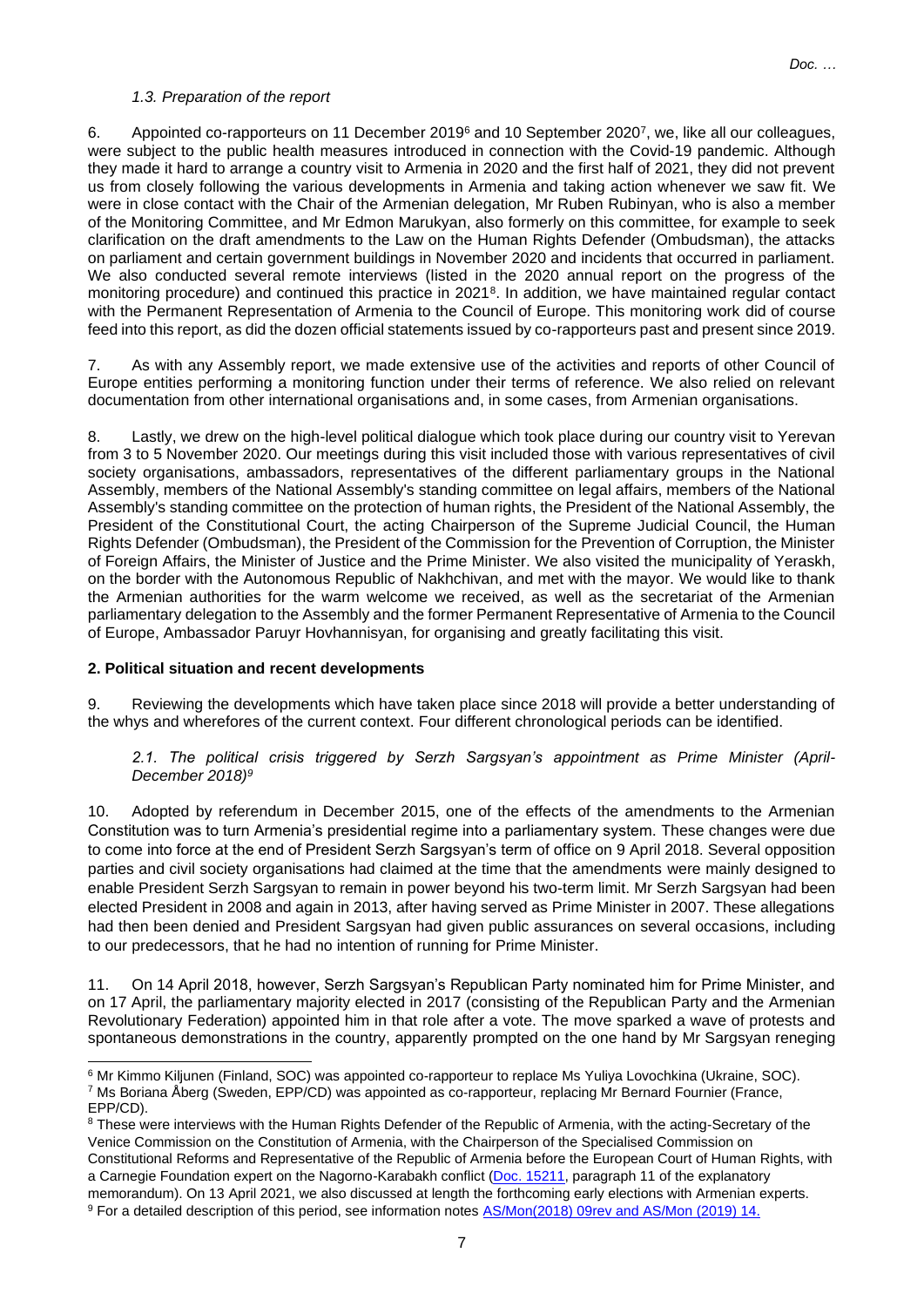on his promise, and on the other, by what this signified for some Armenians: propping up a system that was perceived as overtly corrupt and that had little electoral legitimacy as elections were regularly marred by vote buying and voter intimidation. The demonstrators were therefore protesting against what they saw as a sign that reforms would be postponed indefinitely, leading to further political stagnation.

12. The second largest opposition group in the National Assembly, the Yelk (Way Out) Alliance, swiftly capitalised on the protest movement. Mr Nikol Pashinyan, leader of the Civil Contract party that was the dominant force in the Yelk Alliance and one-time critic of Mr Sargsyan's appointment as Prime Minister, soon became the spearhead of the social protest movement, with large numbers joining what developed into a campaign of civil disobedience. After some unsuccessful attempts at negotiation which were followed by Mr Pashinyan being briefly detained, Mr Serzh Sargsyan resigned on 23 April 2018. Two days later, the Armenian Revolutionary Federation withdrew from the governing coalition and announced that it would back Nikol Pashinyan, as did the leading parliamentary opposition political group, the Tsarukyan Alliance.

13. When Mr Pashinyan's bid for the post of Prime Minister was initially rejected, not least because the Republican Party retained an absolute majority of seats in parliament, this triggered further mobilisation and a call for a general strike. On 8 May 2018, Mr Pashinyan was finally elected unopposed by the Republican Party and took over the leadership of a minority government with a programme approved by the National Assembly in June.

14. Holding early elections under a new legislative framework proved to be a major hurdle for the new government as the parliamentary majority was opposed to such changes. In October 2018, an electoral reform bill aimed at bringing in proportional representation to replace the existing mixed electoral system failed to gain the required 3/5th majority of parliamentarians' votes. Prime Minister Pashinyan then resigned, triggering, with the tacit agreement of the majority of parliamentarians who refrained from electing his successor, a snap election which was held on 9 December 2018.

15. The democratic conduct of the elections was welcomed by international observers, who noted that they had been held with due regard for fundamental freedoms and enjoyed broad public trust.

16. The elections gave a landslide victory to Prime Minister Pashinyan's My Step Alliance, which won 70% of the vote, in what was to be a major shake-up of the political landscape. The two other parties that made it into parliament and formed the government's opposition were Prosperous Armenia (8% of the vote) and Bright Armenia (6%). No other political party managed to pass the 5% electoral threshold required for parliamentary seats – not even the Republican Party (4.8%) or the Armenian Revolutionary Federation (3.9%).

17. The elections legitimised a peaceful change of government which took place in strict compliance with constitutional provisions. Known as the Velvet Revolution, this change is a milestone in Armenia's turbulent political history, particularly in the light of the violent events of 1 March 2008, and should be celebrated.

# *2.2. The government formed after the December 2018 elections (December 2018-November 2020)*

18. The government was officially formed when the new parliament adopted its programme on 14 February 2014 after three days of debate. The government programme was primarily geared towards reviving Armenia's stagnant economy by bringing about an "economic revolution". This initiative was aimed both at shaping Armenia's future economic model and reducing poverty levels. Other policies explicitly mentioned in the programme included: resuming peace talks on Nagorno-Karabakh (in the presence of its representatives), strengthening co-operation with Russia, furthering relations with the European Union and fighting corruption.

19. During their country visit in March 2019, our predecessors met Prime Minister Pashinyan in Yerevan to discuss his government's top four priorities. The independence of the judiciary was first on the list, followed by a general need to strengthen Armenia's institutions, mostly by reforming the electoral system. Fighting corruption was the third priority. Lastly, the Prime Minister said it was crucial that the government system be made more "citizen friendly". The rapporteurs also noted that public expectations of the new authorities were running particularly high.

20. In the period from February 2019 to November 2020, the authorities seized the opportunity to continue some vital work that was already under way, including reforming, in co-operation with the Council of Europe, the Criminal Code and the Code of Criminal Procedure along much more progressive lines<sup>10</sup>. It also paved the way for future actions: a comprehensive strategy for judicial reform was adopted in October 2019 alongside one for tackling corruption; a human rights strategy was adopted in December of the same year and, in

<sup>&</sup>lt;sup>10</sup> These codes were finally adopted in 2021.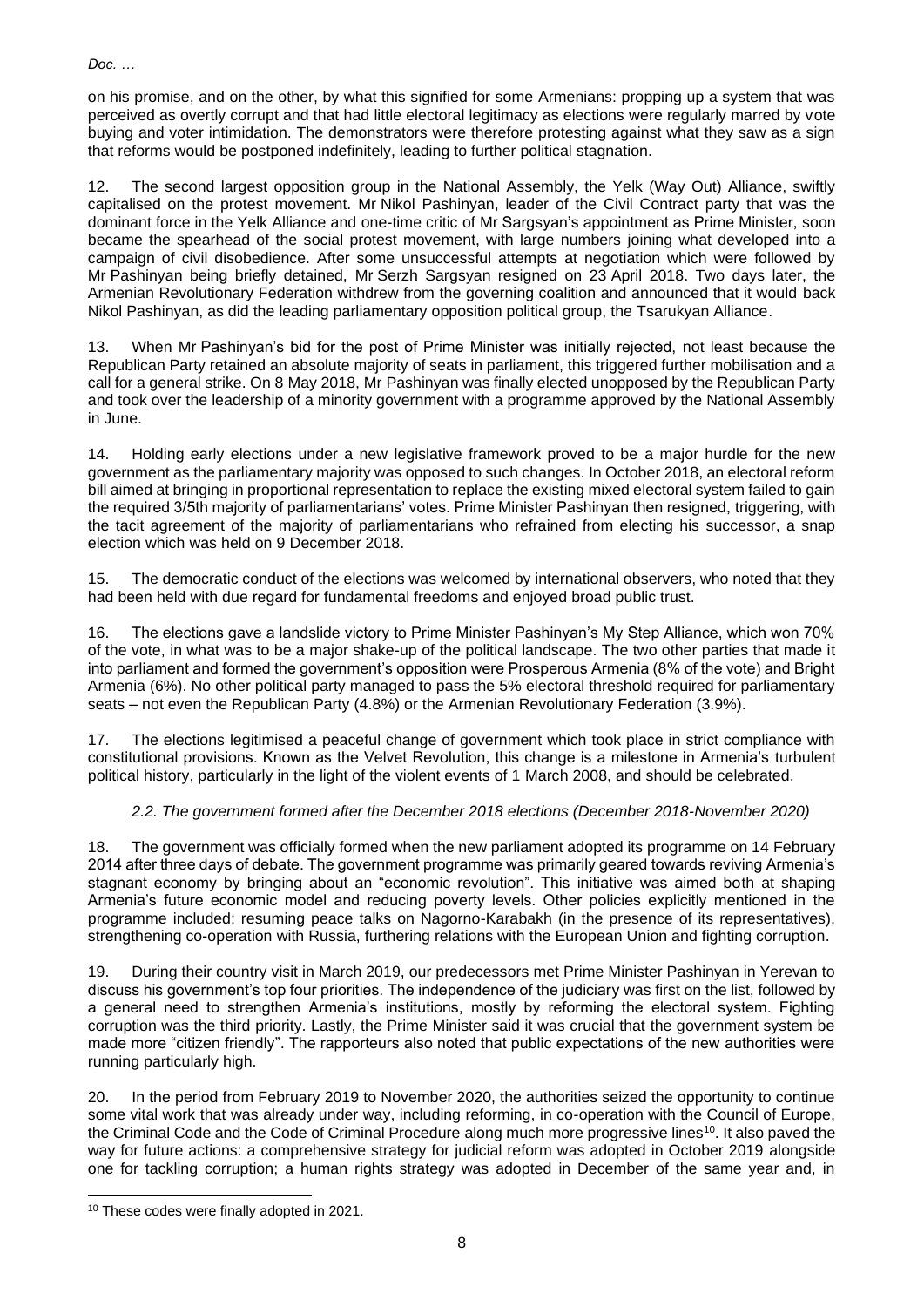February 2020, the Ministry of Justice presented its strategy for police reform, including setting up a Ministry of the Interior, as had long been recommended by our Assembly. At the same time, the government managed to push several reforms through parliament, including that of the Judicial Code, the amendments to which entered into force in May 2020, and electoral reforms targeting political parties and, in particular, political funding, adopted in June 2020.

21. During their country visit in March 2019, the previous co-rapporteurs noted the general consensus among those they spoke with – ranging from representatives in civil society and the judiciary to the Human Rights Defender's (Ombudsman's) office – that the will to respect, protect and promote human rights was present at the highest levels of the State and that this was reflected in the widespread consultation of civil society when preparing draft laws. That positive trend continued, with the Venice Commission referring, in the two opinions it issued on the reform of the Judicial Code and that of the Law on Political Parties, to the broad and inclusive public consultations, which were also recognised as such by the NGOs it met in Yerevan. Regarding the reform of the Judicial Code, it even noted that this dialogue had spurred the government to abandon its most radical proposals for reform and develop more "tailor-made solutions"<sup>11</sup>.

22. In general, co-operation between the Council of Europe and the Armenian authorities increased as many reforms were launched and remained at a high level, whether in terms of the support offered by the Council of Europe's office in Yerevan, the quality of the political dialogue or the requests for ad hoc assistance from the Armenian institutions, with the Venice Commission receiving five such requests for opinion over the period concerned.

23. In May 2020, Armenia became the 47th country to ratify the Convention on Protection of Children against Sexual Exploitation and Sexual Abuse (CETS No. 201, Lanzarote Convention), in a move which should be commended.

24. While the new authorities pushed ahead with their reforms, Armenian political life was marred by some unwelcome developments between December 2018 and September 2020.

25. The first of these, described in Part 5 of this report, concerns difficulties in the government's dealings with the judiciary and the Constitutional Court. On 19 May 2019, Prime Minister Pashinyan called on Armenians to block entrances and exits to courts across the country on the grounds that the judiciary was untrustworthy and remained close to the corrupt former regime. The call followed the release from pre-trial detention of former President Robert Kocharyan who had been charged over his role in the events of 1 March 2008, in which 10 people died.

26. From 2019, the tension between the government and certain judges of the Constitutional Court, particularly its President, reached a crescendo, with the Prime Minister accusing the latter of allowing political considerations to influence what should be an impartial role and the President condemning the government for putting pressure on the judges to resign. This unprecedented level of confrontation led the co-rapporteurs and the President of the Venice Commission to call for restraint in statements issued separately in 2019 and 2020<sup>12</sup>. The conflict finally ended in September 2020 when three Constitutional Court judges were replaced. We will take a closer look at these events in section 5.2 of this report.

27. The second trend noted during this period was the deterioration of the political climate after the euphoria of the Velvet Revolution. The new government, backed by a solid parliamentary majority, seemed persuaded that its drive for reform was being held back or even challenged by those it thought remained loyal to the old regime. It was also facing a fairly constant stream of criticism from several media outlets, some of which had ties with the former regime. This may partly explain why some members of the majority showed less tolerance for criticism from independent institutions, including the Ombudsman. For example, the Ombudsman was accused of protecting the rights of Armenians, but not those of majority politicians and senior civil servants who were also the target of verbal attacks and smear campaigns. When he presented his annual report in 2021, the tension in parliament was more palpable than a year earlier.

28. This deterioration in the political climate was clearly apparent on 8 May 2020 when the leader of the National Assembly's Bright Armenia party and political group, Mr Edmon Marukyan, was physically assaulted by a member of the majority after speaking from the rostrum, prompting the Speaker of the Assembly to suspend the proceedings and intervene as parliamentarians' tempers flared. Although Mr Marukyan was a member of the opposition at the time of these events, he had been Mr Pashinyan's ally in 2017, chairing the

<sup>11</sup> See paragraph 13 of CDL-AD(2020)004 and paragraphs 12 and 13 of CDL-AD(2019)024.

<sup>&</sup>lt;sup>12</sup> The co-rapporteurs[' press release](https://pace.coe.int/en/news/7786) of January 2020 and the President of the Venice Commission's statements o[f October](https://www.venice.coe.int/webforms/events/default.aspx?id=2837&lang=en) 2019 and **February** 2020.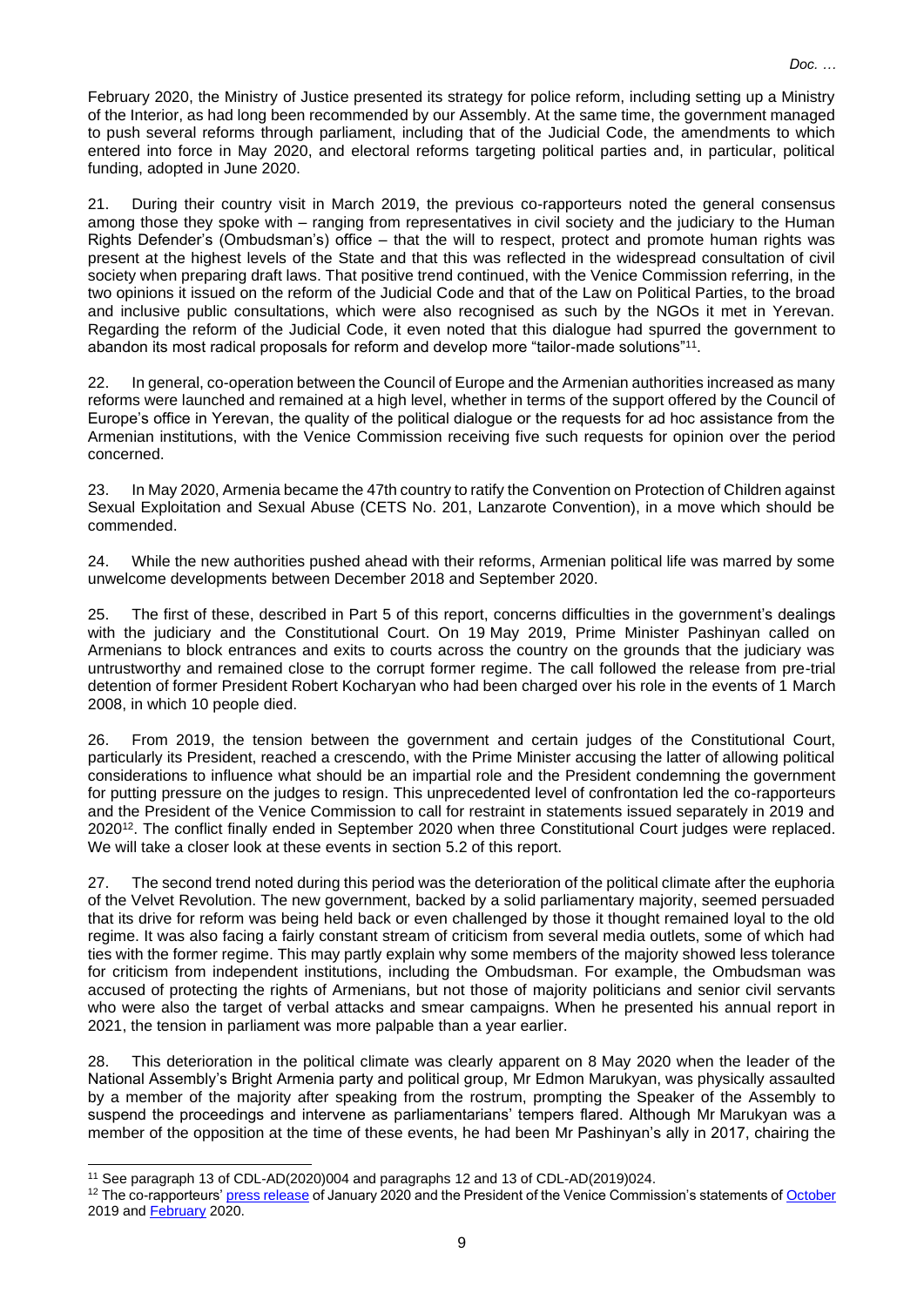Yelk political group in the National Assembly, which included both Mr Pashinyan's Civil Contract Party and Mr Marukyan's Bright Armenia Party and a third alliance member, the Republic Party. This was a telling event because, while fervent, or even heated, reactions and vigorous verbal sparring have long been part of Armenian political life, politicians had not truly come to blows in parliament since the Velvet Revolution.

29. Tensions also rose after the parliamentary immunity of Mr Gagik Tsarukyan, leader of Prosperous Armenia, the first opposition group, was lifted in June 2020 and he was remanded in custody in September. Mr Tsarukyan, one of Armenia's wealthiest businessmen, was prosecuted for a number of financial crimes and vote buying during the 2017 parliamentary elections – nearly 17 000 votes according to the Prosecutor General – a practice that election observation missions had frequently condemned. The entire parliamentary opposition joined by some parties with no National Assembly seats, including the Republican Party and former National Security Service (NSS) chief Artur Vanetsyan's Homeland Party, condemned the lifting of immunity as politically motivated, while the NSS and the Prosecutor General presented the evidence found during the raid on Tsarukyan's home. Some analysts have argued that prosecuting Mr Tsarukyan should be seen as a strategic "determination to show an end to the previous culture of impunity that prevailed under the old government for many wealthy businessmen that entered politics"<sup>13</sup> . Mr Tsarukyan was released on bail in October under martial law declared at the start of the Nagorno-Karabakh conflict.

30. Already hard hit by the Covid-19 pandemic in the winter of 2020, Armenia was engaged in a military conflict with Azerbaijan – which had Turkey's support – from 27 September to 9 November 2020. The tripartite agreement signed on 9-10 November 2020 by Prime Minister Pashinyan, President Putin and President Aliyev ended 44 days of military operations, resulting in approximately 30% of the territory of the self-proclaimed Nagorno-Karabakh Republic (Artsakh in Armenian) effectively coming under Azerbaijani control. In addition, the seven districts of Azerbaijan that had been partially or fully occupied by Armenian forces since 1994 were either recaptured by the Azerbaijani authorities or returned to them – see section 3 for a more detailed account of the conflict. The prevailing atmosphere on the Armenian political scene during the hostilities was one of unity.

# *2.3. From the political crisis triggered by the Nagorno-Karabakh conflict to the snap election in June 2021 (November 2020-June 2021)*

31. This united front abruptly collapsed on 9 November 2020 when Prime Minister Pashinyan announced that he had signed a Trilateral Statement. During the night, a group protesting against the ceasefire agreement broke into the National Assembly in what the observers whom we spoke to described as a well-orchestrated operation. The Speaker of the National Assembly was so badly beaten that he had to be admitted to hospital and government buildings where the Prime Minister might be found were stormed. The gravity of the situation and concerns that a violent overthrow of country's institutions might be under way led us to issue a press release in which we stated that whatever the Armenian people's feelings about the latest developments in Nagorno-Karabakh, these should not be allowed to turn into violence against one another or against the symbols of the democratic institutions of the Republic of Armenia. We stressed that Armenians were entitled to expect accountability from their political leadership, but that this should be done within the framework of a democratic state that upholds the rule of law<sup>14</sup>.

32. The institutions were not overthrown, but the defeat at the hands of the Azerbaijani armed forces left quite a rift in Armenian society between those who held the Prime Minister personally responsible and wanted him to step down and those who did not. From November 2020 onwards, protestors held regular demonstrations in Yerevan and other cities. The two opposition parties represented in the National Assembly, Prosperous Armenia and Bright Armenia, called for Prime Minister Pashinyan and Armenian President Armen Sarkissian to resign and for an interim government to be formed with a view to holding a snap election. Catholicos Karekin II, head of the Armenian Apostolic Church, also called for the Prime Minister to step down. Extra-parliamentary factions (the Republican and Homeland parties) played an active role in organising the demonstrations and were particularly scathing in their criticism of Prime Minister Pashinyan, with some members even branding him a "traitor". The Prime Minister, for his part, argued that signing the Trilateral Statement had been the only viable option given the balance of power on the battlefield, blaming the former regime for leaving the Armenian armed forces outclassed by Azerbaijan's superior military technology and stressing that the unstable situation left the achievements of the Velvet Revolution under threat.

<sup>13</sup> [Richard Giragosian,](https://www.institutmontaigne.org/en/experts/richard-giragosian?_wrapper_format=html) quoted in Raffi Elliot's article in the *Armenian Weekly* of 17 June 2020, ["Business tycoon Gagik](https://armenianweekly.com/2020/06/17/business-tycoon-gagik-tsarukyan-charged-with-bribery-corruption/)  [Tsarukyan charged with bribery, corruption"](https://armenianweekly.com/2020/06/17/business-tycoon-gagik-tsarukyan-charged-with-bribery-corruption/).

<sup>&</sup>lt;sup>14</sup> [Press release](https://pace.coe.int/en/news/8091/pace-monitors-concerned-about-outbreak-of-violence-during-protest-in-yerevan) of 10 November 2020.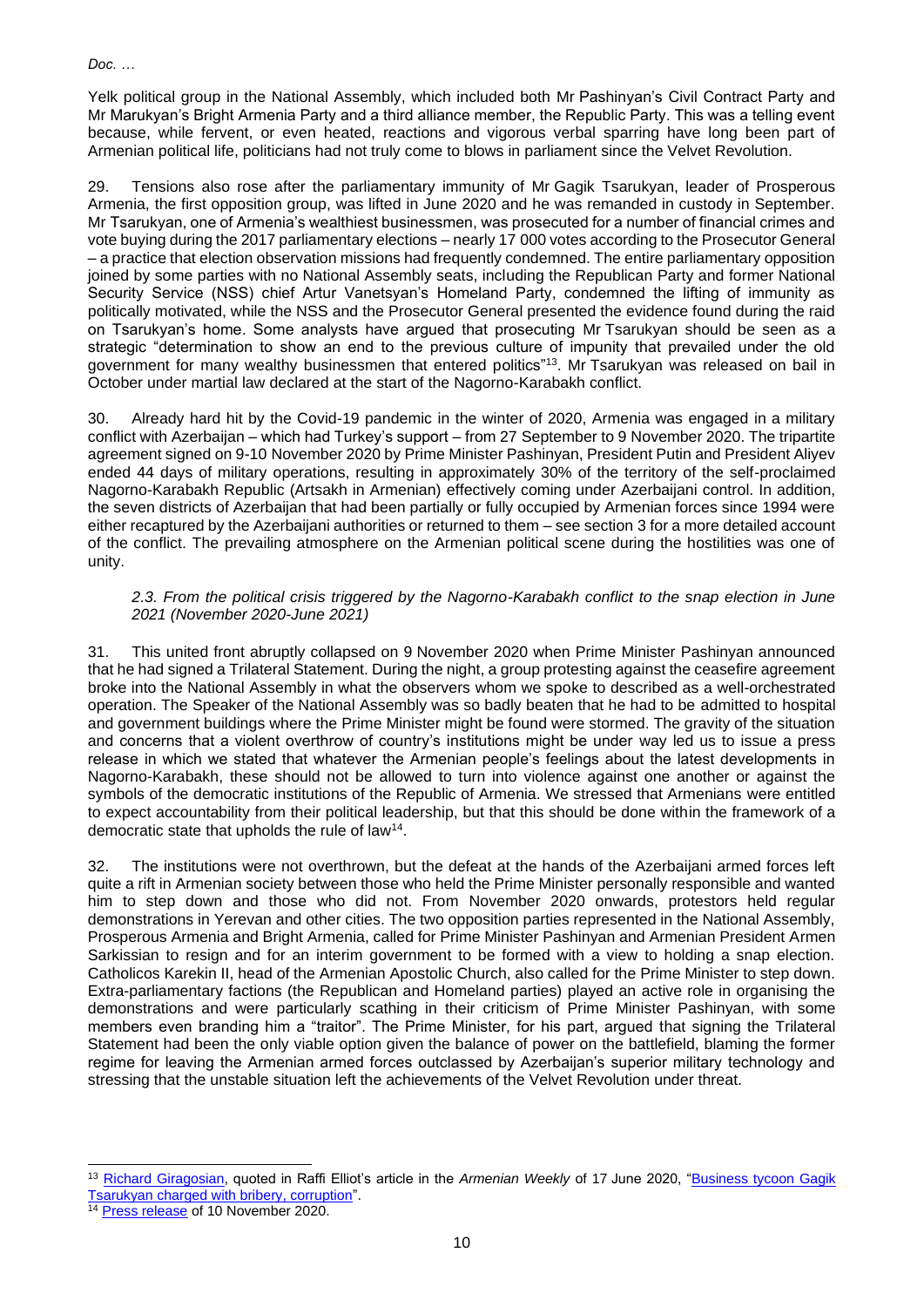33. In December 2020, Prime Minister Pashinyan entered into discussions with the opposition, but these did not yield any concrete results. Refusing to resign, he presented a roadmap for government action up to June 2021, promising that early elections could be held if the situation stabilised.

34. In February 2021, after a high-ranking military officer was fired, the General Staff of the Armenian Armed Forces issued two successive statements calling for the Prime Minister to stand down. These were seen by the parliamentary majority as an attempted coup d'état and by some opposition parties, including Bright Armenia, as a public political statement in breach of the constitutional requirement for the armed forces to remain neutral. As co-rapporteurs, we responded by publishing a press release<sup>15</sup> stating that the military's call for the resignation of a democratically-elected government was unacceptable. The Chief of the General Staff Onik Gasparyan was subsequently removed from office, a decision which he challenged in the administrative court, and Prime Minister Pashinyan organised some rather sizeable rallies in support of the government.

35. The Prime Minister then announced that he was willing to resign in April so that early elections could be held on 20 June, in accordance with the procedure laid down in the Constitution. He stayed on as acting Prime Minister until that date in a step that drew criticism from the opposition. At the same time, the majority took up several proposals of the working group set up in 2020 to reform the electoral framework ahead of the poll. Two packages of amendments to the electoral code were adopted, one on 1 April, the provisions of which were applied to the snap election on 20 June, and the other on 7 May, with provisions that will apply to the next elections. For the first set of amendments, the Speaker of the National Assembly requested the joint opinion of the Venice Commission and the OSCE Office for Democratic Institutions and Human Rights (OSCE/ODIHR), under the urgent procedure. This opinion, issued on 21 April and endorsed on 2-3 July, was very positive, with both the Venice Commission and the ODIHR welcoming the package of amendments as it addressed the majority of the recommendations set out in their previous opinions. While the Venice Commission and the ODIHR noted that these changes to electoral rules were being made only a short time before the elections were to be held, they considered that the main measure in the package of amendments – abolishing the regional open lists to turn the existing electoral system into a mixed system with full proportional representation – simplified the electoral system and seemed to be broadly supported by most of the political forces and civil society; these changes had also been discussed and prepared for a long time as part of an inclusive and transparent political process<sup>16</sup>. The President of Armenia refused to sign the amendments because he considered that they had been adopted too close to the elections and without the support of the two opposition parties represented in the National Assembly – Prosperous Armenia and Bright Armenia did not take part in the vote. The President did not, however, challenge the amendments before the Constitutional Court, so the Speaker of the National Assembly was able to sign them instead.

36. The various political parties were not deterred from conducting their campaigns by the very late nature of this electoral reform, which, while simplifying the existing system, left it unclear until very close to the election which type of voting system would ultimately apply. The Central Election Commission (CEC) registered the candidate lists of 22 political parties and four alliances. After one political party withdrew before 10 June, 25 lists with 2 498 candidates, including 925 women (37%), remained in the race. The three former presidents of Armenia, Levon Ter-Petrosyan, Robert Kocharyan and Serzh Sargsyan, were heavily involved in the election campaign which officially lasted just 12 days – as compared with the usual 35-45 days. It is striking that most political stakeholders considered the elections to be particularly open and worth entering in view of the issues at stake. With the exception of the December 2018 elections, this makes a welcome change from previous ballots. It should also be noted that these elections were truly open: Mr Robert Kocharyan was not only able to take an active part in the campaign by leading the Armenia Alliance (Hayastan) but was even able to run for parliament after the criminal charges brought against him for his involvement in the events of 1 March 2008 were dismissed on appeal by a Yerevan Court on 1 April 2021. Similarly, Mr Artur Vanetsyan, who had been briefly detained in November 2020 on suspicion of, *inter alia*, participating in an attempt on Prime Minister Pashinyan's life, was able to lead his Homeland Party, form the I Have Honour Alliance with the Republican Party and stand for parliament.

37. The International Election Observation Mission, in which our Assembly participated, found that "Armenia's early parliamentary elections were competitive and well-managed within a short time frame. However, they were characterised by intense polarisation and marred by increasingly inflammatory language from key contestants, as well as by the sidelining of women throughout the campaign"<sup>17</sup>.

<sup>&</sup>lt;sup>15</sup> [Press release](https://pace.coe.int/en/news/8198/pace-monitors-extremely-concerned-by-developments-in-armenia) of 26 February 2021.

<sup>16</sup> [CDL-AD2021\(025\),](https://www.venice.coe.int/webforms/documents/?pdf=CDL-AD(2021)025-e) paragraphs 11 and 12.

<sup>&</sup>lt;sup>17</sup> Appendix 3 to the report on the observation of the early parliamentary elections in Armenia (20 June 2021) by Mr George Katrougalos (Greece, UEL) of the Bureau of the Assembly's ad hoc committee.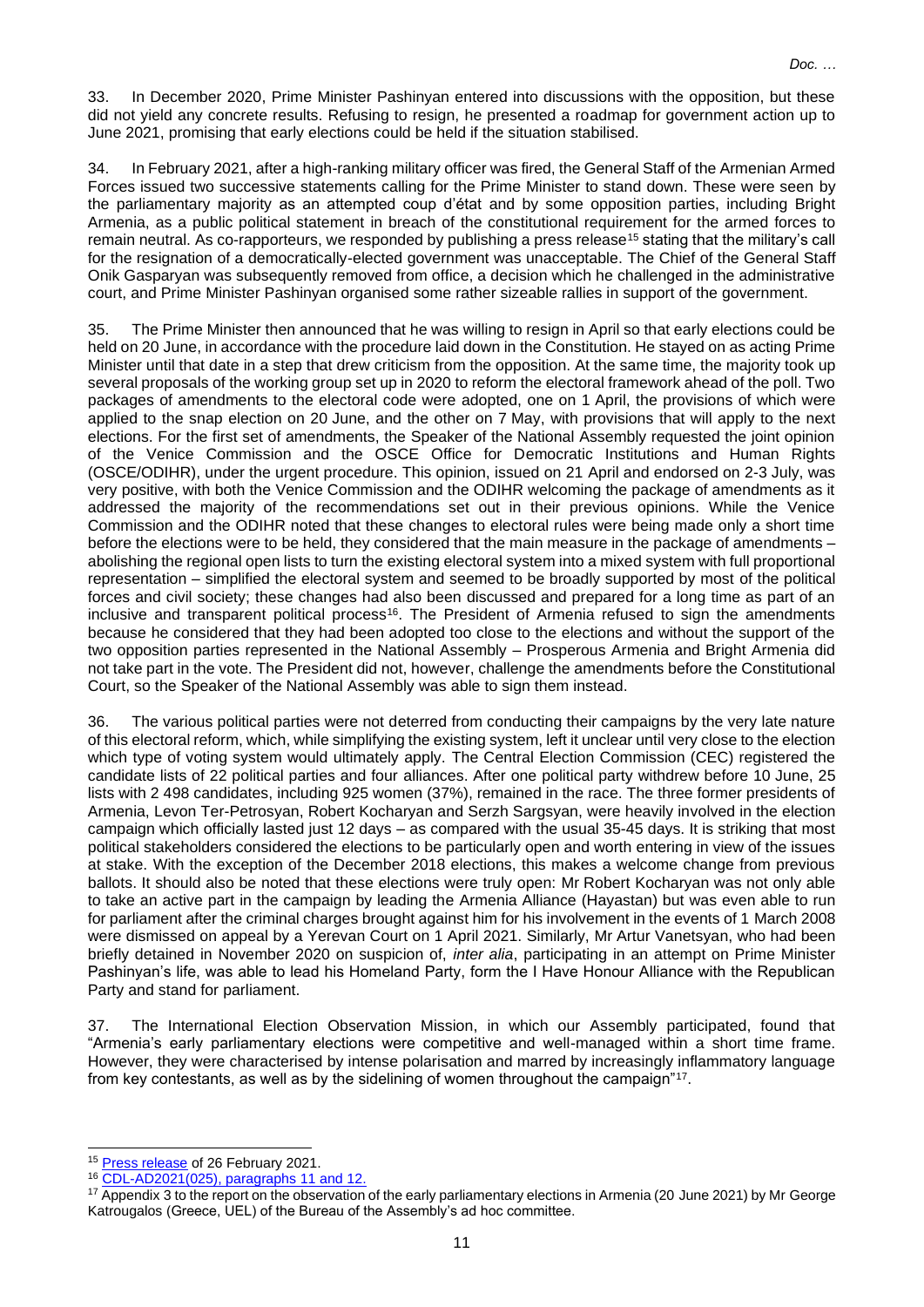38. The election results gave a large majority to the incumbent Prime Minister's party: almost 54% of the votes cast went to his Civil Contract party (71 seats). The Armenia Alliance, supported by Robert Kocharyan and mainly composed of the Armenian Revolutionary Federation (Dashnak), came second with 21% of the vote (29 seats), followed by the I Have Honour Alliance which won 7 seats (5%). No other political grouping managed to reach the threshold for representation in the National Assembly. The turnout was just under 50% of registered voters.

39. The Armenia Alliance, I Have Honour and two other groups that failed to reach the threshold for representation in the National Assembly filed a complaint with the Constitutional Court challenging the official election results and the distribution of seats. On 17 July, the Court rejected all the petitioners' legal arguments and evidence and ruled that the results announced by the CEC be upheld.

# *2.4. The newly elected government takes office (June 2021 onwards)*

40. The Armenia and I Have Honour Alliances did not boycott parliament, however, taking their seats when it reconvened. On 2 August, Nikol Pashinyan was sworn in as Prime Minister by the National Assembly elected on 20 June. The Assembly then proceeded to elect its Speaker and three Deputy Speakers, one of whom belongs to the Armenia Alliance's Dashnak party in the opposition. It also voted to set up 12 standing parliamentary committees, dividing the chairs among them, with three reserved for the opposition<sup>18</sup>. On 11 August, a physical altercation broke out between members of the majority and the opposition, leading the Speaker of the Assembly to suspend the proceedings and call in the building's security staff to restore order.

41. Prime Minister Pashinyan formed a government of 12 ministers, keeping the tight format he had favoured after the December 2019 elections. On 24 August 2021, he came to parliament to present his government and its programme, which was adopted on 26 August. The programme is divided into six sections: Security and Foreign Policy, Economy, Infrastructure Development, Human Capital Development, Law and Justice and Institutional Development. It will be observed that the government's priorities differ from those that the Prime Minister discussed with our predecessors in March 2019, with the need for security in a tense regional context now coming first. At the same time, the Prime Minister revived the idea of broad consultations on the possibility of revising the Constitution in the light of what he perceived as institutional shortcomings arising from the political crisis of 9 November 2020.

# **3. The Nagorno-Karabakh conflict and its impact on Armenian politics**

42. The Nagorno-Karabakh conflict having had a major impact on Armenia, we felt it was vital to keep the members of our Committee and the Assembly informed of recent developments while also analysing the consequences for Armenian political life. The Monitoring Committee and its co-rapporteurs in respect of both Armenia and Azerbaijan commented on numerous occasions during and after the hostilities. Details can be found in the [Committee's Work overview.](https://assembly.coe.int/LifeRay/MON/Pdf/DocsAndDecs/OverviewMON-EN.pdf) The Monitoring Committee also regularly discussed the situation between Armenia and Azerbaijan and supported holding a current affairs debate on "Armenian prisoners of war, other captives and displaced persons" on 20 April 2021, during the spring part-session. Our colleague Paul Gavan (Ireland, UEL) also presented a comprehensive report on the humanitarian consequences of this conflict<sup>19</sup> to the Assembly that makes a worthwhile reading companion to the resolution and recommendation it then adopted<sup>20</sup>.

43. As the course of the confrontation has already been charted by the Chairperson of our Committee, Mr Michael Aastrup Jensen, in his report on the progress of the monitoring procedure (January-December  $2020$ <sup>21</sup>, we shall simply recapitulate what was said and bring this up to date by describing the events which have taken place since January 2021.

# *3.1. The end of the military conflict and the aftermath of 9-10 November 2020*

44. The military conflict between Armenia and Azerbaijan, sometimes referred to as the Second Nagorno-Karabakh war in reference to the 1991-1994 war, began on 27 September 2020 along the line of contact that had separated Azerbaijani and Armenian positions in Nagorno-Karabakh and the seven adjacent Azerbaijani districts since the 1994 ceasefire. It ended on 9 November 2020 when Prime Minister Pashinyan and Presidents Aliyev and Putin signed a so-called Trilateral Statement, brokered by Russia, bringing in a

<sup>&</sup>lt;sup>18</sup> The Committee on the Protection of Human Rights and Public Affairs, the Committee on Regional and Eurasian Integration and the Committee on Economic Affairs.

<sup>19</sup> [Doc.](https://pace.coe.int/fr/files/29401) [15363.](https://pace.coe.int/en/files/29401)

<sup>20</sup> [Resolution](https://pace.coe.int/en/files/29483/pdf) 2391 (2021)[, Recommendation](https://pace.coe.int/en/files/29485/pdf) 2209 (2021).

<sup>&</sup>lt;sup>21</sup> [Doc.](https://pace.coe.int/fr/files/28915/html) [15211,](https://pace.coe.int/en/files/28915/html) paragraphs 160 et seg.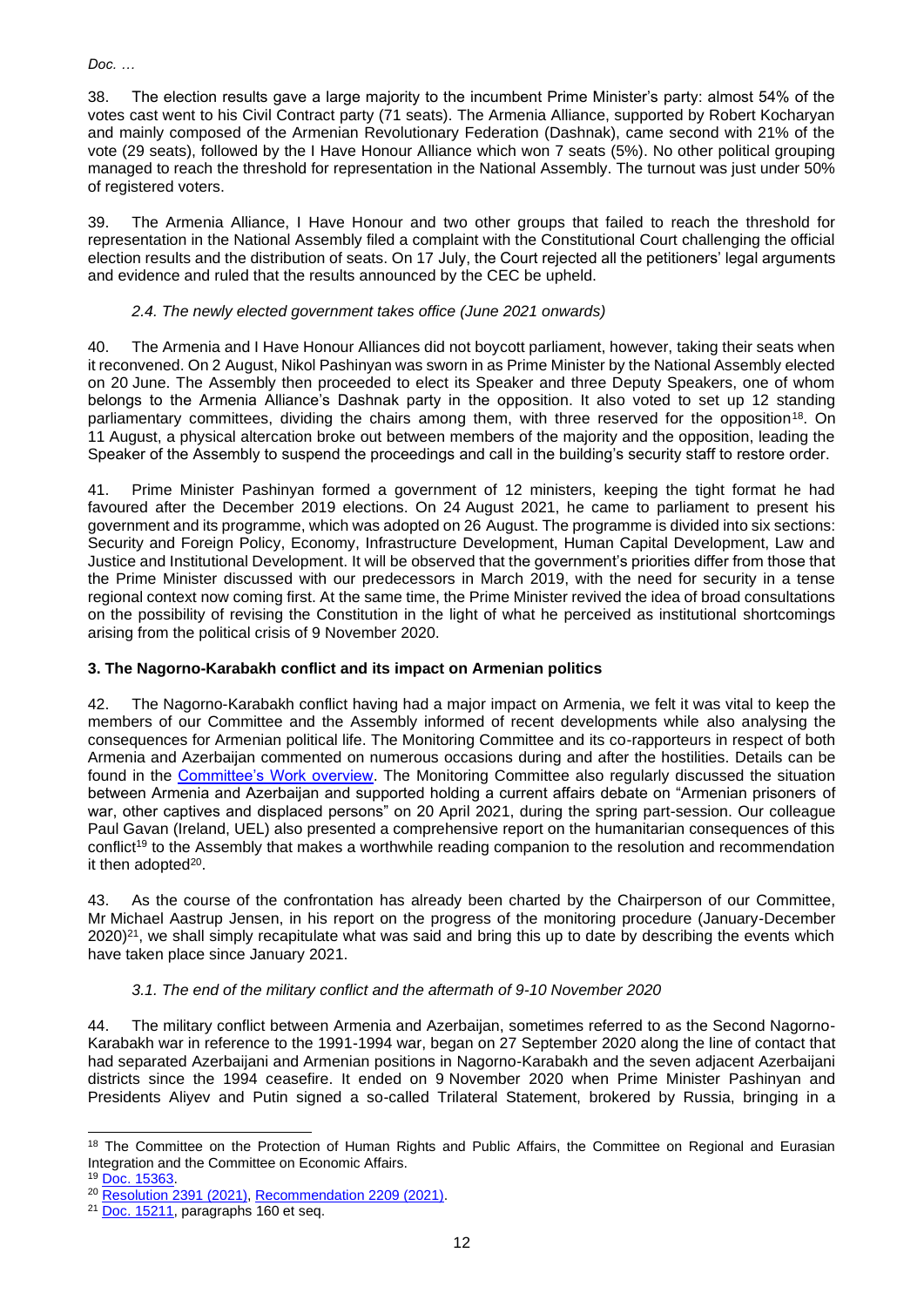ceasefire. More than 6 000 military personnel died in the 44-day conflict: 3 773 on the Armenian side<sup>22</sup> and 2 881 on the Azerbaijani side<sup>23</sup>. The number of civilian casualties was estimated at 163 on the Armenian side and 548 on the Azerbaijani side<sup>24</sup>. The number of persons displaced by the conflict was estimated at nearly 140 000, including 90 000 to 100 000 Armenians, accounting for 70% of the population of the self-proclaimed Nagorno-Karabakh Republic, and 40 000 Azerbaijanis. In addition to these figures, the number of Armenians who left the districts recaptured by/returned to Azerbaijan under the Trilateral Statement is hard to estimate – the newspaper *Eurasianet* put the number of Armenians living in those territories at between 34 000 and 40 000. The Russian authorities declared in December 2020 that 40 000 displaced persons had returned to Nagorno-Karabakh under their protection<sup>25</sup>. For reference, the Azerbaijani authorities estimated that at the end of the first Nagorno-Karabakh war in 1994, there were 600 000 internally displaced persons in Azerbaijan from Nagorno-Karabakh or neighbouring districts<sup>26</sup>. The Gavan report states that around 65 % of them might wish to return to the seven recaptured or retroceded districts, as well as to the part of Nagorno-Karabakh taken by the Azerbaijani authorities<sup>27</sup>.

45. The Jensen report noted several violations of humanitarian law during the conflict (failure to distinguish between civilian and military targets or to respect the principle of proportionality, use of cluster munitions that do not discriminate between civilians and combatants, executions of prisoners and the use of Syrian mercenaries by Azerbaijan, with Turkey's assistance, to support its military operations in the Nagorno-Karabakh conflict zone) and recalled that the Turkish authorities had repeatedly stated that they would support Azerbaijan "in the field" and "at the table of negotiations"<sup>28</sup>.

46. It should be noted that both Armenia and Azerbaijan lodged inter-state applications with the European Court of Human Rights during and after the conflict, one of which was also against Turkey. By a decision of 29 September 2020, the Court applied Rule 39 of the Rules of Court, calling on both Azerbaijan and Armenia to refrain from taking any measures, in particular military actions, which might entail breaches of the Convention rights of the civilian population, including putting their life and health at risk. It also asked them to comply with their engagements under the Convention, notably in respect of Article 2 (right to life) and Article 3 (prohibition of torture and inhuman or degrading treatment or punishment) of the Convention [\(link to press](https://hudoc.echr.coe.int/app/conversion/pdf/?library=ECHR&id=003-6844996-9168687&filename=Statement%20on%20requests%20for%20interim%20measures%20concerning%20the%20conflict%20in%20and%20around%20Nagorno-Karabakh.pdf)  [release\)](https://hudoc.echr.coe.int/app/conversion/pdf/?library=ECHR&id=003-6844996-9168687&filename=Statement%20on%20requests%20for%20interim%20measures%20concerning%20the%20conflict%20in%20and%20around%20Nagorno-Karabakh.pdf). On 6 October, it extended these measures to all States directly or indirectly involved in the conflict, including Turkey.

47. In addition to introducing a ceasefire along Armenian and Azerbaijani positions as occupied on 10 November in paragraph 1, the Trilateral Statement provided for the deployment of Russian military peacekeeping forces initially for a five-year period; set up a peacekeeping centre to monitor the ceasefire; agreed on a timetable for returning the three districts still under Armenian control, excluding the Lachin Corridor<sup>29</sup>, to Azerbaijan; and foresaw the opening of transport links between the western regions of the Republic of Azerbaijan and the Nakhchivan Autonomous Republic under the supervision of the border police of the Russian Federation's Federal Security Service. The Trilateral Statement also provided for the return of internally displaced persons and refugees to Nagorno-Karabakh and the surrounding districts under the control of the Office of the UN High Commissioner for Refugees and the exchange of prisoners of war, hostages and other detained persons and bodies.

<sup>&</sup>lt;sup>22</sup> According to the figures Prime Minister Pashinyan gave when presenting his government's programme to the National Assembly on 24 August 2021. See *[Armenpress](https://armenpress.am/eng/news/1061477.html)*, 24 August 2021. The Gavan report (§14) mentions a slightly different figure of 3 945 victims among the Armenian armed forces.

<sup>&</sup>lt;sup>23</sup> See figures published b[y Azerbaijan's Ministry of Defence](https://mod.gov.az/en/news/list-of-servicemen-who-died-as-shehids-in-the-patriotic-war-35049.html) on 2 March 2021. The Gavan report (§14) noted 2 907 victims among the Azerbaijani armed forces.

<sup>&</sup>lt;sup>24</sup> The figures provided to Mr Gavan by the Armenian Human Rights Defender and the Azerbaijani authorities differ quite considerably from those established by the [International Crisis Group,](https://www.crisisgroup.org/content/nagorno-karabakh-conflict-visual-explainer#3) which put the number of civilian casualties at 77 on the Armenian side and 92 on the Azerbaijani side.

<sup>&</sup>lt;sup>25</sup> Source: French Office for the Protection of Refugees and Stateless Persons, "The Nagorno-Karabakh conflict from 27 September to 10 [November 2020"](https://www.ofpra.gouv.fr/sites/default/files/atoms/files/2012_aze_haut_karabakh_2020_web.pdf), 12 December 2020, p. 17 et seq. The Gavan report refers to an estimate of 650 000 IDPs, Doc. [15363,](https://pace.coe.int/en/files/29401) paragraph 98.

<sup>&</sup>lt;sup>26</sup> Source: [Office of the United Nations High Commissioner for Refugees,](https://www.unhcr.org/4bd7edbd9.pdf) 2009, p. 1.

<sup>27</sup> Doc. [15363,](https://pace.coe.int/en/files/29401) paragraph 101.

<sup>28</sup> Doc. [15211,](https://pace.coe.int/en/files/28915/html#:~:text=It%20was%20characterised,table%20of%20negotiations.) paragraph 163.

<sup>&</sup>lt;sup>29</sup> The change in the paragraph 47 is made according to provisions of the 9 November, 2020 Trilateral Statement.

<sup>&</sup>quot;The Republic of Armenia shall return the Kalbajar District to the Republic of Azerbaijan by November 15, 2020, and the Lachin District by December 1, 2020. The Lachin Corridor (5 km wide), which will provide a connection between Nagorno-Karabakh and Armenia while not passing through the territory of Shusha, shall remain under the control of the Russian Federation peacemaking forces."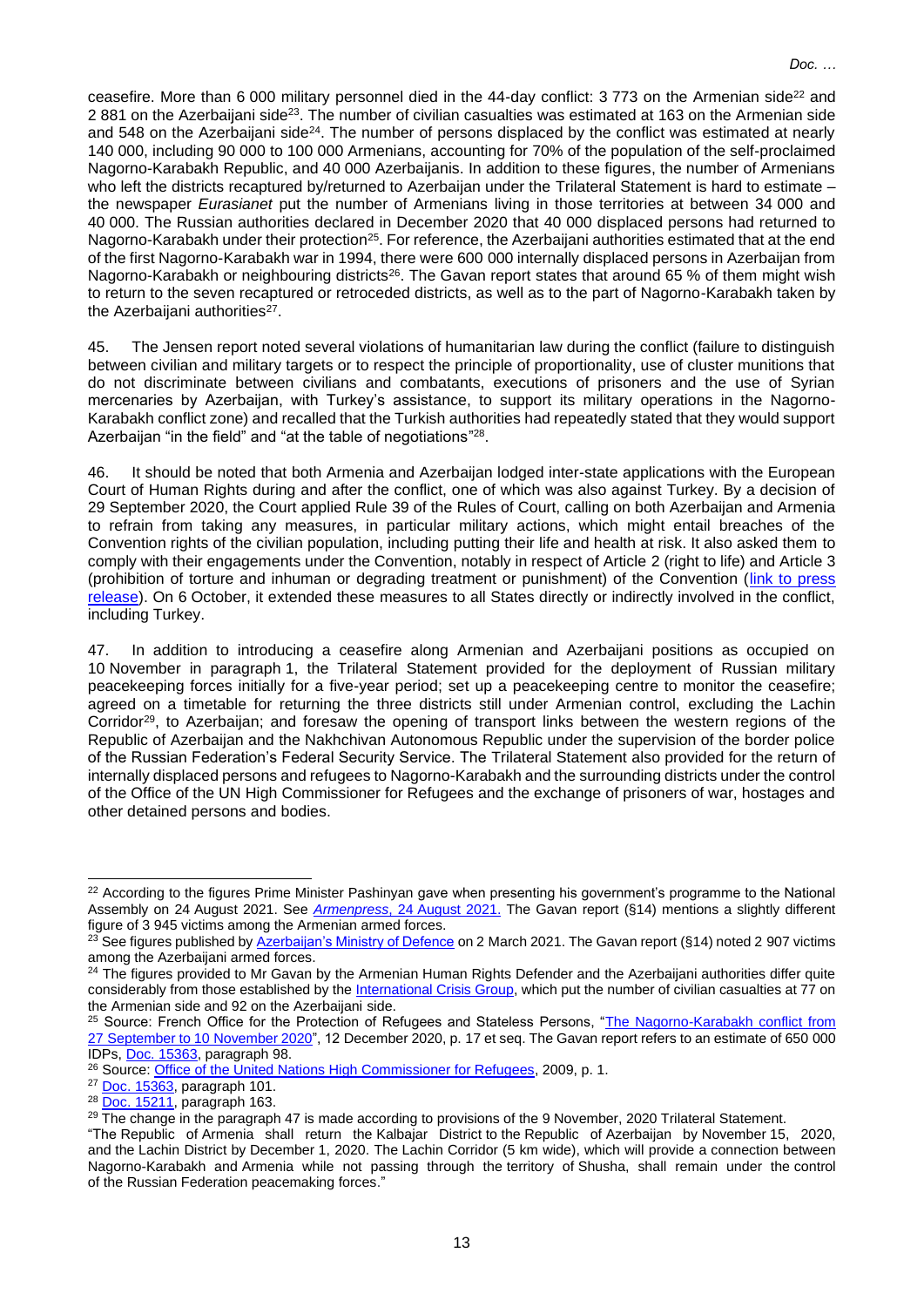48. From November 2020 to May 2021, the implementation of the Trilateral Statement got under way; 2 000 Russian Federation peacekeepers were deployed. The Agdam, Kalbajar and Lachin districts, still held by Armenian forces, were handed back to Azerbaijan from November to December, the search for and return of the bodies of fallen soldiers began and prisoner exchanges took place from December under the supervision of the International Committee of the Red Cross. On 11 January 2021, Prime Minister Pashinyan and Presidents Putin and Aliyev signed a second Trilateral Statement brokered by the Russian Federation. It sought to implement paragraph 9 of the agreement of 9-10 November 2020 on unblocking all the region's economic and transport links. To this end, it provided for setting up a tripartite working group led by the deputy prime ministers of the Republic of Armenia, the Russian Federation and the Republic of Azerbaijan that would be responsible for drawing up a list of the main areas of work arising from the implementation of paragraph 9 of the ceasefire agreement of 9 November 2020, setting rail and road links as priorities. The working group was also asked to prepare a list and timetable of activities to restore or build new transport infrastructure necessary for initiating, implementing and providing for the safety of international traffic through Azerbaijan and Armenia and ensuring the safety of transportations carried out by the Azerbaijan and Armenia through their territories. The working group was to be supported by several expert subgroups which it then proceeded to set up after its activities got under way.

49. Tensions began to rise, however, from 12 May 2021 when Azerbaijani troops advanced up to 3.5 kilometres into Armenian territory in two locations, one in the Syunik and the other in the Gegharkunik region. The Azerbaijani government pointed to the lack of a clear border demarcation line in this area and the fact that, according to some Soviet-era maps, the places in question were located in Azerbaijani territory. At the time of writing this report, Azerbaijani troops had not withdrawn from these locations. Despite Russian mediation and the Russian Federation's call for an acceleration of border demarcation operations, the border areas between Armenia and Azerbaijan are now subject to incursions, capture of military personnel<sup>30</sup> and sporadic exchanges of fire, some of which have been fatal for soldiers on both sides. The tripartite working group did, however, meet again on 17 August and held the first part of its 8<sup>th</sup> meeting on 20 October 2021. Besides these renewed tensions, we have identified five areas of concern.

50. The first is the issue of returning prisoners and other captives. At the time of writing, this aspect unfortunately remained unresolved, with Azerbaijan still holding more than 150 Armenians even though the European Court of Human Rights, in an unprecedented decision of 9 March 2021, had notified the Committee of Ministers of the provisional measures it had ordered Azerbaijan to take with respect to 188 Armenians that it had allegedly captured, "having regard to the Azerbaijani Government's failure to respect the time-limits set by the Court for the submission of information on the individuals concerned and the rather general and limited information provided by them". The Court did not, however, order interim measures against Armenia, despite a request from Azerbaijan to do so, as Armenia had repatriated 12 of the 16 citizens it had allegedly held captive and claimed that it was not detaining the other four. The issue of captives is complicated by two factors. Firstly, the Azerbaijani authorities consider that Armenian fighters captured after the signing of the 9- 10 November Trilateral Statement are not covered by the provisions of paragraph 8 stipulating that all detained persons would be exchanged. In addition, they brought criminal proceedings against some Armenian prisoners, notably for having "illegally entered Azerbaijani territory"<sup>31</sup>. Some of these convicts were subsequently handed over to the Armenian authorities, like the 15 prisoners released and sent back in June 2021 in exchange for Armenia providing maps of land mines laid in districts retaken by Azerbaijani, leading some analysts to suggest that the trials brought by Baku could be motivated by considerations other than the pursuit of justice<sup>32</sup>. On 3 July 2021, a further 15 prisoners were released by Azerbaijan and a further five on 19 October who had been previously convicted<sup>33</sup>. On 31 August 2021, Russian Foreign Minister Lavrov for the first time called on the Azerbaijani authorities to release all Armenian prisoners without any conditions<sup>34</sup>.

51. The second area of concern is the preservation of Armenian cultural heritage in the areas regained by or returned to Azerbaijan. This heritage includes dozens of religious buildings, some dating back to the 5th century. In November 2020, UNESCO reiterated countries' obligation to protect cultural heritage in terms of the [1954 Convention for the Protection of Cultural Property in the Event of Armed Conflict](http://www.unesco.org/new/en/culture/themes/armed-conflict-and-heritage/convention-and-protocols/1954-hague-convention/) to which both Armenia and Azerbaijan are parties. It had proposed to carry out an independent mission of experts to draw up a preliminary inventory of significant cultural properties as a first step towards the effective safeguarding of the region's heritage in and around Nagorno-Karabakh. In December of the same year, it noted that the

<sup>&</sup>lt;sup>30</sup> [Statement](https://www.osce.org/minsk-group/487879) by the Co-Chairs of the OSCE Minsk Group of 28 May 2021, noting in particular the detention of six Armenian soldiers on 27 May.

<sup>31</sup> On 30 July 2021, the news site *[Open Caucasus](https://oc-media.org/new-convictions-as-trials-of-armenian-captives-continues-in-azerbaijan/)*, estimated that around 40 Armenian fighters had already been convicted of illegally crossing the Azerbaijani border, while about 20 others were awaiting trial, making 60 in total. See also: ["Azerbaijan jails 13 Armenian military personnel for six years -court"](https://news.trust.org/item/20210723092622-f6v8h/), 23 July 2021, Reuters.

<sup>32</sup> *Eurasianet*, ["Armenian soldiers on trial in Azerbaijan"](https://eurasianet.org/armenian-soldiers-on-trial-in-azerbaijan), 1 July 2021.

<sup>33</sup> JAMnews, *[Five Armenian prisoners returned from Azerbaijan to Yerevan](https://jam-news.net/five-armenian-prisoners-returned-from-azerbaijan-to-yerevan/)*, 19.10.2021.

<sup>34</sup> *TASS*, ["Moscow calls on Baku to release all Armenian prisoners without any conditions —](https://tass.com/politics/1332183) Lavrov", 31 August 2021.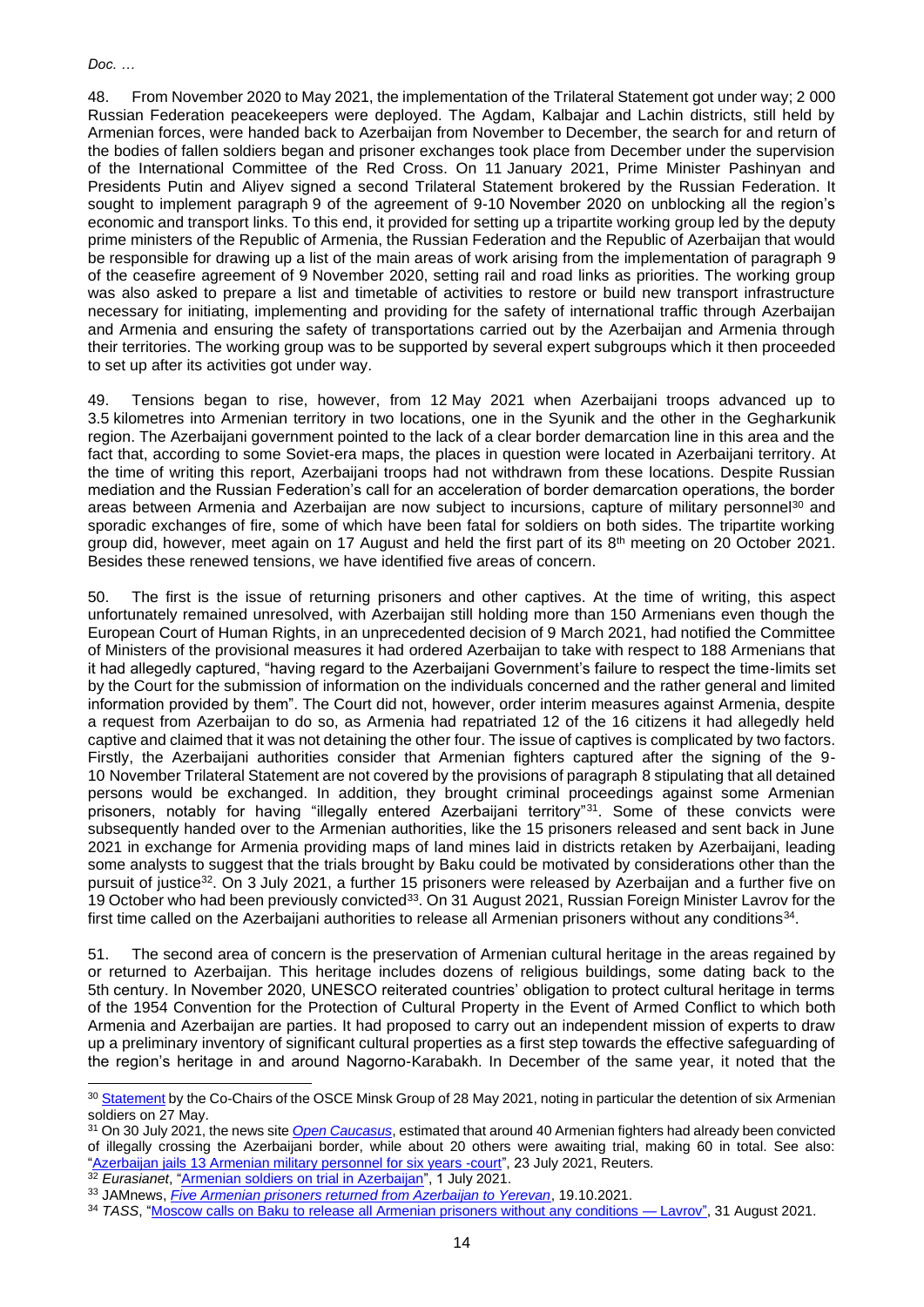Azerbaijani authorities had been approached several times to allow such a mission to be sent, but to no avail<sup>35</sup>. The Azerbaijani Ministry of Foreign Affairs responded with a press release stating that UNESCO had remained silent on the destruction of Azerbaijani cultural heritage by the Armenian occupying forces over the past 30 years and that the Ministry of Culture had sent the first results of an assessment of the extent of this destruction to UNESCO and hoped that the organisation would take this into account<sup>36</sup>. Whatever the merits of Azerbaijan's argument<sup>37</sup>, there are real fears that Armenian cultural heritage will bear the brunt of a war on memory designed to rewrite history. The precedent set in Nakhchivan, where, according to credible sources<sup>38</sup>, Armenian cultural heritage was destroyed, raises legitimate fears of this happening again.

52. The third area of concern relates to the increasing number of speeches or acts that do not lay the groundwork for appeasement or normalisation of relations between Armenia and Azerbaijan. In this respect, we can but regret the claims that the highest Azerbaijani authorities, i.e. the Minister of Culture and President Aliyev<sup>39</sup>, have repeatedly expressed publicly, denying the "Armenian" origins of the majority of religious buildings constructed before the 19th century and arguing that they are part of "Caucasian-Albanian" heritage in line with a theory that gained traction during the Soviet era. This thesis seeks to deny an Armenian presence in Azerbaijani territory prior to the 19th century – even though there is ample evidence of it – and suggests that classifying cultural heritage is more an affair of politics than history<sup>40</sup>. In the same vein, President Aliyev's ambiguous statements are hardly designed to create a climate conducive to peace. This is particularly true of the remarks he made on 14 July 2020<sup>41</sup>, referring to the province of West Zangazur, i.e. the Armenian province of Syunik, as the "ancestral land" to which Azerbaijanis must return without anyone being able to stop them and to which they "will return", once "all communications are opened" [i.e. in line with the 9-10 November Trilateral Statement, as well as returning to their "native land", the Goycha district, Iravan, which is the former Persian name for Yerevan, the modern-day capital of Armenia. The Jensen report noted that manipulation of information and hate speech were widespread during the conflict<sup>42</sup>. If Armenia and Azerbaijan are to emerge from 30 years of mistrust, we believe it is imperative that these phenomena be stopped and that the political classes in these countries set an example and reverse the trend of the past 30 years.

53. The fourth area of concern relates to the sometimes interrelated issues of refugees and demining former occupied Azerbaijani areas. Although President Aliyev announced the launch of a major investment plan for the recaptured or liberated territories, displaced Azerbaijanis will only be able to return to the seven districts and the gained part of the self-proclaimed Nagorno-Karabakh Republic if a large-scale demining operation is carried out because these mines regularly claim victims<sup>43</sup>. On the Armenian side, receiving and managing refugees who have left the recaptured or retroceded territories and do not wish to return will be a challenge for the authorities. The Gavan report discusses in detail the need for co-operation in mine clearance operations

 $42$  Doc. [15211,](https://pace.coe.int/en/files/28915/html#:~:text=Manipulation%20of%20information%2C%20as%20well%20as%20hate-speech%20were%20also%20widespread.) paragraph 164.

<sup>35</sup> UNESCO, *press release* of 21 December 2020.

<sup>&</sup>lt;sup>36</sup> [Press release no.](https://mfa.gov.az/en/news/no47920-commentary-of-the-press-service-department-of-the-ministry-of-foreign-affairs-of-the-republic-of-azerbaijan-to-the-unesco-press-release-on-sending-of-a-mission-to-azerbaijan) 479/20 of 23 December 2020.

<sup>&</sup>lt;sup>37</sup> In paragraph 18.1 of [Resolution](https://pace.coe.int/files/29483/pdf) 2391 (2021) on the consequences of the conflict between Armenia and Azerbaijan / Nagorno-Karabakh conflict, the Assembly condemned "the damage and destruction for which Armenia is responsible in the former conflict areas returned to Azerbaijan, and in particular the almost total destruction and looting of Agdam, Fuzuli and other areas over the last 30 years, as well as the transfer of cultural heritage".

<sup>&</sup>lt;sup>38</sup> See *The Guardian*, ["Monumental loss: Azerbaijan and 'the worst cultural genocide of the 21](https://www.theguardian.com/artanddesign/2019/mar/01/monumental-loss-azerbaijan-cultural-genocide-khachkars)<sup>st</sup> century'", 1 March 2019; Thomas de Waal, ["Unfinished business in the Armenia-Azerbaijan conflict"](https://carnegieeurope.eu/2021/02/11/unfinished-business-in-armenia-azerbaijan-conflict-pub-83844), in *Carnegie Europe*, 11 February 2021; and the in-depth report by the online publication *Hyperallergic*, ["A regime conceals its erasure of indigenous Armenian culture"](https://hyperallergic.com/482353/a-regime-conceals-its-erasure-of-indigenous-armenian-culture/), 18 February 2019.

<sup>39</sup> *Anadolu*, ["Azerbaijan will restore, revive all liberated lands"](https://www.aa.com.tr/en/azerbaijan-front-line/azerbaijan-will-restore-revive-all-liberated-lands/2056059), 25 November 2020.

<sup>40</sup> For an in-depth account of the nationalist narratives of the history of the "Caucasian Albanians" put forward by both Armenia and Azerbaijan, see *Eurasianet*, ["Who were the Caucasian Albanians?"](https://eurasianet.org/perspectives-who-were-the-caucasian-albanians), 7 June 2021.

<sup>&</sup>lt;sup>41</sup> According to a speech published [in English on the website of the Azerbaijani press group APA,](https://apa.az/en/xeber/social-news/president-ilham-aliyev-attended-ceremony-to-give-out-apartments-and-cars-to-families-of-martyrs-and-war-disabled-in-khojasan-settlement-photo-353855) President Aliyev said: "[The] Soviet government tore Zangazur apart from Azerbaijan and handed it over to Armenia. This is a relatively recent date – 101 years ago. So why should we say that this didn't happen? Why? We are telling the truth. It is the land of our ancestors: the whole of Zangazur – East and West Zangazur. It is now being said in Armenia that Ilham Aliyev is making territorial claims. If there is East Zangazur, then there is also West Zangazur. Yes, West Zangazur is our ancestral land. I said that we have to go back there. I said this 10 years ago. All my speeches are available in the media. I said that it is the land of our ancestors, that we must return there, we will return and we are already returning there. No-one can stop us. We will definitely return because there is no other way. When all communications are opened, we, the people of Azerbaijan will return to their ancestral land, of course. The 10 November Trilateral Statement states: all refugees must return to their homeland. Our native land is Zangazur, our native land is Goycha district, Iravan. We will definitely return there".

For an analysis of this rhetoric see *Eurasianet*, ["What's the future of Azerbaijan's 'ancestral lands' in Armenia?"](https://eurasianet.org/whats-the-future-of-azerbaijans-ancestral-lands-in-armenia), 16 July 2020.

<sup>&</sup>lt;sup>43</sup> On 6 June 2021, the Azerbaijani authorities reported that seven military personnel and 15 civilians had been killed by mines and more than 100 had been injured since the ceasefire of 9 November 2020. Source: *Radio Free Europe Radio Free Liberty, "*[Mine Kills Two Azerbaijani Journalists, Village Official In Areas Recaptured From Armenian Forces"](https://www.rferl.org/a/mine-azerbaijani-journalists/31290815.html#:~:text=A%20land%20mine%20explosion%20has,over%20the%20Nagorno%2DKarabakh%20region.), 4 June 2021.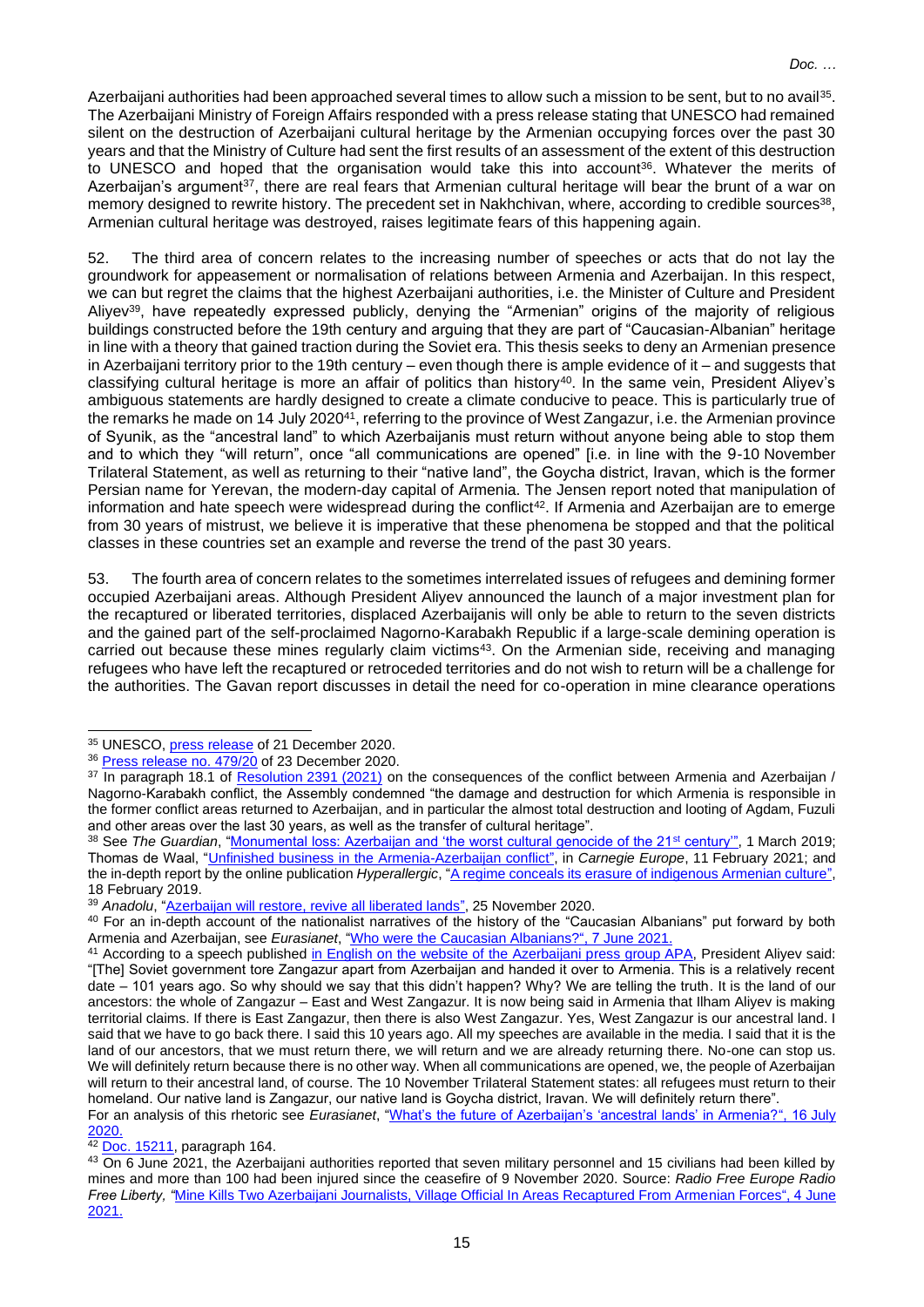and the plight of displaced persons and refugees, with paragraphs 65-103 of the report being of particular interest here.

54. The final area of concern relates to the currently differing visions of Armenia and Azerbaijan for a fullscale resolution of the conflict. Beyond the issue of border demarcation discussed above, security guarantees for the corridor between the self-proclaimed Nagorno-Karabakh Republic and Armenia on the one hand and a transport connection<sup>44</sup> between Nakhchivan and the rest of Azerbaijan on the other, as well as the issue of the enclaves which the Azerbaijanis and, to a lesser extent, the Armenians are demanding be returned<sup>45</sup>, the stumbling block is, for the time being, the status of the self-proclaimed Nagorno-Karabakh Republic. At present, the Azerbaijani position is that the conflict with Armenia has now ended, that a peace agreement with Armenia is necessary and that the bottom line is to focus on the economic development of the South Caucasus region. No mention has been made of any special status that might be granted to the former Nagorno-Karabakh Autonomous Oblast, as it was called in the Soviet era<sup>46</sup>. On the contrary, the Armenian authorities are insisting that the question of status be fully addressed in the whole of the former oblast, including the part under Azerbaijani control. They consider it a condition for a peace agreement. If a full-scale resolution is not reached, the danger is that the Nagorno-Karabakh conflict, which was frozen for 30 years before flaring up again for 44 days, will freeze over once more.

55. In view of these concerns, we believe that the essence of the Monitoring Committee's [statement](https://pace.coe.int/en/news/8279/statement-by-the-monitoring-committee-on-the-conflict-between-armenia-and-azerbaijan) of 22 April 2021 on the Armenia-Azerbaijan conflict remains valid. The Committee noted that the clear intention of paragraph 8 of the Trilateral Statement was the exchange of all detained persons without distinction as to the status assigned to them by either party and called on Azerbaijan to ensure that all Armenian detainees were released without delay into the care of the Armenian authorities. In the Committee's view, establishing an independent international mission responsible for investigating the conflict and allegations of human rights and humanitarian law violations during the recent hostilities was essential to create an environment that was conducive to reconciliation and the establishment of genuine peace. It affirmed the importance of the cultural heritage to all parties to the conflict and called for the urgent establishment of the mechanisms necessary for its protection and renovation. Lastly, the Committee called on both parties to constructively engage with the relevant international institutions, in particular the OSCE Minsk group, with a view to fully implementing the Trilateral Statement, and to start the peace negotiations.

56. The spirit and content of the Monitoring Committee's statement of 22 April 2021 were further reinforced by the recent publication of a memorandum by the Commissioner for Human Rights on the humanitarian and human rights consequences of the conflict<sup>47</sup>. The memorandum makes eight recommendations for urgent human rights protection. For each of these recommendations, the Commissioner's views are fully in line with those of our Committee, our views as co-rapporteurs, and those expressed in the Gavan report.

57. Our visit to the municipality of Yeraskh, on the border with the Autonomous Republic of Nakhchivan, and our discussions with the municipal authorities, reminded us, if there was any need, that in the absence of a comprehensive peace agreement, insecurity persists on the border. The military are the first to pay the price, but the civilian population also suffers the consequences<sup>48</sup>. In this case, the description we were given of the situation in Yeraskh is edifying: on both sides of the border, the armed forces of the two countries have set up their positions overlooking two villages, one Armenian, the other Azerbaijani. While incidents were non-existent in this locality before the September 2020 conflict, they have reportedly become sporadic since the summer of 2021, according to what we were told. Civilians do not appear to be deliberately targeted but have to live with the constant risk that they may become so, and with the risk of stray bullets or shells in the event of exchanges of fire between Armenian and Azerbaijani military positions, which has already occurred.

*3.2. The conflict's impact on Armenian politics*

<sup>44</sup> The changes to the paragraph 54 are made according to provisions of the 9 November, 2020 Trilateral Statement.

<sup>&</sup>quot;9. All economic and transport connections in the region shall be unblocked. The Republic of Armenia shall guarantee the security of transport connections between the western regions of the Republic of Azerbaijan and the Nakhchivan Autonomous Republic in order to arrange unobstructed movement of persons, vehicles and cargo in both directions. The Border Guard Service of the Russian Federal Security Service shall be responsible for overseeing the transport connections."

<sup>&</sup>lt;sup>45</sup> For the Azerbaijanis, this includes seven villages in the Kazakh district and the village of Kerki, near Nakhchivan; for the Armenians, the Artsvashen enclave. Source: Thomas de Waal, ["Unfinished business in the Armenia-Azerbaijan conflict"](https://carnegieeurope.eu/2021/02/11/unfinished-business-in-armenia-azerbaijan-conflict-pub-83844), op. cit.

<sup>46</sup> President Aliyev said that a proposal for autonomous status had been made before the war, but had been rejected, and that now the status had "gone to the grave". See *Eurasianet*, ["Down with Nagorno-Karabakh –](https://eurasianet.org/down-with-nagorno-karabakh-long-live-karabakh) long live Karabakh", 2 April 2021.

<sup>&</sup>lt;sup>47</sup> Commissioner for Human Rights, [memorandum,](https://www.coe.int/en/web/commissioner/-/humanitarian-and-human-rights-protection-needed-following-the-2020-outbreak-of-hostilities-between-armenia-and-azerbaijan-over-nagorno-karabakh) 8/11/2021.

<sup>48</sup> Azatutyun, *[Armenian village chief wounded in border skirmish](https://www.azatutyun.am/a/31368702.html)*, 20 July 2021.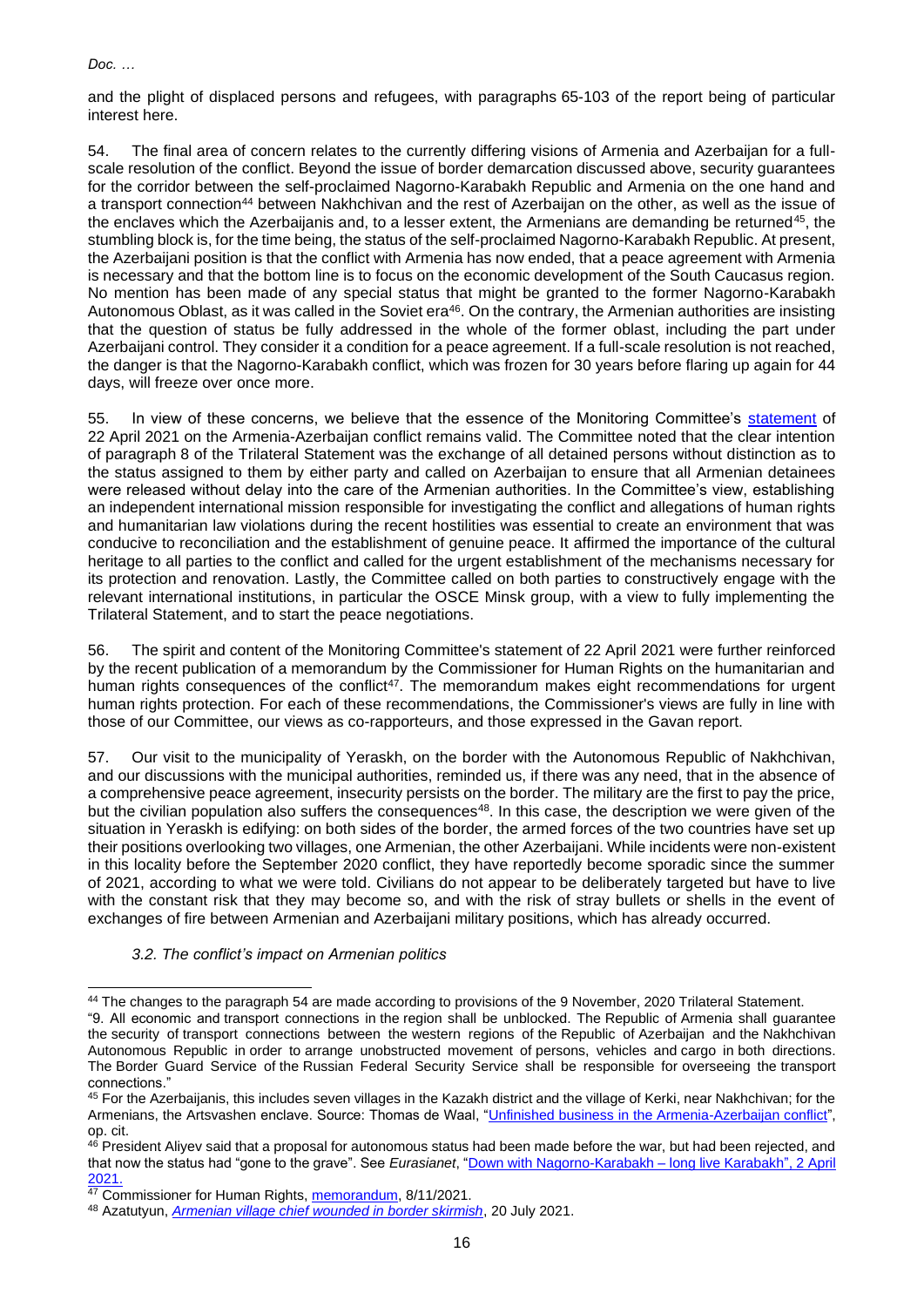58. From the interviews we conducted and the information at our disposal, we draw three conclusions.

59. The first is that the conflict has, of course, brought the security of Armenia and Armenians to the forefront of political debate. The issue of security dominated the snap election campaign in June 2021 in the context of the country's military defeat and, from 12 May, the Azerbaijani armed forces' incursion into Armenian territory on the ground that there was no clear border demarcation. The return of the seven previously occupied districts to Azerbaijan also heightened concerns about insecurity in the Syunik and Gegharkunik provinces. These used to be sheltered by the buffer zone created by the seven districts but have now reverted to being on the border with Azerbaijan and have been the focus of most of the incidents that have occurred since then. It is not surprising therefore that Syunik province was the scene of some turmoil, notably in April 2021 when local elected officials clashed with Prime Minister Pashinyan during a visit<sup>49</sup>, or that it took on a remarkable symbolic importance during the electoral campaign – with Prime Minister Pashinyan threatening to "cut off" the hand of those seeking to pit Syunik province against the rest of Armenia<sup>50</sup>. This pursuit of security is obviously to be appreciated in the light of the prominent place occupied by the Armenian genocide of 1915-1916 in the Armenian psyche and identity. Armenian political leaders were keen to draw a parallel between this genocide and the armed conflict of September to November with Turkey-backed Azerbaijan<sup>51</sup>. Not only has "security" become the priority of the government formed after the June 2020 elections, but Prime Minister Pashinyan has also announced a major reform of the armed forces, the purchase of modern weapons from Russia, closer ties with the Collective Security Treaty Organisation (CSTO), of which Armenia is a member, and the deployment of Russian border guards on parts of the Armenian-Azerbaijani border, especially in the northern province of Tavush. There is a general political consensus that Russia is the first and only guarantor of the security that Armenia needs and that the country should strengthen its ties with the Federation.

60. The second tangible effect of the conflict has been the intense polarisation of the political scene over the issue of responsibility for the defeat since the Trilateral Statement of 9-10 November 2020 was signed. The Armenia and I Have Honour Alliances held the Prime Minister solely responsible and denied he had the right to sign the Trilateral Statement, with former President Kocharyan even describing him as a "traitor" <sup>52</sup>. The Prime Minister, for his part, blamed members of past governments. This is still an extremely sensitive issue: on 26 August 2021, a member of the ruling party blamed the former defence ministers for the defeat and called them "traitors", leading to blows being exchanged in the National Assembly and bringing proceedings to a temporary halt.

61. The fear of a deterioration of Armenia's relations with certain international organisations like the European Union and the North Atlantic Treaty Organisation (NATO) came up in the interviews we held. It is rooted in Armenian politicians' disappointment with what they perceived as the inaction or feeble responses of these organisations and some of their members when NATO member Turkey supported Azerbaijan "in the field" and "at the table of negotiations" and was accused of having assisted the Azerbaijani authorities in using mercenaries from Syria during the conflict<sup>53</sup>. This disappointment was also expressed by members of the Armenian delegation. From the talks we held and the information received, we are convinced that, while this fear of a deterioration in Armenia's relations with certain international organisations may be the subject of political debate in Armenia, it is currently unfounded insofar as the Council of Europe is concerned, and even more so as regards the commitments and obligations undertaken by Armenia when it joined our Organisation.

# **4. Electoral reform**

62. This is a long-standing recommendation of the Assembly and the various international election observation missions. After the parliamentary elections of 2 April 2017, both the OSCE/ODIHR and the ad hoc committee of the Bureau of the Assembly noted that the election campaign had been tainted by credible and repeated allegations of vote buying, voter intimidation, particularly of public servants in schools and hospitals and employees of private companies, who were encouraged to vote for certain parties, and by abuse of administrative functions<sup>54</sup>. Ms Liliane Maury Pasquier, head of the Assembly's election observation delegation,

<sup>49</sup> *RFE/RL*, ["Arrests Made After Anti-Pashinian Protest](https://www.azatutyun.am/a/31217905.html)*s*", 22 April 2021.

<sup>50</sup> *The Armenian Mirror-Spectator*, ["Pashinyan Promises to 'Cut off the Hand' that Would Try to Oppose Syunik to Rest of](https://mirrorspectator.com/2021/06/15/pashinyan-promises-to-cut-off-the-hand-that-would-try-to-oppose-syunik-to-rest-of-armenia/)  [Armenia"](https://mirrorspectator.com/2021/06/15/pashinyan-promises-to-cut-off-the-hand-that-would-try-to-oppose-syunik-to-rest-of-armenia/), 15 June 2021.

<sup>&</sup>lt;sup>51</sup> See, for example, Thomas de Waal, ["Unfinished business in the Armenia-Azerbaijan conflict"](https://carnegieeurope.eu/2021/02/11/unfinished-business-in-armenia-azerbaijan-conflict-pub-83844), op. cit. where President Sarkissian is cited using the term "second genocide" and Prime Minister Pashinyan refers to "Azerbaijani-Turkish aggression".

 $52$  Paragraph 38 of the report by Mr George Katrougalos cited above.

<sup>53</sup> Doc. [15211,](https://pace.coe.int/en/files/28915/html#:~:text=It%20was%20characterised,table%20of%20negotiations.) paragraph 163: "The use of Syrian mercenaries by Azerbaijan, with Turkey's assistance, to shore-up and sustain its military operations in the Nagorno-Karabakh conflict zone, including on the front-line was reported, notably by France and the Russian Federation, as well as by the United Nations".

<sup>54</sup> [Doc.](https://pace.coe.int/fr/files/23748/html) [14325,](https://pace.coe.int/fr/files/23748/html) Appendix 5 and the OSCE/ODIHR [final](https://www.osce.org/files/f/documents/6/7/328226.pdf) report, p. 2.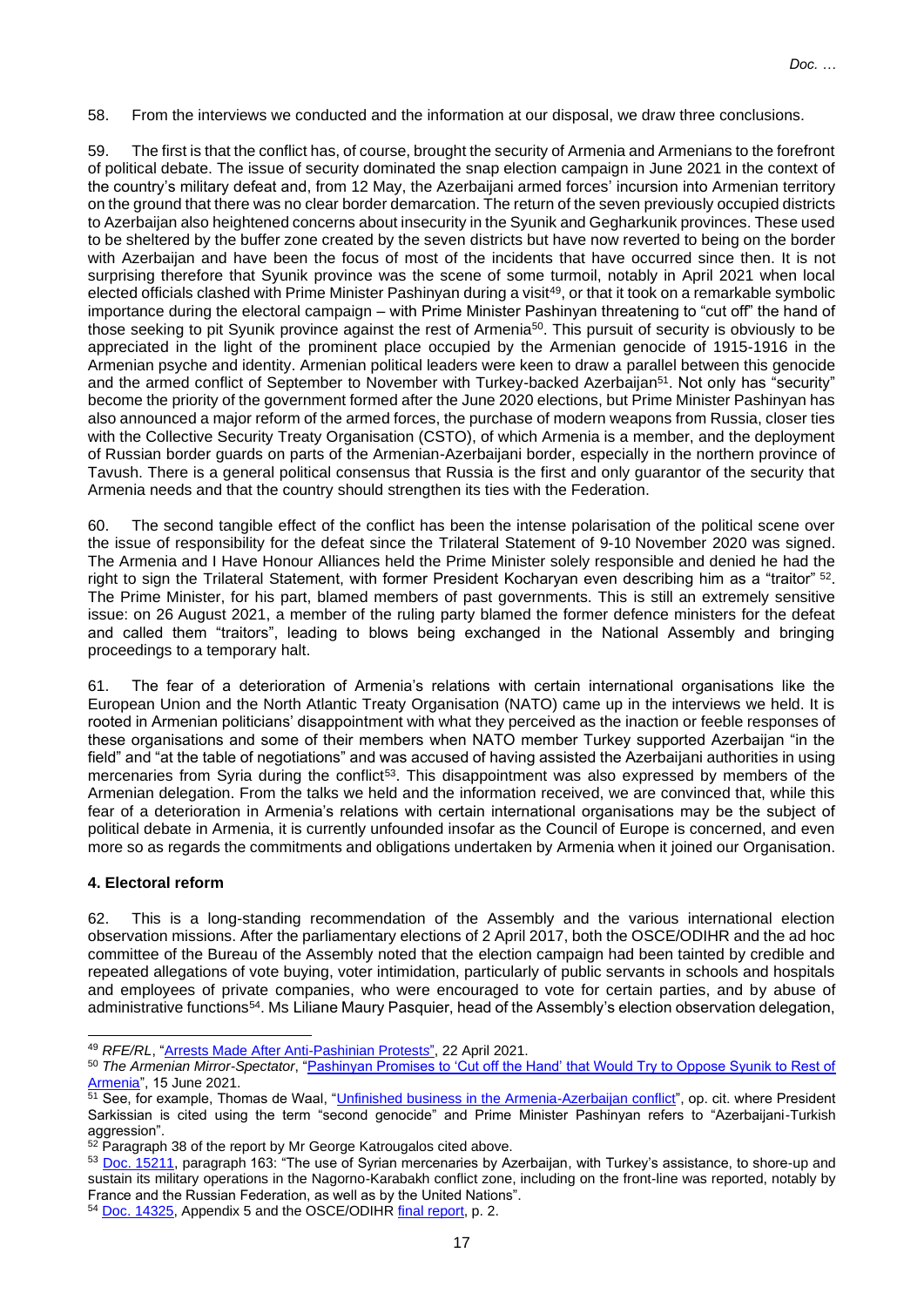summed up the international organisations' findings by pointing to "long-standing doubts about the reliability and integrity of electoral processes in the country" and stating that "the use of new voting technologies [set up for the elections] cannot alone restore confidence in elections – crucial in a genuine democracy – just the same as better legislation is only effective if applied in good faith"<sup>55</sup>.

63. The organisation and conduct of the early elections in December 2018 saw a promising departure from previous practices, however, and this was welcomed by the international observers. The general absence of electoral malfeasance, including of vote buying and pressure on voters, allowed for genuine competition. Mr Aleksander Pociej, head of the Assembly's election observation delegation, summed up this new electoral dynamic as follows: "PACE has observed every election in Armenia since 1995... [and notes that] the recurring electoral irregularities which tainted many elections in the past were absent"<sup>56</sup>. This finding by the international observers seems to have been confirmed by Armenian voters. The most recent Caucasus Barometer survey, published in 2020, showed a remarkable improvement in the voters' feelings about the parliamentary elections of December 2018 compared with the 2017 vote. 63% of respondents considered that the 2018 elections had been conducted "completely fairly" and only 3% "not at all fairly", compared to 10% and 41% respectively after the 2017 elections<sup>57</sup>.

64. The question therefore was firstly whether the electoral framework would be reformed in line with the international observers' recommendations and secondly whether this momentum would continue in practice.

# *4.1. A markedly improved electoral framework*

65. In October 2018 Nikol Pashinyan's minority government tried to pass an electoral reform, whose main aim was to put an end to the mixed electoral system introduced by the constitutional amendments of 2015. This system, which was considered very complex by the international observers, provided that at least 101 MPs would be elected through a two-tier proportional system from a closed national list and 13 open constituency lists (the so-called regional constituency system). The ballot paper included both the national list and the relevant constituency list, and voters could indicate their preference for a constituency candidate. This system had been criticised by the opposition and Nikol Pashinyan because they claimed that in practice it allowed for the establishment of electoral fiefdoms, facilitating fraudulent manoeuvres and making the vote less proportional. In October 2018, however, the Republican Party majority rejected the proposed reform.

66. Following the elections of December 2018, Prime Minister Pashinyan reiterated the need to reform the electoral framework, since, as noted above, reform was seen as a means of strengthening institutions by restoring citizens' trust. The electoral framework, which is governed by the Constitution, the 2016 Electoral Code as amended, the Law on the Financing of Political Parties and other texts, including, where penalties for offences are concerned, the Criminal Code, was continually amended until May 2021. The mandate of the Constitutional Revision Commission set up by the government in February 2020 also included the drafting of proposals in the electoral field. The reform was carried out in two stages, most of which involved the Council of Europe and the OSCE/ODIHR.

67. Parliament began by introducing radical changes to the legislation on political parties in order to make their funding more transparent. Donations to political parties by legal entities were banned and the annual permitted amount of donations from natural persons was substantially lowered, from 10 000 to 250 times the minimum wage. In addition, the rules on entitlement to public funding were updated: the number of votes that a party was required to have received in the last parliamentary elections to be entitled to such funding was lowered from 3 to 2%; a tiered mechanism was introduced whereby the amount of public funding allocated was equivalent to one minimum wage per vote for parties receiving 2 to 5% of the votes. It was then reduced as the number of votes increased – a mechanism which, as the Venice Commission pointed out, particularly helped small parties and hence political pluralism<sup>58</sup>; and lastly, the allocation of public funds was made subject to the preparation of a quarterly report – a previous recommendation of the OSCE/ODIHR, which saw this as a crucial measure to safeguard the integrity of the system of political finance and to enhance transparency and accountability<sup>59</sup>. This reform also transferred supervision of parties' financial activities from the Oversight and Audit Service (OAS) of the Central Electoral Commission (CEC) to the Commission for the Prevention of Corruption, in partial compliance with a former recommendation of the OSCE/ODIHR, and relaxed the rules on the establishment and registration of political parties and their internal management. The OSCE/ODIHR and the Venice Commission welcomed many of these measures, which if properly implemented, could help to

<sup>55</sup> [Doc.](https://pace.coe.int/fr/files/23748/html) [14325,](https://pace.coe.int/en/files/23748/html) Appendix 5.

<sup>56</sup> [Doc.](https://pace.coe.int/fr/files/25251/html) [14801,](https://pace.coe.int/en/files/25251/html) Appendix 3 – Press release of the International Election Observation Mission (IEOM).

<sup>57</sup> Caucasus Research Resource Center, 21 February - 15 March 2020, [Caucasus Barometer 2019 Armenia.](https://caucasusbarometer.org/en/cb2019am/codebook/)

<sup>58</sup> CDL-AD(2020)004, paragraph 36.

<sup>59</sup> *Ibid*., paragraph 37.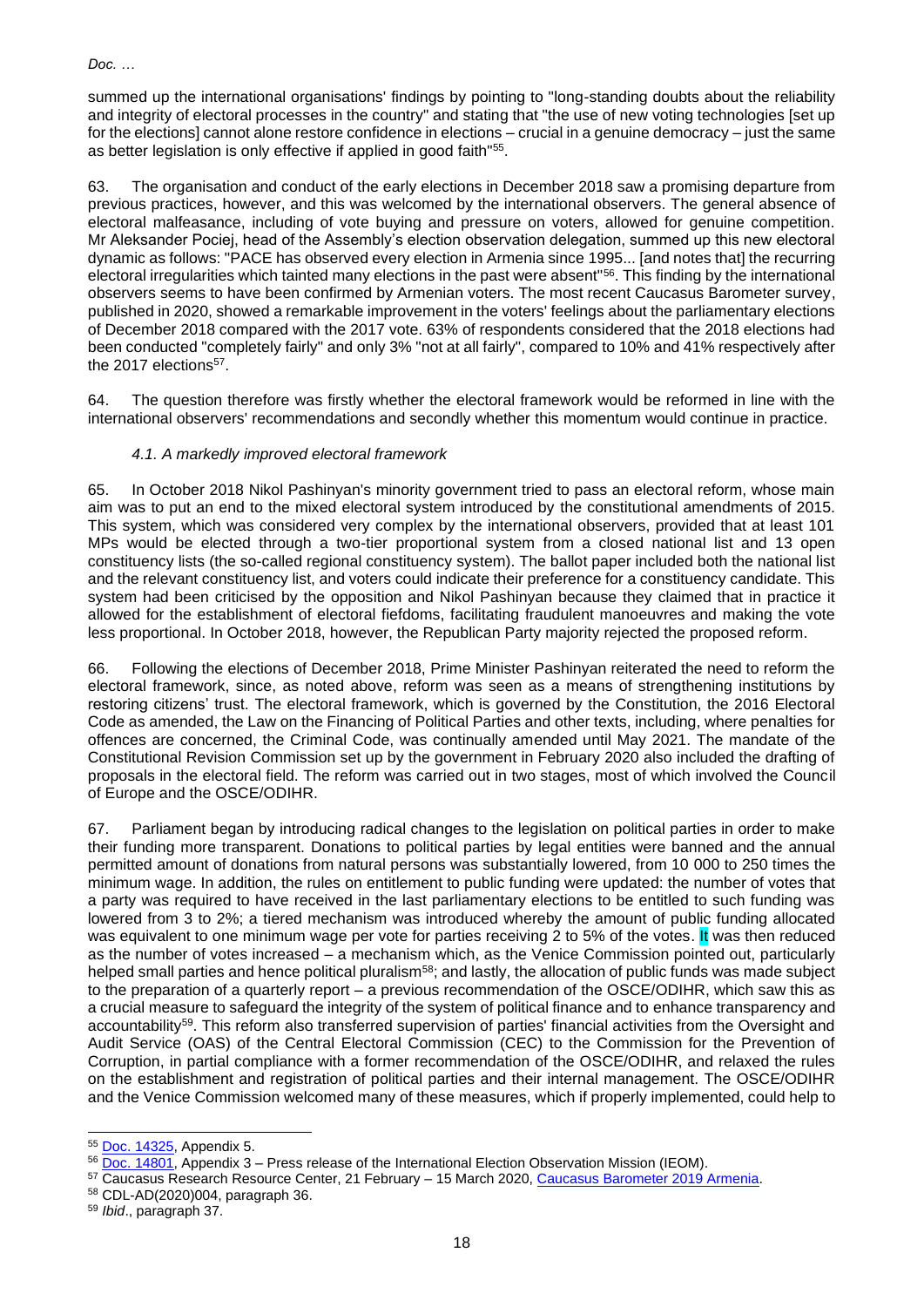further political pluralism. The latest amendments forming part of the reform of the rules on political parties were adopted in December 2019.

68. As stated above, the second stage of electoral reform occurred in April and May 2021, in the run-up to the early elections of June 2021. While the main change was a simplification of the voting system, with the abandonment of regional constituencies in favour of full proportional representation, i.e. with a single constituency, the amendments of 2021 represented a major reform. In their joint opinion on the package of amendments of 1 April, the Venice Commission and the OSCE/ODIHR stated that the package was to be "broadly welcomed as it [addressed] the majority of recommendations raised in previous … opinions, as well as in ODIHR Election Observation Missions' final reports"<sup>60</sup>. The following measures are relevant to the nine issues raised by the Venice Commission<sup>61</sup>. Firstly, the premium awarded to a coalition receiving more than 50% of the vote was lowered by 2 points, meaning that such a coalition is now allocated 52% of the seats instead of 54%, as was previously the case. In so doing, the parliamentary majority complied with the provisions of the Constitution which call for a "stable majority in Parliament", while at the same time reducing the impact of this requirement. In a welcome move, the April amendments reduced the threshold for political parties to participate in the distribution of seats from 5% to 4%, although the threshold to be represented in the National Assembly was raised slightly for electoral alliances. The amendments also defined exhaustively what administrative resources are and prohibited their use during the organisation and conduct of election campaigns.

69. The OSCE/ODIHR and the Venice Commission welcomed the inclusive and transparent nature of both the amendments to the legislation on political parties and those of 1 April, and the fact that these changes had been discussed and prepared for a long time in advance.

# *4.2. Possible additional adjustments*

70. In their opinion, both the OSCE/ODIHR and the Venice Commission pointed to a concern about the funding of election campaigns, which the Armenian authorities had only partly addressed. A long-standing recommendation calls for the law to provide a legal definition of campaign expenditure so that all campaign costs are included. The Armenian authorities only partly followed this recommendation as the amendments of 1 April merely gave a non-exhaustive list of expenditure which should only come out of campaign funds. Yet, in its preliminary conclusions on the early elections of 20 June 2021, the OSCE/ODIHR noted that the new legal definition of campaign expenditure did not cover organisational costs, and this enabled candidates to use these expenses as a means of circumventing spending limits. Some parties also used charitable organisations and personal publicity to bypass limits.<sup>62</sup> These loopholes seem to have been dealt with by the Armenian authorities as the amendments of 1 April introduced new penalties for infringements of campaign funding rules, particularly for donations and charity events, which will apply from 2022 onwards<sup>63</sup>. It would however be in the Armenian authorities' interest to follow the OSCE/ODIHR's initial recommendation about providing a precise legal definition of campaign expenditure.

71. The OSCE/ODIHR also pointed out in its preliminary conclusions that the ban on bi-nationals standing for election under the new Constitution stemming from the amendments of 2015 was incompatible with European standards, and regretted that recent amendments to the Criminal Code criminalised concealment of dual nationality, including in order to stand for elections, making it punishable by up to 5 years' imprisonment. As the OSCE/ODIHR points out, the Venice Commission is of the opinion that this amendment is in breach of Article 3 (right to free elections) of the additional protocol to the European Convention on Human Rights, as interpreted by the European Court of Human Rights in its *Tănase c. Moldova* judgment of 2010<sup>64</sup> .

<sup>63</sup> [CDL-AD\(2021\)025,](https://www.venice.coe.int/webforms/documents/default.aspx?pdffile=CDL-AD(2021)025-e) paragraphs 89 and 91.

<sup>60</sup> [CDL-AD\(2021\)025,](https://www.venice.coe.int/webforms/documents/default.aspx?pdffile=CDL-AD(2021)025-e) paragraph 12.

<sup>&</sup>lt;sup>61</sup> "Enabling the formation of governing coalitions by extending the required time limits and removing the restriction in the number of parties to form a coalition; reducing the electoral deposit for political parties, thus facilitating the right to be elected; increasing the type and amount of information provided to the electorate via the Central Electoral Commission's website; requiring the publication of the list of electors on the Central Electoral Commission's website; providing for wider coverage of the activities that constitute election campaigns and increased transparency of campaigns on the media; offering clarifications on the use of administrative resources; reinforcing provisions for campaign finance reporting and auditing leading to increased transparency; strengthening the quota mechanism for promoting the participation of women as candidates; including additional provisions to facilitate the participation of people with disabilities as voters".

<sup>62</sup> OSCE/ODIHR, International Election Observation Mission – Republic of Armenia – Early Parliamentary Elections, 20 June 2021[, Statement of Preliminary Findings and Conclusions,](https://www.osce.org/files/f/documents/1/3/490307_0.pdf) p. 10.

 $64$  In paragraph 172 of its judgment the Court holds that "where multiple nationalities are permitted, the holding of more than one nationality should not be a ground for ineligibility to sit as an MP".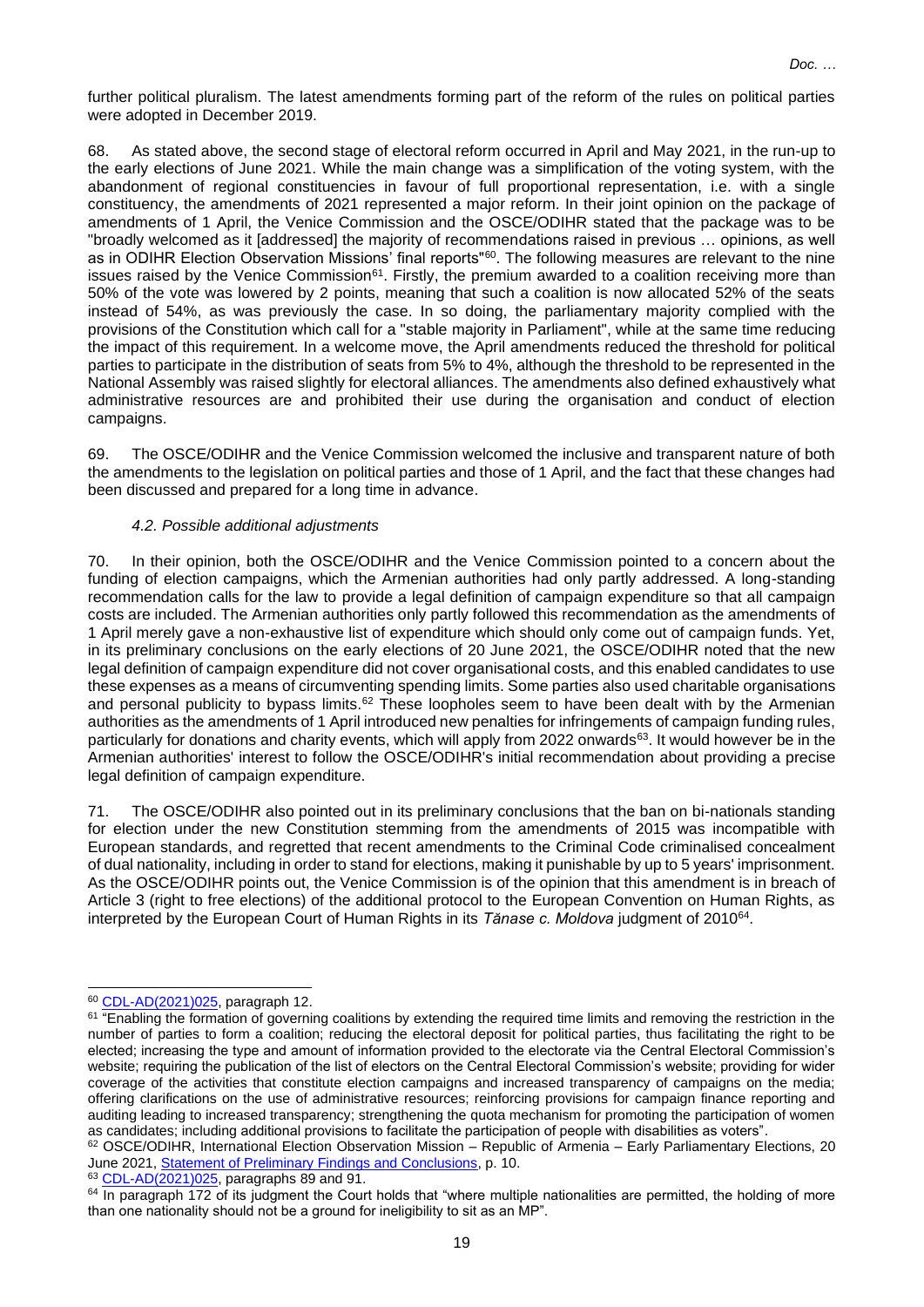72. In their urgent joint opinion on the draft amendments of 1 April, the Venice Commission and the OSCE/ODIHR recommended clarifying a provision penalising the publication during election campaigns of "false information or slander via information and communication technologies, anonymous source, about a political party (alliance of political parties) or a candidate running in elections, for the purpose of damaging the reputation thereof". Their main concerns were the notion of "slander", which they considered to be subjective, and the risk that this provision, which amounts to a restriction on the freedom of expression guaranteed by Article 10 of the Convention, may interfere with legitimate aims such as those pursued by investigative media<sup>65</sup>.

73. Lastly, in their joint opinion, the Venice Commission and the OSCE/ODIHR pointed out, in relation to electoral disputes, that while the standing in complaints and appeals procedures was wide, and had been extended to NGOs, voters were still not entitled to challenge voting results in their constituency. They concluded from this that the right to an effective remedy was not guaranteed.<sup>66</sup>

74. As co-rapporteurs, we believe that the local aspect of electoral reform should not be forgotten, given the importance of the municipal level in local political issues and its role in fostering political awareness. We noted the reforms carried out by the authorities, particularly in May 2020, when a proportional system replaced the first-past-the-post system in municipalities with more than 4 000 inhabitants, and the further reforms in April 2021, when the bonus received by a party if it won at least 40% of the vote was abolished. Municipal elections are still not held simultaneously on a single date, however. In 2016 and 2017, the Congress of Local and Regional Authorities stated in its information reports on the local by-elections in Armenia and the elections to the Council of Elders of the City of Yerevan that the scattered nature of local by-elections was impractical, decreased the attention paid to each election, was confusing for voters and, in general, eroded public interest in elections at the grassroots level. It suggested that local elections should be held on the same day and at least six months before or after parliamentary elections so as to alert public opinion to important grassroots issues<sup>67</sup>. We can only urge the Armenian authorities to adopt this recommendation.

# *4.3. The limits of electoral reform*

75. Overall, the reform of the electoral framework has been real and far-reaching, although improvements are still possible. It is to be hoped, therefore, that the reform will help to restore voter trust in the electoral process. The recent parliamentary elections, although held in a very specific context, do nevertheless suggest that some electoral practices remain, despite the legislative changes.

76. For instance, although measures to improve equal gender representation were strengthened for the most recent elections, the effect of these enhancements is barely noticeable. The quota of women candidates to be included on each list was increased from 25 to 30%. The move away from the mixed system to a fully proportional one was also expected to increase the number of women on lists. Lastly, parties were required to ensure that there was one woman candidate for every three candidates on the list so that they were not tempted to place women in positions where they were unlikely to be elected, at the bottom of the list. Unfortunately though, the observers' findings were not entirely positive as they noted that women had been sidelined throughout the campaign, although the election result had led to an improvement in their representation. The new National Assembly has 36 women MPs, accounting for 33% of all parliamentarians, compared to 24% in 2018 and 17% in 2017. The current 33% is slightly higher than the quota for lists and is part of a positive trend, which has been constant since 2017, and is to be welcomed. However, as pointed out by Ms Kari Henriksen, Head of the OSCE Parliamentary Assembly delegation, with reference to the sidelining of women during the election campaign, "it is important that women are not just equally represented but are also given the opportunity to engage actively in public and political life".

77. Another shortcoming, which relates more to practice than to the legal framework itself, is that, in the last elections, there were allegations of intimidation of public and private sector employees, and of vote buying<sup>68</sup>. As to vote buying, investigations were opened in 14 cases according to the report by the ad hoc committee of the Bureau of the Assembly, a figure very close to that of the 2018 elections, which were considered to be free from the bad practices frequently observed in Armenia. Voter intimidation is more of a concern, as it appeared to have been eliminated in previous elections. Let us hope that the trend that began in 2018 will continue and that increased penalties will gradually bring an end to these practices which may be limited and, on the decline, but taint elections nonetheless.

<sup>65</sup> [CDL-AD\(2021\)025,](https://www.venice.coe.int/webforms/documents/default.aspx?pdffile=CDL-AD(2021)025-e) paragraphs 73 et seq.

<sup>66</sup> [CDL-AD\(2021\)025,](https://www.venice.coe.int/webforms/documents/default.aspx?pdffile=CDL-AD(2021)025-e) paragraph 101.

<sup>67</sup> [CPL31\(2016\)02,](https://rm.coe.int/1680718fbc) paras. 12 and 51 and [CPL33\(2017\)04,](https://rm.coe.int/information-report-on-the-elections-to-the-council-of-elders-of-the-ci/1680750a5a) paras. 8 and 58.

<sup>68</sup> See the report by Mr Katrougalos cited above, paragraphs 43, 44, 69 and 79.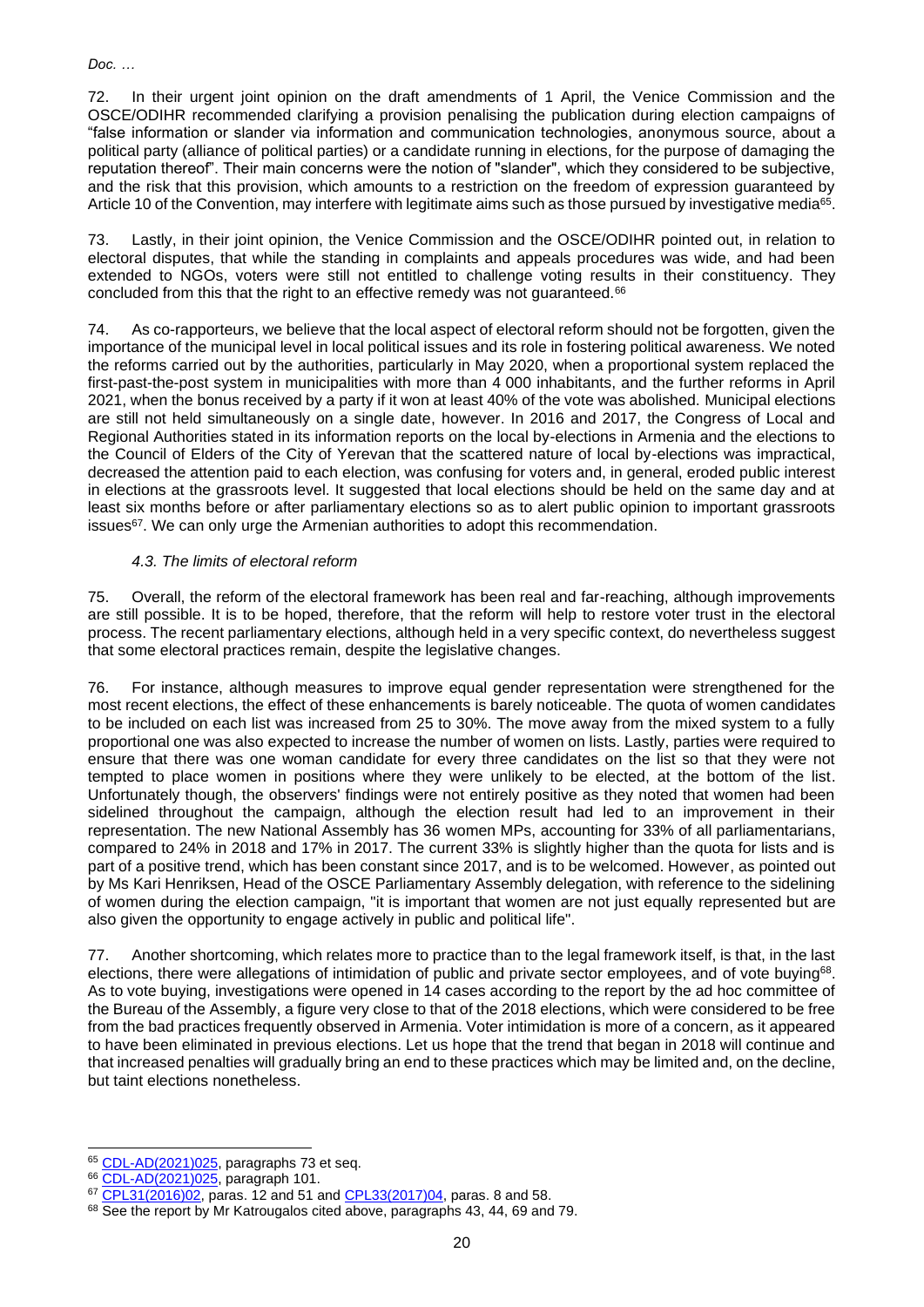78. During our visit to the country, we were informed that the majority in the National Assembly of Armenia is planning to initiate a reform of the electoral framework as early as 2022, in order, inter alia, to take into account the recommendations of international organisations, and to present this reform sufficiently in advance of the next parliamentary elections scheduled for 2026. We will follow with interest the launching of this process.

# **5. Governance and relations between institutions**

79. After their visit to Yerevan in March 2019, our predecessors stated that both the majority and the opposition at the time had agreed that Armenia needed not only reforms but a new political culture. During their meeting with Prime Minister Pashinyan, he had presented the strengthening of institutions as a response to the "emotional democracy" often practised in Armenia. In addition, most of the politicians they spoke to, including members of the then majority, recognised that there was a lack of checks and balances in the institutional system and a need to set them up. Lastly, the highest authorities of the state emphasised that the culture of the "verticality of power" inherited from the tsarist and communist periods still permeated the political and administrative life of the country<sup>69</sup>.

80. According to the annual rankings established by the NGO Freedom House, the trend since the December 2018 elections has been a fairly marked improvement in the area of political rights and civil liberties and more measured progress in the area of democracy. For example, in 2018 Freedom House gave Armenia a score of 45 out of 100 for political rights and civil liberties. By 2021 this score had risen to 55. As a result, Armenia is regarded as a "partly free" country.<sup>70</sup> As regards democracy, Freedom House awarded Armenia 26 out of 100 in 2018 and 33 out of 100 in 2021. On the basis of this aggregate score, Freedom House considers Armenia to be a "semi-consolidated authoritarian regime".

81. As noted above, the democratic regime that emerged from the December 2018 elections had to contend with the Coronavirus pandemic, the armed conflict with Turkey-backed Azerbaijan, the ensuing political crisis, and the economic crisis – in 2020, gross domestic product fell by more than 7%, prompting the authorities to make budget cuts in public services. Unlike what happened in some member states faced with similar circumstances, Armenia's institutions were not overthrown. The political crisis brought on by the military defeat even culminated in the majority obtaining a fresh mandate through the ballot box in the June 2020 elections. This, in itself, deserves to be highlighted and welcomed.

82. Democratic institutions do nevertheless require co-operation between the various branches of power, an obligation for the majority to be accountable, and the possibility for the latter to govern without being impeded by institutions that do not enjoy democratic legitimacy and with due respect for the checks and balances put in place. Given these requirements and the current context, our conclusions vary from one area to another.

# *5.1. The institutional balances currently being set up*

# *5.1.1. The National Assembly*

83. As to the legislature, the rules of procedure of the National Assembly grant a number of rights to the opposition. We noted that one of the Vice-Speakers of the National Assembly was a member of the opposition and had been entitled to sit as Chair of three of its Standing Committees. During the previous parliament, before the political climate deteriorated in May 2020, the majority had set up several working groups to prepare major reforms, in which the opposition was represented. At the time it was possible for the opposition to play a constructive role, as for example when the legislation on political parties and their funding was amended: many proposals by the second opposition party, Bright Armenia, were taken up and the parliamentary group voted with the majority on the various texts. The question is whether the majority that emerged from the 2021 elections and the new opposition will be able to play their roles in a constructive and non-confrontational way given that the election campaign was marred by inflammatory statements. At present, it has to be said that although Armenia Alliance and the I Have Honour Alliance have not boycotted parliamentary activities, four relatively major violent incidents occurred in the Assembly Chamber in the space of fifteen days in August<sup>71</sup>. We hope that these are not indicative of the type of relationship that will be cultivated between the majority and the opposition.

<sup>69</sup> Information note [AS/Mon \(2019\)](http://www.assembly.coe.int/LifeRay/MON/Pdf/DocsAndDecs/2019/AS-MON-2019-14-EN.pdf) 14, paragraphs 15 and 20.

<sup>70</sup> *Freedom House*, [Freedom in the world 2018 Armenia,](https://freedomhouse.org/country/armenia/freedom-world/2018) [Freedom in the world 2021 Armenia.](https://freedomhouse.org/country/armenia/freedom-world/2021)

<sup>&</sup>lt;sup>71</sup> In addition to an incident on 11 August 2021, three others occurred on 24 and 25 August: Radio Free Europe Radio Free Liberty, ["Three brawls broke out in two days in Armenian parliament"](https://www.rferl.org/a/armenia-parliament-brawls/31427836.html), 25 August 2021.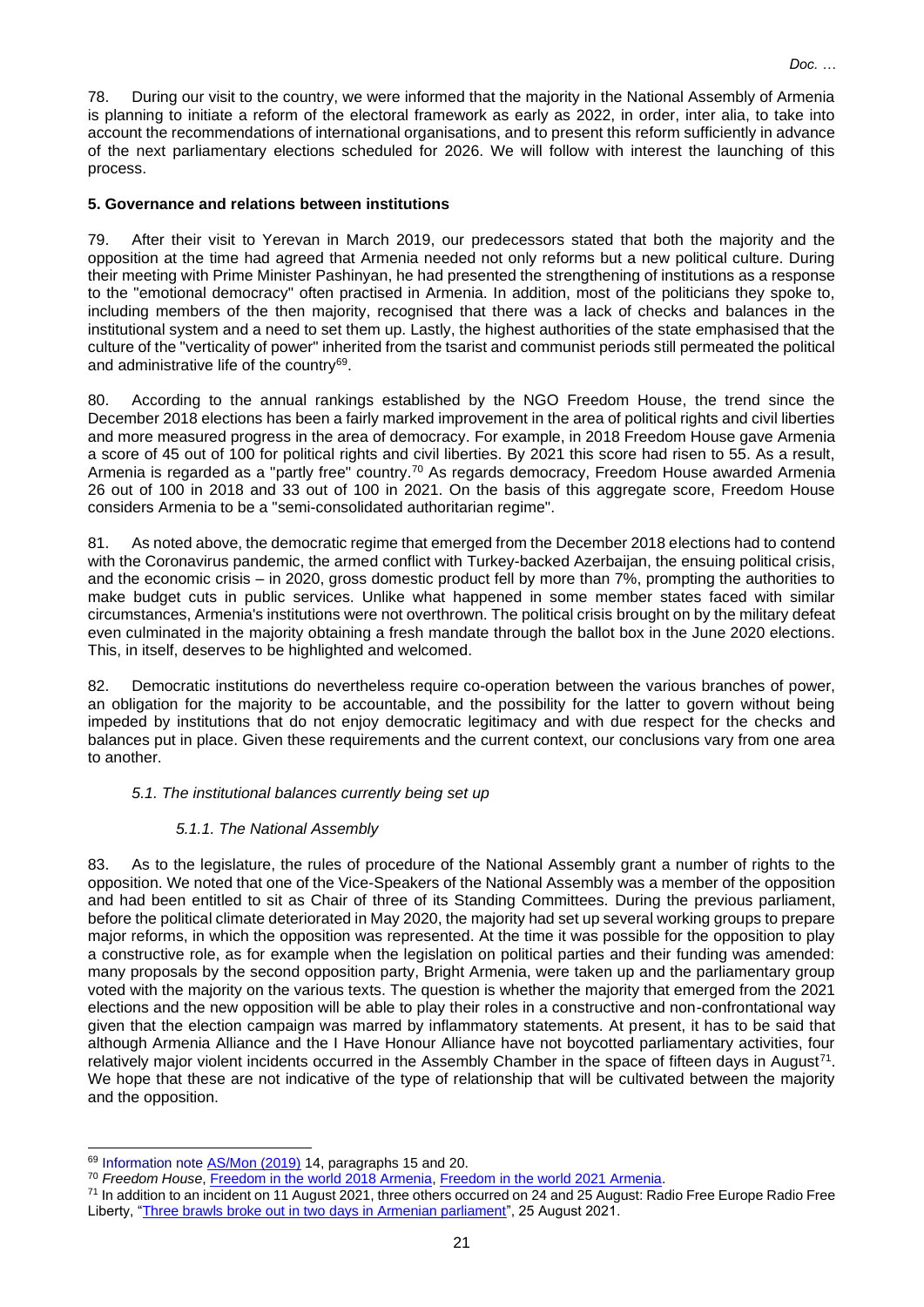84. In this respect, our visit to Armenia gave us reason for hope, although it also confirmed a less positive state of affairs. First of all, the level of tension that prevailed in the parliament during the summer of 2021 has decreased. It seems that, at the initiative of the President of the National Assembly, the different political groups have agreed to use more respectful language and are sticking to it as best they can. Furthermore, the mechanisms for the opposition to exert real influence are respected. For example, the current chairperson of the Commission for the Prevention of Corruption (CPC), an independent institution with broad powers, was nominated by the opposition. The majority did not reject her, even though the CPC occupies a central place in the fight against corruption, which has been one of the priorities of Nikol Pashinyan's government.

85. On the other hand, an observation made by experts we met and shared by our parliamentary colleagues, from both the majority and the opposition, caught our attention: politically speaking, Armenia's problem does not or no longer lie in its electoral system, but in its party system. In other words, political affiliation is only imperfectly based on shared ideological convictions, a tendency that is favoured by the regulation of electoral alliances, which only aim at increasing the number of seats in the elections, the question of political programme being relegated to the background. One of the consequences would be that the confrontation on the political scene would not always allow the emergence of competing political options, corresponding to clearly divergent choices. Our feeling is that this ideological weakness of the parties must be taken into account. In our discussions with our parliamentary colleagues, a significant part of the debates focused on the alleged attempts of the majority to silence the opposition, whether it is a question of its failure to respect the freedom of the media or a form of persecution that it would exercise against members of the opposition, some of whom are subject to measures restricting their freedom, despite their parliamentary immunity. We have of course discussed these accusations with the majority and the authorities. They told us that the opposition holds almost 90% of the media landscape, a proportion also cited by some experts we met and which confirms the diagnosis that an independent international newspaper<sup>72</sup> seems to indicate. This proportion would make any attempt to silence the opposition futile. With regard to the measures restricting freedom, they indicated that the prosecutions had taken place before the elections and that those of the opposition parliamentarians currently deprived of their liberty had been so, not as a result of the intervention of the authorities, but after the Central Electoral Commission, an independent body, had sovereignly considered that the persons concerned could not be granted the status of member of parliament, thus indirectly depriving them of the possibility of invoking parliamentary immunity. They recalled that in 2020, the majority had voted to lift the immunity of the chairman of the first opposition group, Mr Gagik Tsarukian, in the context of proceedings relating to various financial crimes and vote-buying, in strict compliance with parliamentary and criminal procedures. Finally, the parliamentary majority pointed out that in the case of an opposition member of the Armenian delegation to our Assembly who had been banned by court order from leaving Armenia, a letter had been sent by the Presidency to the judge concerned requesting that the MP be allowed to travel to Strasbourg during the October 2021 part-session<sup>73</sup>. Apart from this criticism, when we sought to know what alternatives the opposition parties envisaged to the government's action, particularly in the field of justice or the media, the replies obtained were very few and not very elaborate. Furthermore, our parliamentary colleagues, from both the majority and the opposition, told us that, given the current context and the weight of the past, it was unlikely that the political debate would become more constructive and less confrontational in the short term. Although we are aware of this reality, we nevertheless call for the working methods deployed during the previous parliament, which enabled reforms to be carried out across party lines, to be adopted again in the National Assembly and for attention to be given to developing a strong parliamentary culture. The development of a strong parliamentary culture requires an opposition that is prepared to play a constructive role and to propose alternative policies.

86. At the same time, we took the opportunity of this mission to remind our parliamentary colleagues and, in particular, the President of the National Assembly, of the importance of taking into account the recommendations of the Group of States against Corruption (GRECO) on the prevention of corruption by MPs. GRECO considers in particular that its recommendations ii and iv on the adoption of a code of ethics for MPs and on the strengthening of mechanism for monitoring compliance by members of parliament with standards of ethics and conduct within the National Assembly have only been partially implemented $74$ . An informal working group had been set up in 2020 by the former majority, which had sent a draft code of ethics for parliamentarians to the opposition political groups at the time. We call for the resumption of its work as soon as possible.

# *5.1.2. The Government*

<sup>72</sup> Eurasianet, *[Media polarization rising in Armenia](https://eurasianet.org/media-polarization-rising-in-armenia)*, 30 October 2019.

<sup>73</sup> Mr Armen Gevorgyan also referred his case to President Daems in letters dated 30 September and 10 October 2021, which we were able to consult and to which a reply was given on 16 November 2021.

<sup>74</sup> See GRECO, 22 September 2021, Fourth Evaluation Round, Corruption prevention in respect members of Parliament, judges and prosecutors, **Interim Compliance Report.**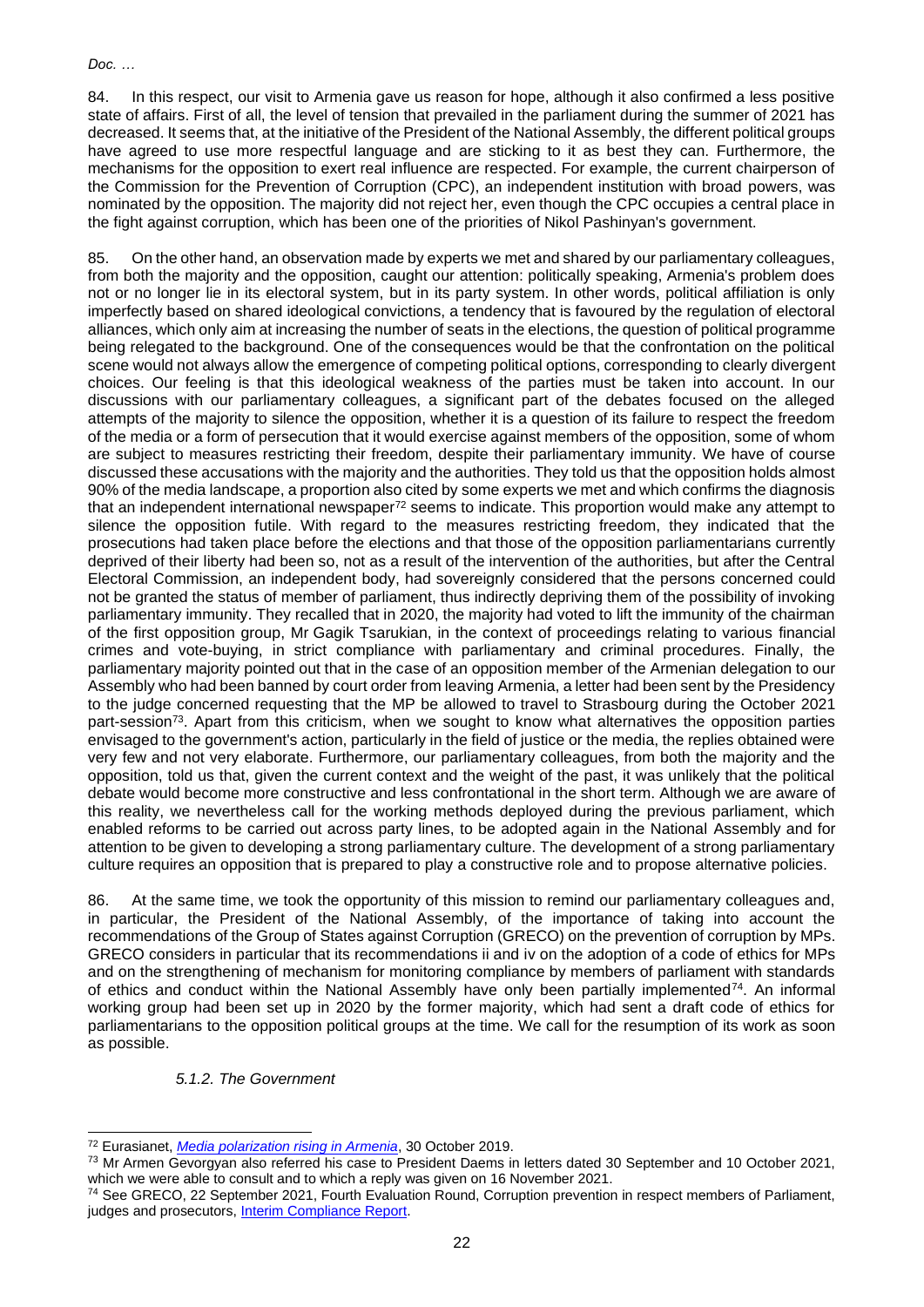87. With regard to the executive, the experts our predecessors met said that the Armenian political system was more of a "prime ministerial" one than a parliamentary one, with a high concentration of powers and limited parliamentary control of government action. In this respect, we noted that the new government formed following the June 2021 elections still did not have a Minister of the Interior, which is, as stated above, one of the Assembly's long-standing recommendations. Both the police and the National Security Service (NSS) are under the direct authority of the Prime Minister. The creation of a Ministry of the Interior, which did exist until December 2002, would increase government accountability, as the Minister concerned would have to answer to the National Assembly for the actions of his or her government, whereas at present this is theoretically the Prime Minister's responsibility. The reinstatement of a Ministry of the Interior was proposed in February 2020 by the Minister of Justice in his strategy for the reform of the police forces. The war with Azerbaijan and the ensuing political crisis do not seem to have affected the government's determination on this point, although there was reason to fear a degree of reluctance on the part of the Prime Minister to make way for somebody else in the security sphere. In April 2021, the government approved a draft text bringing together various services, including the police, under the authority of a "Minister of Internal Affairs". Under the new law, the Prime Minister would appoint the heads of the services making up this new ministry on a proposal from the Minister of Internal Affairs. By contrast, the director in charge of the police forces would be appointed by the President of Armenia. As it now stands, this plan is to be welcomed and we call on the new government to implement it as soon as possible.

88. In the same vein, civil society representatives we met argued that the various investigative bodies, particularly in the criminal field, should no longer be placed under the authority of the prime minister, but should become independent. While the justification put forward relates to the legitimacy that such independence would give to the investigations carried out by these bodies, such a proposal would also contribute to redistributing certain powers, currently held by the prime minister. It is therefore worth considering in the longer term.

89. On another matter of accountability, we talked to experts about the Prime Minister's direct relationship with voters through social media and his frequent live statements on Facebook. We welcome the increased transparency that this practice has brought about, as noted by the NGO Freedom House<sup>75</sup>. We are also aware that it has played an important role in preserving institutions at crucial times. Following the call by the General Staff of the Armed Forces in February 2021 for the resignation of the Prime Minister, which was interpreted by the Armenian authorities as an attempted coup d'état, Prime Minister Pashinyan organised large-scale demonstrations of support for the government making direct use of social media, thus highlighting the support for democratically elected institutions. This shows that this direct rapport with the people cultivated by the Prime Minister has real advantages. It also reinforces the personalisation of power and raises the question of the room it leaves for elected members of the National Assembly. In this connection, the Pashinyan government has been criticised for concealing information about the number of people killed in the Nagorno-Karabakh conflict as well as for the decision to sign the Trilateral Statement without prior consultation. Nevertheless, after the signing of the Trilateral Statement, the Prime Minister addressed the National Assembly on 16 November 2020 during a public debate.

# *5.1.3. Checks and balances and independent institutions*

90. On 18 August 2021, Prime Minister Pashinyan spoke of the launch of a broad consultation on the possibility of revising the Constitution. In February 2020, his previous government had established an ad hoc committee for the revision of the Constitution, which had been relatively broad in scope and gone beyond institutional aspects. The work of this committee was interrupted by the conflict with Azerbaijan before any conclusions had been drawn. The August 2021 statement talks of a potential reform of the institutional system. Nikol Pashinyan said in particular that the events following the defeat had revealed problems affecting "constitutional structures" and referred to the attempted coup, when the situation regarding the Chief of Staff of the Armenian Armed Forces was only resolved after a month. Without going into detail, he said that the question was whether the "system of government" should be reformed or changed<sup>76</sup>. We will follow the debates he has called for closely, making sure that checks and balances have been strengthened.

91. With regard to checks and balances, two institutions are worth mentioning: the President of Armenia and the Human Rights Defender (Ombudsman), as both have fully played their part in this respect.

<sup>75</sup> *Freedom House*, *Freedom in the World 2021*, "The Pashinyan government has also worked to expand the public's access to information, speaking more frequently to the press and the general population, including through live video streaming on social media".

<sup>&</sup>lt;sup>76</sup> Armenpress, ["Government open for holding debates on Constitutional changes with various](https://armenpress.am/eng/news/1061113.html) circles – PM Pashinyan", 18 August 2021.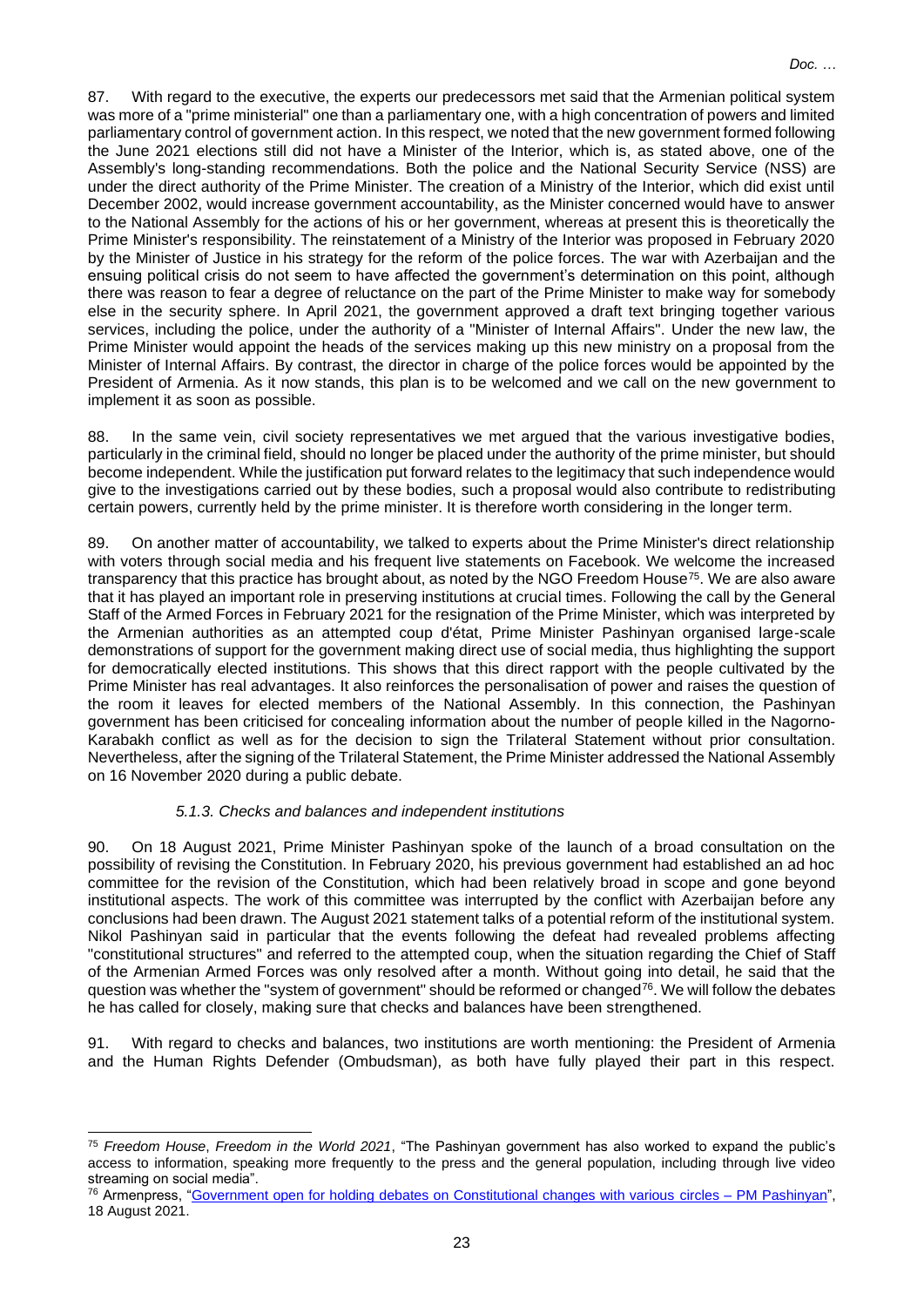92. The country's President, Armen Sarkissian, was elected for a seven-year term in 2018 by a parliament then dominated by the Republican Party majority. The constitutional amendments of 2015 turned the Presidency into a largely ceremonial function, but one with a number of prerogatives. Under the Constitution, the President must be impartial and his/her decisions must be guided exclusively by the interests of the State and the country. Our predecessors saluted his role during the Velvet Revolution, stating that he had duly performed his constitutional function of bringing the nation together, independent of the parties, and had played a decisive role during the events as a mediator between the protesters and the ruling majority. They noted that there was broad consensus on both sides that his contribution to the peaceful and constitutional settlement of the April 2018 crisis should be welcomed<sup>77</sup>. Subsequently, the President continued to take a public stance on sensitive issues, in which he seemed to want to calm the situation down, while quite clearly setting himself apart from the government's positions. This was the case during the particularly polarised debates on the ratification of the Council of Europe Convention on the Protection of Children against Sexual Exploitation and Sexual Abuse (the Lanzarote Convention), which was fiercely criticised by some of the parliamentary and extra-parliamentary opposition. In their view, the Convention represented foreign interference in "Armenian values" (the education of children) and the fact that the protection of victims should be guaranteed without discrimination on the basis of "sexual orientation" was strongly condemned. Once the ratification had been voted through, President Sarkissian downplayed the importance of ratification and highlighted the importance of future measures to implement the Convention. He also said that it was up to Armenians to decide how they would treat the Convention – as a declaration (of principles) or a binding document<sup>78</sup>.

93. He has also made full use of his powers to sign laws and decrees and to refer them to the Constitutional Court. As guardian of the Constitution, he has the right, when a law adopted by parliament or some types of administrative texts are submitted for his signature, to sign them, to refer the text to the Constitutional Court for a review of constitutionality, or to refuse to sign them unless they are referred to the Court, leaving it to the Speaker of the National Assembly to do so. President Sarkissian has had no hesitation in making use of all three options. For example, in April 2021, he asked for a ruling by the Constitutional Court on a legislative package on higher education and science, which included provisions to alter the make-up and method of selection of university councils, enabling the government to appoint most of the members and hence the vicechancellor of the universities concerned. The Constitutional Court declared the contested provisions unconstitutional in August. The President did the same thing in March 2021 when the draft decree to dismiss the Chief of Staff of the Armenian Armed Forces who had called for the Prime Minister's resignation was submitted to him and he referred to the Court for a ruling on the constitutionality of the Law on Military Service of 2017, on the basis of which the decree had been issued<sup>79</sup>. He also refused to sign the draft law appointing new judges to the Constitutional Court in July 2020 and the legislative package of April 2021 amending the voting system for the elections of June 2021, but on these occasions, he did not refer the legislation to the Constitutional Court but left it to the Speaker of the National Assembly to do so.

94. Lastly, he played an active role in the aftermath of the war against Azerbaijan by calling on the Prime Minister to resign and hold early elections, conducting consultations with political parties and travelling to Moscow.

95. Clearly, President Sarkissian takes a broad view of his powers and is not afraid to use them, even if it means opposing the will of the government and its majority and being criticised by the opposition, as was the case with his decisions on the Constitutional Court or the change in the voting system. It was therefore with some surprise that we learned that a group of 53 lawyers had initiated criminal proceedings in March 2021 on the grounds that he had not given up his British nationality early enough before being elected President in 2018, as required by the Constitution, and as such was not eligible for the Presidency of the Republic of Armenia.<sup>80</sup>

96. The Human Rights Defender (Ombudsman), who is elected by parliament for a six-year term, is another countervailing power that enjoys significant legitimacy. As an ombudsman and a national human rights institution, he has been granted international "A" status by the European Network of National Human Rights Institutions, which is the highest level of accreditation, certifying that he performs his duties in full accordance with the Paris Principles. Furthermore, the current Ombudsman, Mr Arman Tatoyan, says that according to recent opinion polls, 63% of Armenians trust his institution and that the Ombudsman is the most popular institution in Armenia after the armed forces<sup>81</sup>. The Ombudsman has a fairly broad mandate covering violations

<sup>77</sup> See [AS/Mon \(2018\)06 rev.](http://www.assembly.coe.int/LifeRay/MON/Pdf/DocsAndDecs/2018/AS-MON-2018-09-EN.pdf)

<sup>78</sup> Website of the President of Armenia, [statement](https://www.president.am/en/press-release/item/2020/06/12/President-Armen-Sarkissian-had-a-meeting/) of 6 June 2020.

<sup>&</sup>lt;sup>79</sup> On 2 November, the Constitutional Court concluded that the contested provisions of the Law on Military Service of 2017 were in line with the Constitution.

<sup>80</sup> Azatunyun, ["Armenian President Investigated Over British Citizenship"](https://www.azatutyun.am/a/31236111.html), March 2021.

<sup>81</sup> [Statement](https://www.ombuds.am/en_us/site/ViewNews/1744) of 13 June 2021.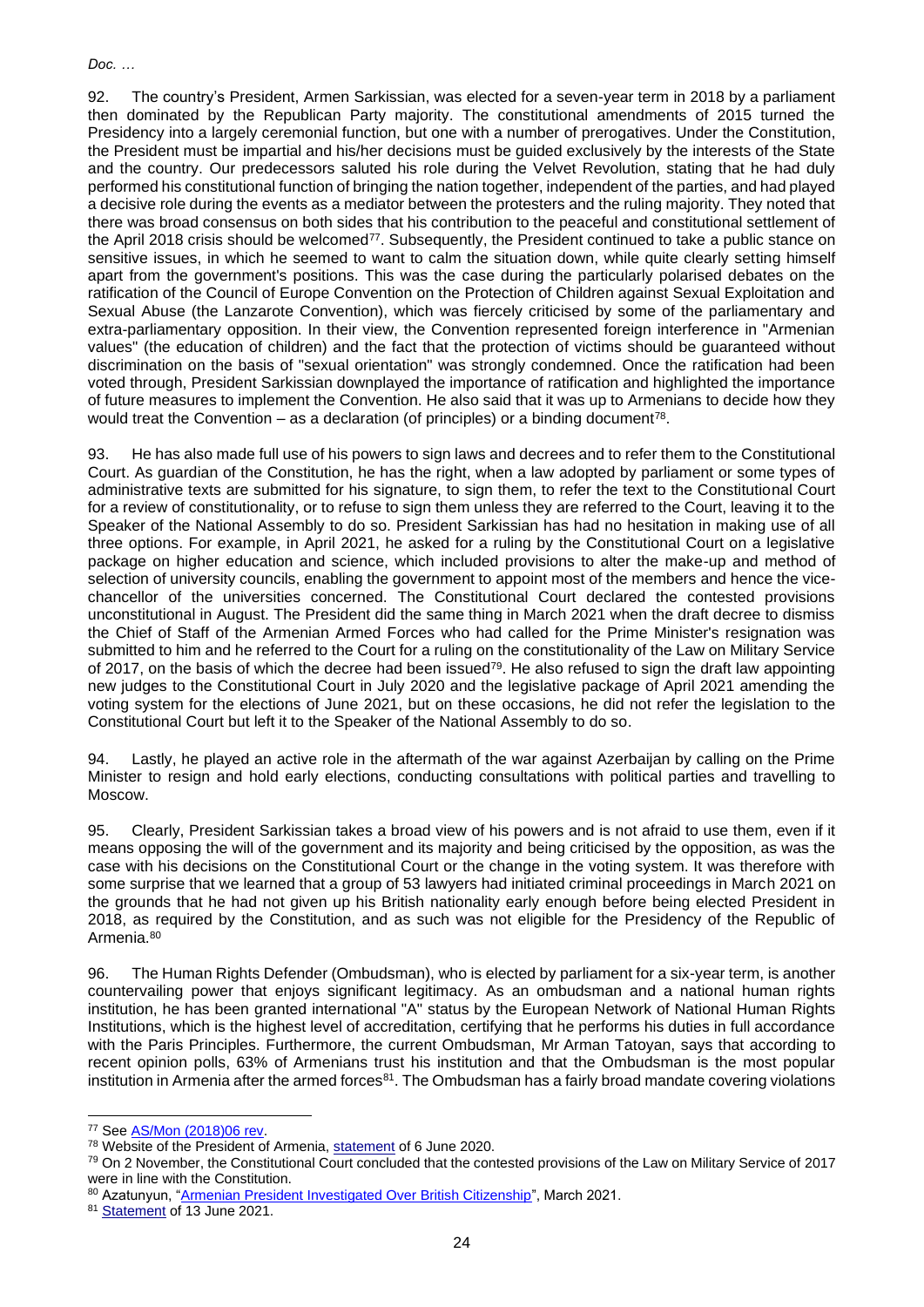of rights and freedoms by public authorities (state and local authorities) and public service providers. He is also tasked with implementing a number of convention provisions in Armenia and in this connection, he is responsible for the National Torture Prevention Mechanism (Optional Protocol of 18 December 2002 to the United Nations Convention against Torture and Other Cruel, Inhuman or Degrading Treatment or Punishment). As part of his duties, he has regularly taken a stand on important issues: for example, he criticised a bill increasing the fines for publicly insulting a public official; he criticised the legislative package on higher education and science; and during the June 2021 election campaign, he condemned the virulent nature of comments made at several rallies and called on all candidates, including the Prime Minister, to refrain from using such language. It is because we believe that he is playing his full role as a defender of rights and freedoms and a countervailing power that we were disturbed by a plan to remove a legislative provision protecting him from a drastic reduction in his resources in April 2021. We duly noted that the reason for this plan was the very poor state of Armenian public finances but considered that the removal of this provision reduced the guarantees of the Ombudsman's budgetary independence. Thanks to the constructive nature of our dialogue with the Armenian delegation, the budgetary safeguard in question was able to be preserved intact.

97. Our visit reinforced the idea that, in addition to fulfilling his function, the Human Rights Defender was perfectly capable of ensuring that he was respected. He did not hesitate to submit an opinion to the Venice Commission on the legislation adopted in January 2020 concerning his staff, which he perceived as potentially affecting his independence. The Venice Commission largely agreed with him and invited the Armenian authorities to revise the legislative framework of the Human Rights Defender in order to clarify and guarantee his full independence in staff policies<sup>82</sup>.

98. Finally, we had the opportunity to meet the members of the Commission for the Prevention of Corruption (CPC), an independent institution whose composition and mandate are the result of a reform that took place in November 2019 and was completed in 2020 and 2021. Its competences are quite broad. It is responsible for a good number of procedures to guarantee the integrity of senior officials, including magistrates and certain public officials, including elected representatives. For example, it is responsible for checking financial declarations of judges (declaration of assets, income and interests), implementing the code of conduct for all civil servants, checking the integrity of judges who are to be appointed, etc. In addition, when the legislation on political parties was reformed, it was given responsibility for checking the financing of election campaigns during legislative elections, as well as the declarations of expenditure made by political parties. In its 2021 interim compliance report, GRECO considers that in the area of asset declaration, "on the whole the measures taken so far go in the right direction but the system remains relatively new and more time will be needed for it to produce credible results<sup>83"</sup>. In general, this is also our feeling. In particular, we noted that the Armenian authorities had taken into account the risk of politicisation implied by the former system of appointment of the five members of the CPC by the National Assembly, had reformed it in a way that was in line with GRECO's expectations and that this reform had produced its effects for the fifth member, appointed in September 2021, according to the new procedure<sup>84</sup>. On the other hand, both GRECO, as regards the system of interests and assets disclosure, and the Venice Commission, as regards the financial control of political parties, have indicated that the resources of the CPC do not appear to have been increased in view of the additional workload that these competences represent<sup>85</sup>. We can only encourage the Armenian authorities to also follow the recommendations of GRECO and the Venice Commission in this respect. Similarly, further strengthening of the guarantees of independence could be envisaged, for example by constitutionalising the status of the CPC. The forthcoming revision of the Constitution would provide the opportunity for this.

# *5.2. Difficult relations with and reform of the judiciary and the Constitutional Court*

# *5.2.1. The judiciary*

99. In its 2020 Nations in Transit report, Freedom House said that public trust in the justice system in Armenia remained low. In its 2021 report, it noted that the courts were among the least trusted institutions whereas public trust in several other institutions had improved. The 2019 Caucasus Barometer for Armenia showed that 22% of respondents fully or rather trusted the judicial system whereas 48% fully or rather distrusted it<sup>86</sup>. In another study cited by Freedom House, out of the respondents who did not consider the Armenian judicial system to be independent, 51% said that this was because it was not protected from outside

<sup>84</sup> GRECO, *ibid*., paragraphs 72 and 73.

<sup>82</sup> [CDL-AD\(2021\)035,](https://www.venice.coe.int/webforms/documents/?pdf=CDL-AD(2021)035-e) paragraphs 92-93.

<sup>83</sup> GRECO, 22 September 2021, Fourth Evaluation Round, Corruption prevention in respect members of Parliament, judges and prosecutors, Interim [Compliance Report,](https://rm.coe.int/fourth-evaluation-round-corruption-prevention-in-respect-of-members-of/1680a3fcad) paragraph 73.

<sup>85</sup> See GRECO, *ibid.*, paragraph 73 and see the [CDL-AD\(2020\)004](https://www.venice.coe.int/webforms/documents/?pdf=CDL-AD(2020)004-arm) opinion of the Venice Commission, paragraphs 41 and following.

<sup>86</sup> [Caucasus Barometer 2019 Armenia.](https://caucasusbarometer.org/en/cb2019am/TRUCRTS/)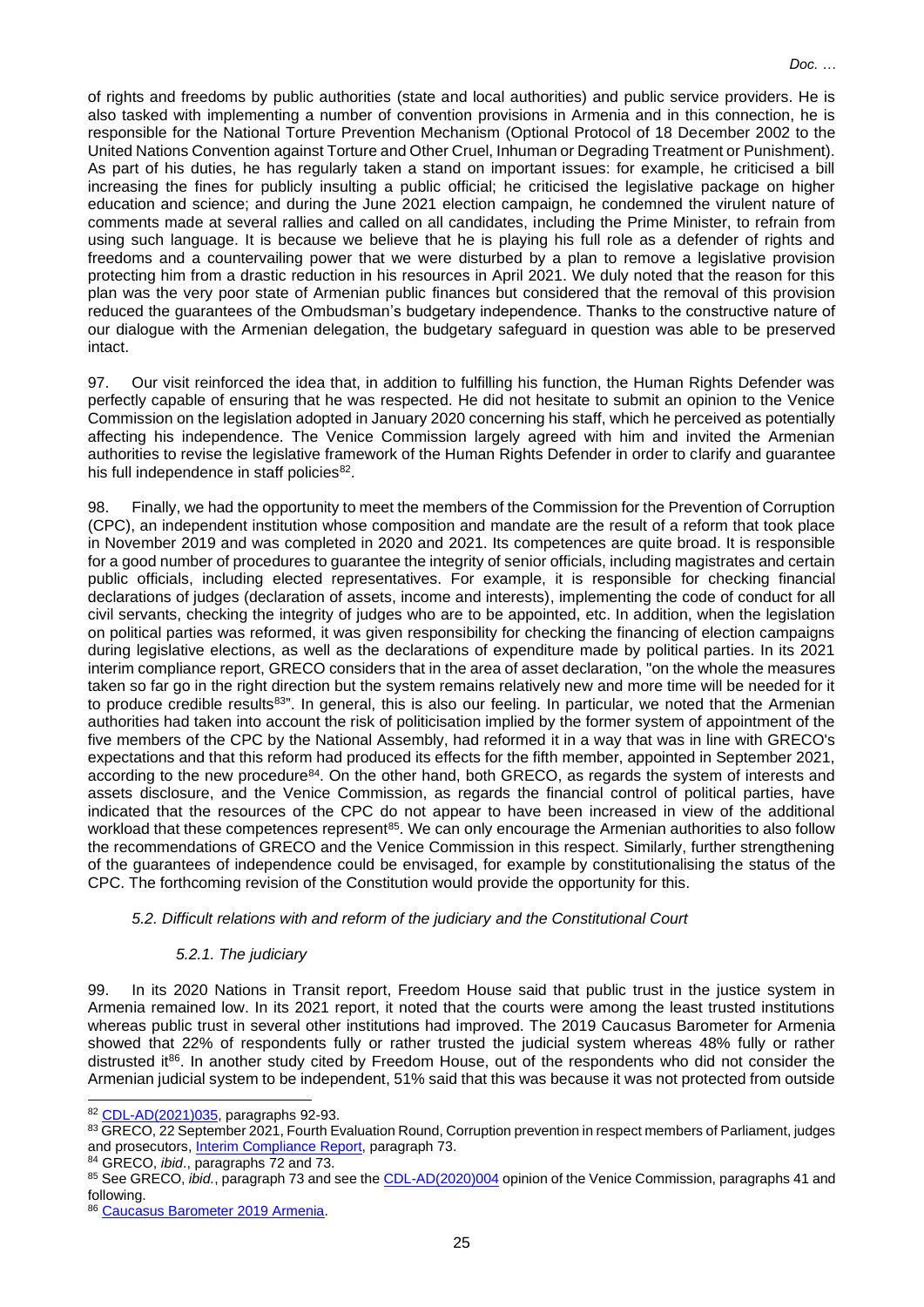influence, 41% because it was corrupt, and 35% because it depended on the former regime<sup>87</sup>. This issue of trust in the judiciary is a long-standing concern of the Assembly. In its fourth evaluation round on corruption prevention in respect of members of parliament, judges and prosecutors, the Group of States against Corruption (GRECO) concluded in its [second compliance report](https://rm.coe.int/fourth-evaluation-round-corruption-prevention-in-respect-of-members-of/1680993e83) of 12 December 2019 on Armenia that four of its five recommendations on judges remained only partly implemented, that is, with no significant improvement since the previous report. This was reiterated in its [interim compliance report](https://rm.coe.int/fourth-evaluation-round-corruption-prevention-in-respect-of-members-of/1680a3fcad) of 22 September 2021.

100. It was in this context that on 19 May 2019, Prime Minister Pashinyan called on citizens to block the entrances and exits of courts across the country on the grounds that the judiciary was not trustworthy and was one of the remnants of the corrupt old regime, as mentioned in section 2.2 above. This call followed the release on bail from pre-trial detention of the former President, Robert Kocharyan, who had been charged over his role in the events of 1 March 2008, during which 10 people had died. This release, ordered by a court of first instance in Yerevan, occurred after former Armenian political leaders and former leaders of the self-proclaimed Republic of Nagorno-Karabakh had offered guarantees for Robert Kocharyan and paid his bail. The Prime Minister's call sparked protests, particularly from the Supreme Judicial Council (SJC), the autonomous body of the judiciary, and the Human Rights Defender (Ombudsman), and our predecessors published a press release reiterating the need for independence of the judiciary while recognising Armenians' low level of trust in their judicial system<sup>88</sup>. The day after, on 20 May, Prime Minister Pashinyan said that there should be a vetting procedure for all judges, which should take account of matters including decisions which constituted gross violations of human rights and were recognised as such by the European Court of Human Rights. This procedure was to form part of a wider package of reforms of the judiciary and the Constitutional Court, including an amendment to the Judicial Code, various pieces of legislation and a revision of the Constitution. The Council of Europe played an active part in this reform, after a high-level delegation visited Yerevan on 30 and 31 May 2019. In their joint opinion of 14 October 2019, prepared at the request of the Armenian authorities, the Venice Commission and the Directorate General of Human Rights and Rule of Law of the Council of Europe broadly welcomed this reform package. They stated that "in the process of preparation of the Package the Government of Armenia acted in a responsible and thoughtful manner and demonstrated openness to dialogue with all interlocutors, within and outside the country. The large majority of proposals contained in the Package are in line with European standards and contribute to combatting corruption without, at the same time, encroaching on the independence of the judiciary"<sup>89</sup>. In place of the vetting procedure, provision was made to tighten up the procedure for verifying judges' financial declarations, along with their disciplinary responsibility and their periodical assessments. While the situation seemed to have calmed down after the resignation of the Chairperson of the Supreme Judicial Council (SJC), Mr Gagik Haruntyunyan, on 24 May 2019, conflict reerupted after the hearing, by the National Assembly in March 2021, of the new Chair, Mr Ruben Vardazaryan during which he was criticised by the majority for interfering in the functioning of the courts. At issue was a public statement he made on 15 November 2020, five days after the end of the conflict with Azerbaijan and the attack on the National Assembly and government buildings. In this statement, he called on Armenian judges to prove that they were "honest professionals" and not "judges whimpering (or whining) under walls". This was a direct reference to an expression used by Prime Minister Pashinyan in 2019, when the latter had denounced the links between part of the judiciary and the former regime<sup>90</sup>. This statement was interpreted as a political stance by the majority at the time and a call to the judiciary to oppose the government. Mr. Vardazaryan's hearing also took place in a context where judges had cancelled numerous pre-trial detentions of demonstrators protesting against the signing of the Trilateral Statement, including opposition politicians, and where Mr. Artur Vanetsyan, former head of the National Security Service and president of the political grouping Homeland, who had been in pre-trial detention imprisoned in the context of an investigation into an assassination attempt on Prime Minister Pashinyan, had also had his pre-trial detention cancelled<sup>91</sup>. The course of events and the importance of the context at the time were confirmed to us during our mission to Yerevan. On 15 April 2021, Mr. Vardazaryan was suspended from office by the SJC on the ground that the Prosecutor General's Office had confirmed that criminal proceedings had been initiated against him in connection with the criticisms voiced by parliamentarians during his hearing. In addition, in February 2021 the National Assembly had adopted a series of amendments to the Judicial Code and other pieces of legislation, increasing the powers of the SJC, including the right to replace judges presiding over public proceedings, increasing the number of first instance and appeal judges and appointing pre-trial detention judges. These amendments were hotly debated in the National Assembly, where some opposition members argued that they eroded the independence of the judiciary by allowing the SJC to exercise stricter control over trial judges and undermining the process for the appointment of new judges. On 24 February, President Armen Sarkissian

<sup>87</sup> ["Public Opinion Survey: Residents of Armenia"](https://www.iri.org/sites/default/files/wysiwyg/iri_poll_armenia_september-october_2019.pdf), Center for Insights in Survey Research, International Republican Institute, September-October 2019.

<sup>88</sup> [Press release](https://pace.coe.int/en/news/7488) by the co-rapporteurs.

<sup>89</sup> [CDL-AD\(2019\)024,](https://www.venice.coe.int/webforms/documents/?pdf=CDL(2019)030-e) paragraphs 61 and 62.

<sup>90</sup> Azatutyun, *[Head Of Judicial Watchdog Under Fire From Ruling Bloc](https://www.azatutyun.am/a/31131452.html)*, 3 March 2021.

<sup>91</sup> Jamnews, *[Ex-head of Armenian state security service released following charges of plot to assassinate PM](file:///C:/Users/mochel_f/ND%20Office%20Echo/DE-DZJ7WE97/Ex-head%20of%20Armenian%20state%20security%20service%20released%20following%20charges%20of%20plot%20to%20assassinate%20PM)*, 15 novembre 2020.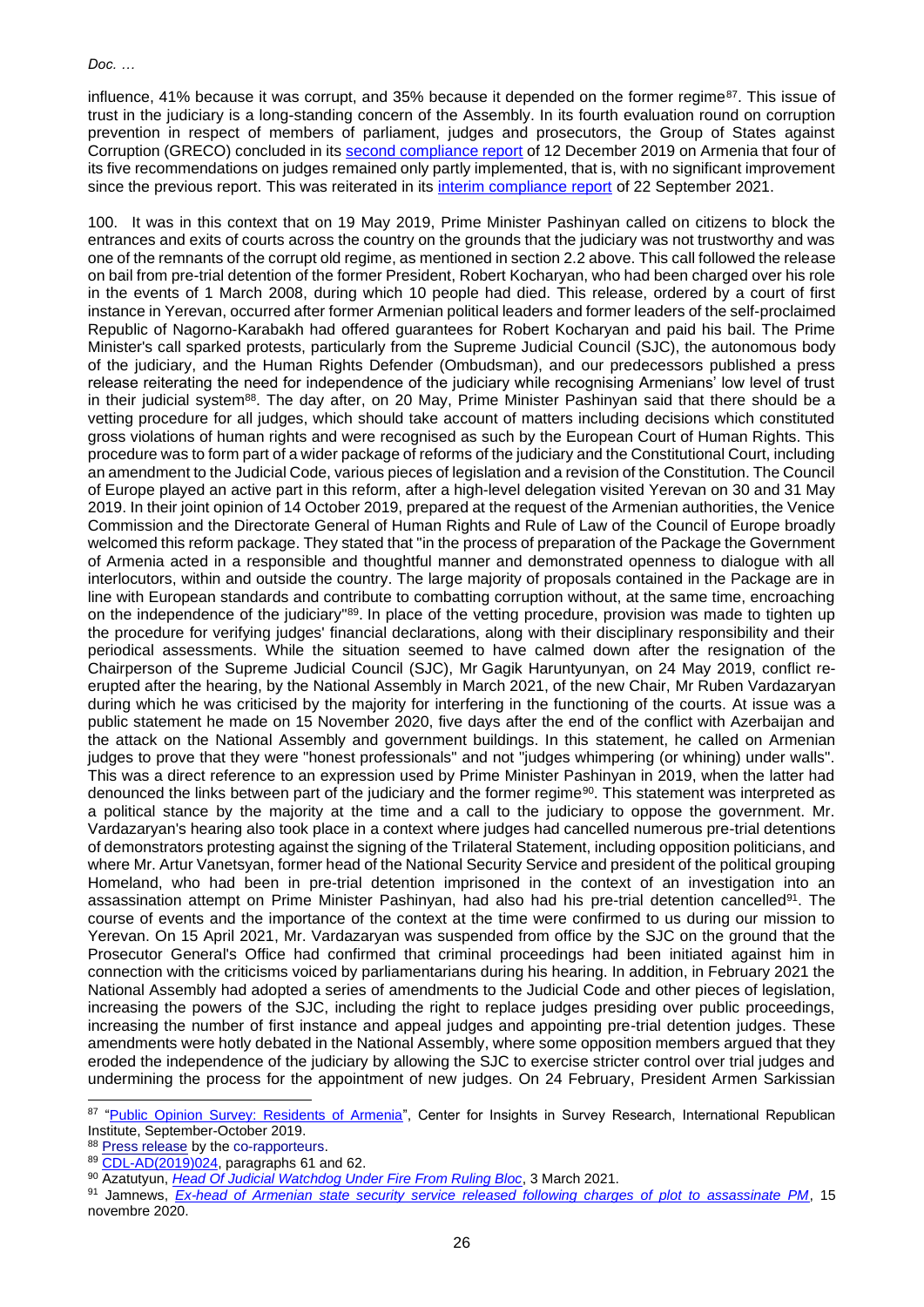refused to sign the amendments and referred them to the Constitutional Court<sup>92</sup>. Clearly, independence of the judiciary is still a major political issue.

101. Nevertheless, several measures have been taken over the past few years to promote the independence of judges and thus strengthen the confidence of the Armenian population in the judiciary.

102. Several distinct elements were brought to our attention during our mission to Yerevan. For example, the issue of judges' remuneration has been partially addressed by the authorities. In 2018, their allowances were increased by 30%, which is a substantial increase, the distribution of which apparently depends on the courts themselves, which may have budgetary constraints. Similarly, we were told that judges who will sit on new "anti-corruption" courts, which are expected to be operational from 2023, will receive a higher remuneration than ordinary judges. Beyond the financial issue, it was pointed out that the behaviour of judges is starting to change in some cases. In the area of pre-trial detention, the rate of rejection of applications by the prosecution was said to be very low, around 0.2%. Today, according to the SJC, it is around 40%, which would attest to a real increase in the independence of judges with regard to prosecutors. This trend is likely to increase as the authorities have introduced specialised judges for pre-trial detention.

103. More systemically and structurally, it is important to note that the SJC, the autonomous body of the judiciary, is considered to be a body with broad powers that it exercises in a particularly independent manner. Its composition, as it results from the 2015 amendments to the Constitution and the amended 2018 Judicial Code, is parity: the SJC has ten members, five of whom are judges elected by their peers, and five of whom are "academic lawyers and other prominent lawyers" elected by the National Assembly by a qualified majority of 3/5ths of the votes. These five non-judge members are also nominated by the Bar Association, academic institutions and NGOs. The ten members of the SJC are appointed for a single term of five years, with the chairperson elected from within the SJC for a non-renewable term of one year, thus allowing for a rotating chairperson. This composition was welcomed by the Venice Commission in its 2016 opinion on the draft amendments to the Constitution and its 2017 opinion on the draft judicial code. It stated that the "equal number of judges and lay members ensuring inclusiveness of the society should avoid both politicization and corporatism of the Judicial Council", noted that the composition was "quite balanced" and stressed that the method of electing the President "gives a democratic legitimation to the SJC before the public<sup>93</sup>". The competences of the SJC include both the career development of judges, from their appointment to the end of their term of office, including promotion and any disciplinary procedures, and the so-called "support" functions, i.e. budget of the courts, procurements, maintenance of court buildings, management of non-judicial staff, such as bailiffs and secretaries, organisation of IT services and publications, etc. The exercise of these support functions may lead the SJC to deal with issues that are directly related to the independence of the judiciary. During our mission to Yerevan, it was brought to our attention that as of July 2021, the electronic random case allocation system used by the courts was no longer in place, as it had been seized for verification of its integrity in the context of a criminal investigation. The consequence was a return to a system of manual allocation by the presidents of courts, with the risk of influence that this entails. The Human Rights Defender has taken a position on this issue, including the need to establish objective criteria for this manual allocation for the time it lasts. This issue is currently being dealt with by the SJC, as part of its support functions.

104. The competences of the SJC have been clarified in 2018 and 2020, in a rather positive sense, and in 2021. However, a number of stumbling blocks remain for both GRECO and the Venice Commission.

105. First, while the Venice Commission considers that the existing disciplinary procedure is broadly in line with Committee of Ministers Recommendation CM/Rec(2010)12 (paragraph 9) on judges: independence, efficiency and responsibilities, according to which disciplinary proceedings "should be conducted by an independent authority or a court with all the guarantees of a fair trial ", it considers it "necessary" to develop a mechanism for appealing against decisions of the SJC<sup>94</sup>. It is not satisfied with the SJC's ability to re-open a disciplinary case if new circumstances arise, which was introduced in 2020. In its 2021 interim compliance report, GRECO reiterates that it shares the same position. It makes this clear in recommendation viii (ii)<sup>95</sup> and concludes in recommendation vii that proper appeal mechanisms to challenge SJC decisions on the recruitment and promotion of judges have been put in place, while this is not the case in respect of dismissals $96$ . We raised this issue with the Armenian authorities, who seemed open to developments in this area.

<sup>92</sup> Panorama, ["President Sarkissian refuses to sign Judicial Code amendments into law"](https://www.panorama.am/en/news/2021/02/24/President-Sarkissian-Judicial-Code/2457987), 24 February 2021. Azatutyun, ["Armenian President Objects To 'Unconstitutional' Bill On Courts"](https://www.azatutyun.am/a/31199835.html), 12 April 2021.

<sup>93</sup> See [CDL-AD\(2015\)037,](https://www.venice.coe.int/webforms/documents/?pdf=CDL-AD(2015)037-e) paragraph 179, and [CDL-AD\(2017\)019,](https://www.venice.coe.int/webforms/documents/?pdf=CDL-AD(2017)019-e) paragraphs 88 et 90 respectively.

<sup>94</sup> [CDL-AD\(2019\)024,](https://www.venice.coe.int/webforms/documents/?pdf=CDL-AD(2019)024-f) paragraph 62.

<sup>95</sup> GRECO, 22 September 2021, Fourth Evaluation Round, Corruption prevention in respect members of Parliament, judges and prosecutors, [Interim Compliance Report,](https://rm.coe.int/fourth-evaluation-round-corruption-prevention-in-respect-of-members-of/1680a3fcad) paragraph 43.

<sup>96</sup> GRECO, *ibid*., paragraph 38.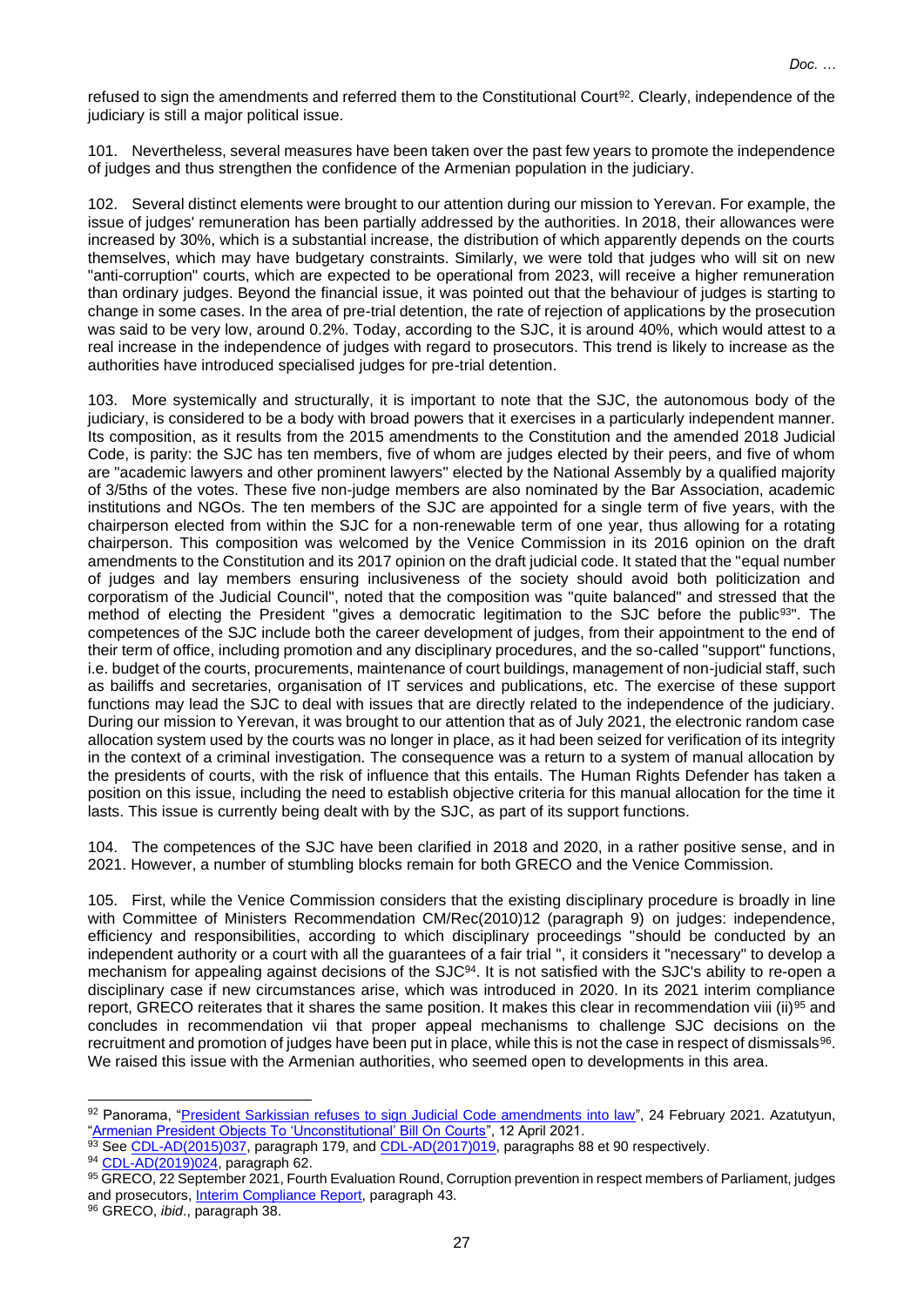106. On the other hand, they were firmer on the deletion of the possibility for the Minister of Justice to initiate disciplinary proceedings, as requested by GRECO in recommendation viii (i). At present, three authorities can initiate disciplinary proceedings against a judge: the Minister of Justice, the Ethics and Disciplinary Commission under the Assembly of Judges, and the Commission for the Prevention of Corruption (CPC) in case of irregularities in the financial declarations of a judge. The final decision rests with the SJC. The Armenian authorities reminded us that the Minister of Justice is not both judge and party in this matter, but only the initiator of the procedures. The fact that 90% of the requests for disciplinary sanctions that he addresses to the SJC are rejected would attest to this. They also pointed out that the CPC has only a limited power to initiate proceedings, since it only concerns the financial declarations of judges. They also pointed out that the number of proceedings initiated by both the CPC and the Ethics and Disciplinary Commission was very low and that it was therefore not feasible to leave the initiation of disciplinary proceedings to these two bodies alone. They also recalled that the Venice Commission, in its opinion of October 2017, had seen no difficulty in entrusting the initiation of disciplinary proceedings to the Minister of Justice, unlike GRECO. Finally, they made it clear that they had given up the idea of vetting judges following a dialogue with their international partners, which did not mean limiting the possibilities of fighting corruption among judges, which also involve disciplinary sanctions. Although the Venice Commission's position has changed somewhat in its 2019 opinion compared to that of October 2017, since it now considers that the new composition of the Ethics and Disciplinary Commission under the Assembly of Judges brought about by the 2020 reform of the Judicial Code should make it possible, in the long term, that the power of the Minister to initiate disciplinary proceedings could be phased, the position of the Armenian authorities did not appear to be devoid of consistency.

107. With regard to its recommendation ix aimed at establishing effective rules and mechanisms for identifying undue interference with the activities of judges in the administration of justice and for sanctioning judges who practice or seek such interference, GRECO commended the adoption of preventive measures (in the form of awareness-raising activities) but called on the authorities to go further in terms of sanctions. It referred in particular to the prevalent practices of lower court judges consulting higher court judges out of fear that judgments will be reversed, and judges disciplined for "illegal rulings". It held that, in this regard, the Armenian authorities were not in a position to deliver tangible results. Indeed, according to the latter, in only two cases, judges approached the SJC to report interference in their activities.

108. Finally, GRECO noted progress in the implementation of its recommendation xi, by which it called on the Armenian authorities to pursue a deliberate policy for preventing improper influences on judges, conflicts of interest and corruption within the judiciary. In 2019, it considered that part i) of the recommendation consisting in the provision of on-going mandatory training to all judges covering these areas had been addressed. In 2021, it welcomed the start of the implementation of part ii) relating to the provision of confidential counselling within the judiciary in order to raise judges' awareness and advise them with regard to the areas mentioned under. It noted that the Ethics and Disciplinary Commission, which is a disciplinary body, is no longer is no longer entitled to issue advisory interpretations of the rules of judicial conduct at the request of judges, thus respecting a standard of GRECO. It was, however, awaiting the establishment of a neutral and competent body to provide confidential counselling to judges.

109. Our assessment in the judicial field is that many reforms have already been carried out or initiated. They will take some time to yield results of some magnitude, but the foundations for a more independent judiciary are being laid. The measures taken to enhance the transparency and independence of the recruitment and promotion processes of judges were considered satisfactory by both GRECO and the Venice Commission. The question of the disciplinary procedure is still under debate, because it is perceived by the Armenian authorities as a fundamental lever to guarantee a more virtuous behavior of the judges in place. That of the quality of justice as well. Some of our interlocutors raised the length of the trial delays at first instance which would be due to an insufficient number of judges. However, effective justice is certainly able to restore the image of magistrates in the population. Reforms must therefore be continued in a context that we hope will be healthier than that which prevailed between the end of the Nagorno-Karabakh conflict in November 2020 and March 2021. Political positions cannot have their place in an independent judiciary. Likewise, the respect due to the office of judges by politicians and the executive and legislative powers is an integral part of the rule of law. In addition, we have no doubt that it would greatly facilitate the pursuit of reforms of the judiciary. In this regard, we hope that the easing of tensions between the government and the National Assembly on the one hand and the SJC and the judges on the other hand, which our interlocutors told us to have observed since March 2021, continues.

# *5.2.2. The Constitutional Court*

110. The conflict from mid-2019 to mid-June 2020 between the majority and some of the members of the Constitutional Court is another illustration of this. The reason for the conflict is that the majority formed after the Velvet Revolution saw the Constitutional Court as a tool in the hands of the former majority, secure in its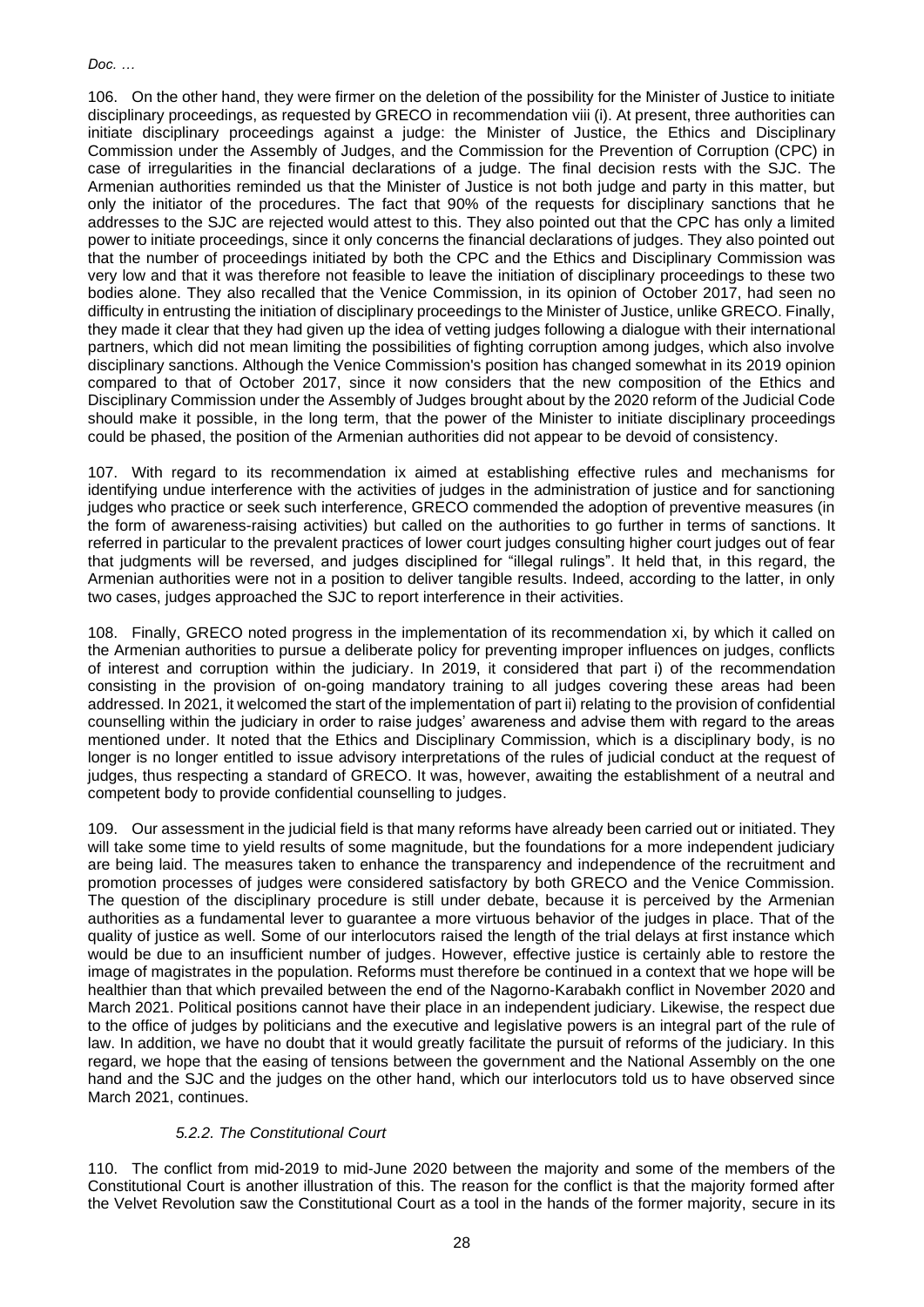composition and set to impede the reform agenda being pursued by a government with strong democratic credentials. In return, the Court condemned the pressure and the attacks to which it was being subjected and accused the majority of wishing to put an end to its independence.

111. In the legal sphere, the discussion focused on three issues.

112. The first related to the difference in status between judges making up the Court, particularly in terms of the length of their terms of office. Amendments were made to the Armenian Constitution of 1995 in 2005 and 2015, both of which changed the rules on the appointment of members of the Constitutional Court. The provisions of 1995 established a Court made up of nine members, appointed by the National Assembly and the President of Armenia for a term of office running up to the age of their retirement, at 70. The amendments of 2005 slightly altered the way in which the members were appointed and shortened their term of office by lowering their retirement age to 65. Lastly, the amendments of 2015 reflected the transition from a presidential to a parliamentary system and gave the Assembly the power to appoint members of the Court by a three-fifths majority. Three of them are now elected on a recommendation from the President of Armenia, three on a recommendation from the government and three on a recommendation from the General Assembly of Judges. Their terms of office are now limited to 12 years and the same person cannot be elected more than once. The amendments of 2005 and 2015 did not have any retroactive effect and the transitional provisions of the 2015 revision provided that members of the Constitutional Court appointed before the entry into force of the new rules would remain in office until their term had expired. The amendments of 2015 came into force on 9 April 2018, when the new President of Armenia took office. In practical terms, the application of the transitional rules meant that until mid-2019, the Constitutional Court had two members who were appointed in accordance with the procedure introduced in 2015, with a non-renewable 12-year term of office, while the seven other members, appointed by previous majorities, were governed by the provisions of 1995 (departure at the retirement age of 70), which applied to two of them, or by those of 2005 (departure at the retirement age of 65), which applied to five. In practice, two judges had been in office for more than 12 years and one of them was serving a second term but had not yet reached the 12-year limit. As the government pointed out, although the constitutional amendments of 2015 had come into force in 2018, the various retirement ages of the members meant that they would not be fully applied for a very long time as the acting President would not have reached retirement age until 2035 and another member was due to retire in 2037, over 20 years after the adoption of the amendments<sup>97</sup>.

113. The second question related to the status of the President of the Constitutional Court. The 2005 revision had provided that the National Assembly should select the President of the Court from among its members on the recommendation of the Speaker of the Assembly. The 2015 revision provided that the President of the Court should be elected not by the National Assembly, but by the members of the Court for a six-year term without the possibility of re-election. As with other members, however, any president elected before the 2015 constitutional amendments would still be governed by the former provisions, including those relating to the length of his or her term. The former President of the Constitutional Court, Mr Gagik Harutyunyan<sup>98</sup>, had resigned on 5 March 2018, enabling the National Assembly to elect a new President on 21 March, barely three weeks before the entry into force of the provisions of 2015, meaning that the term of office of this new President, Mr Hrayr Tovmasyan, would be governed by the provisions of 2005 and run up to his retirement age of 65. In practice, his term was due to end sixteen years later, and not subject to the 6-year limit laid down by the provisions of 2015. The new majority elected after the Velvet Revolution interpreted this appointment as an abuse of procedure designed to avoid the implementation of the 2015 amendments, especially as Mr Tovmasyan had been a Minister of Justice, a well-known figure in the ruling Republican Party in the previous government, and an MP since 2017, as well as one of the main instigators of the constitutional revision of 2015.

114. The third question took different forms, but for the government it was about how to prevent the Constitutional Court from exercising an *a priori* review over any revision initiated by the majority to establish a single status for all constitutional judges. The Court maintained that the Constitution gave it this power in relation to any constitutional revision whereas the government considered that according to the Constitution, it applied only to amendments to four articles that were said to be "non-amendable", namely Articles 1 to 3 and 203.

115. As a first step, the National Assembly voted in October 2019 to dismiss Mr Tovmasyan, but the Constitutional Court censured the vote because it considered that the Assembly did not have this power. The Armenian authorities then asked the Venice Commission and two Council of Europe directorates for a joint

<sup>97</sup> [CDL-AD\(2020\)016,](https://www.venice.coe.int/webforms/documents/?pdf=CDL-AD(2020)016-e) paragraph 42.

<sup>98</sup> This is the same Mr Harutyunyan who became Chairperson of the Supreme Judicial Council (SJC) cited above and resigned from this position on 24 May 2019.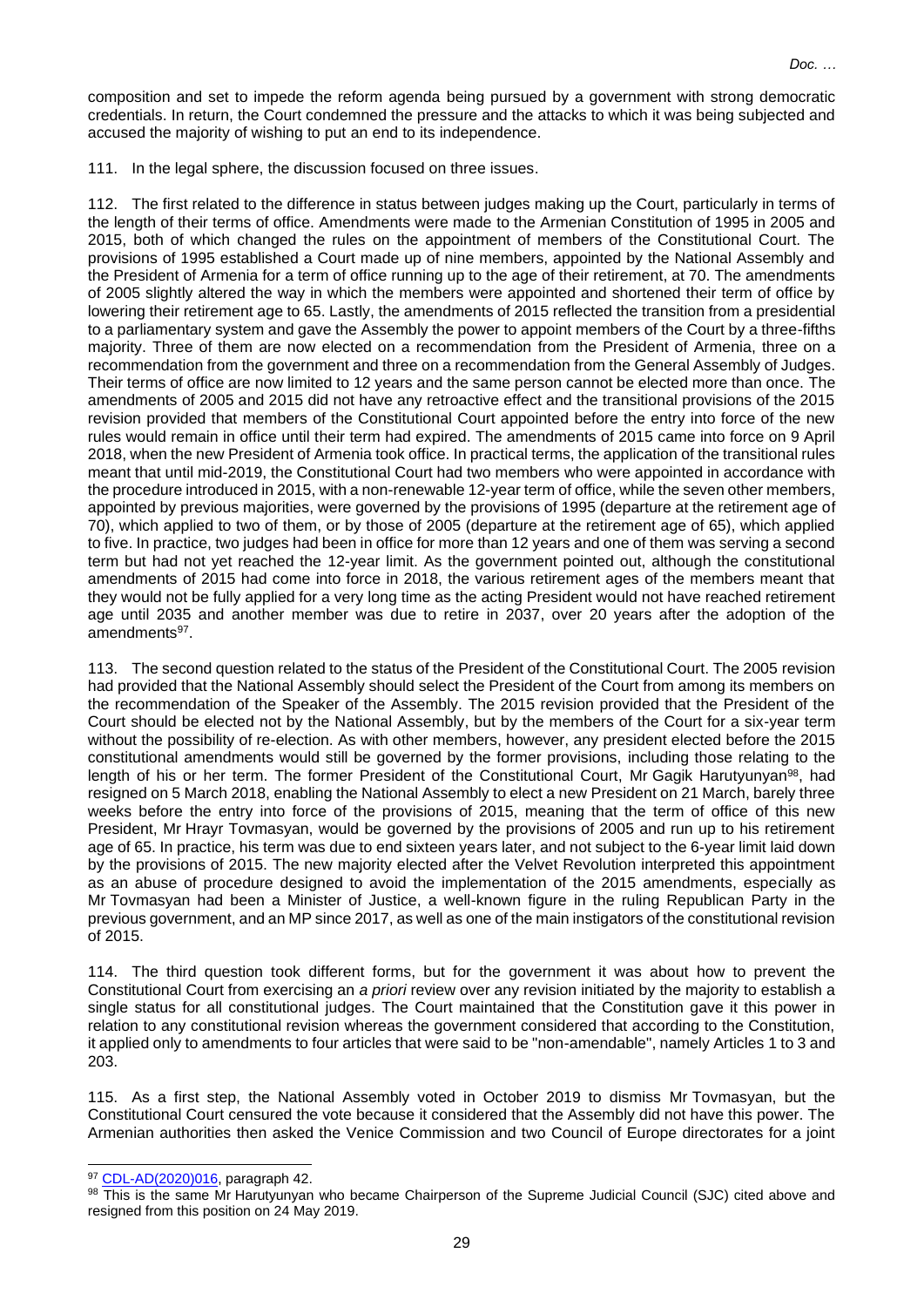opinion on a draft text allowing members of the Constitutional Court appointed prior to the entry into force of the 2015 constitutional amendments to resign on a voluntary basis before the end of their term of office in exchange for several advantages. This proposal was presented as a "dignified exit" for judges whom the authorities associated with the "old regime". The Venice Commission accepted the government's argument that all Constitutional Court judges should have the same status, whether they were appointed before or after the revision of the Constitution in 2015. It pointed out, however, that any early retirement scheme had to be voluntary and should not result in a large number of departures which would hamper the proper functioning of the Court<sup>99</sup>. Imposing such a procedure would undermine the principle of the irremovability of judges, which is a guarantee of the independence of the judiciary from the political authorities. The Armenian authorities followed this opinion, and the National Assembly adopted a law enabling members of the Constitutional Court who so wished to retire early, with monthly financial compensation equivalent to the salary they would have earned as constitutional judges up to their scheduled retirement age (65 or 70). This possibility was open until 31 January 2020. None of the members appointed before 9 April 2018 took up the offer and the composition of the Court remained unchanged. At the same time, the relationship between the President of the Court and the majority became increasingly strained<sup>100</sup>. In February 2020, the National Assembly amended the transitional provisions on the term of office of constitutional judges so that the President of the Court and the seven judges appointed before the 2015 amendments came into force would have to leave office. It also submitted the final adoption of this amendment to a referendum, which was not subject to the Court's constitutional review. The referendum was scheduled by presidential decree for 5 April. It was postponed, however, because of the state of emergency declared in the wake of the Covid-19 pandemic. The authorities then requested a second opinion from the Venice Commission on how to implement the Constitutional Court model provided for by the amendments of 2015. The Armenian authorities also asked the Venice Commission about the scope of the Court's review of constitutional amendments and the National Assembly's authority to cancel the planned referendum. The Venice Commission reiterated the position of principle it had adopted in 2019 on the irremovability of judges and the legitimacy of the Armenian authorities' desire to ensure that the composition of the Constitutional Court reflected within a reasonable timeframe the provisions of the Constitution, as amended in 2015. This prompted it to advocate a gradual change in the composition of the Court in order to avoid "any abrupt and immediate change endangering the independence of this institution". With regard to the President of the Court, it called for a transitional period "instead of immediately terminating the mandate of the current [President]". As to procedural questions, it considered, firstly, that the Court did not have a general power of ex ante review of amendments to the Constitution other than for its "non-amendable" articles and, secondly, that the National Assembly had the authority to cancel the referendum. The Armenian authorities have only followed this opinion to a certain extent. On 22 June 2020, the National Assembly cancelled the referendum and amended the transitional provisions of 2015 to end the terms of office of three members of the Court who had already served for over 12 years and the term of the President of the Court, Mr Tovmasyan, who nonetheless remained a judge. The Statute of the Court provided for in the 2015 amendments was therefore applied to all its members, without a transitional period. In September 2020, the Assembly voted by a three-fifths majority to appoint three new members, bringing to an end the conflict that began in 2019.

116. We have duly noted that the Armenian authorities began by trying to find an honourable solution to the crisis which would fully respect the principle of the irremovability of judges and the independence of the judiciary. We also agree with the Armenian authorities and the Venice Commission that it was not right that the transitional provisions of the constitutional revision should act as a *de facto* hindrance to the application of the 2015 amendments. We are also conscious that the Armenian authorities have talked to the Council of Europe, referring questions to the Venice Commission on two occasions. We regret, however, that they did not follow the Commission's recommendations, which would have enabled a gradual change to the members of the Court covered by the provisions prior to the 2015 amendments without undermining the principle of irremovability, which is one of the features guaranteeing the independence of the judiciary. However, it has not escaped us that once three of the Court's judges had been replaced, it gave a decision which was presented by the majority as firm evidence of its independence. On 26 March 2021, the Constitutional Court declared that Article 300.1 of the Armenian Criminal Code, which covered the crime of "overthrowing the constitutional order" and had formed the legal basis for the proceedings against former President Robert Kocharyan for his role in the events of 1 March 2008, was unconstitutional. This case was one which the Armenian authorities felt particularly strongly about. It will be recalled that Prime Minister Pashinyan had called

<sup>99</sup> [CDL-AD\(2019\)024,](https://www.venice.coe.int/webforms/documents/?pdf=CDL(2019)030-e) paragraphs 57 and seq.

<sup>100</sup> The Prime Minister said *inter alia* that Mr Tovmasyan had tried several times to get him to endorse Mr Tovmasyan as the legitimate President of the Constitutional Court and that his appointment to the position of head of the Court was the result of fraud. Mr Tovmasyan said that the Prime Minister was lying and that he had asked his lawyers to bring a lawsuit against him. Mr Tovmasyan has been the subject of prosecutions and criminal investigations for "abuse of power" and misappropriation of funds dating back to the time when he was Minister of Justice.

See Eurasianet, ["Armenian government gathers forces against senior judge"](https://eurasianet.org/armenian-government-gathers-forces-against-senior-judge), 22 October 2019 and Caucasus Watch, "New [developments in the Pashinyan-Tovmasyan conflict"](http://caucasuswatch.de/news/2342.html), 27 January 2020.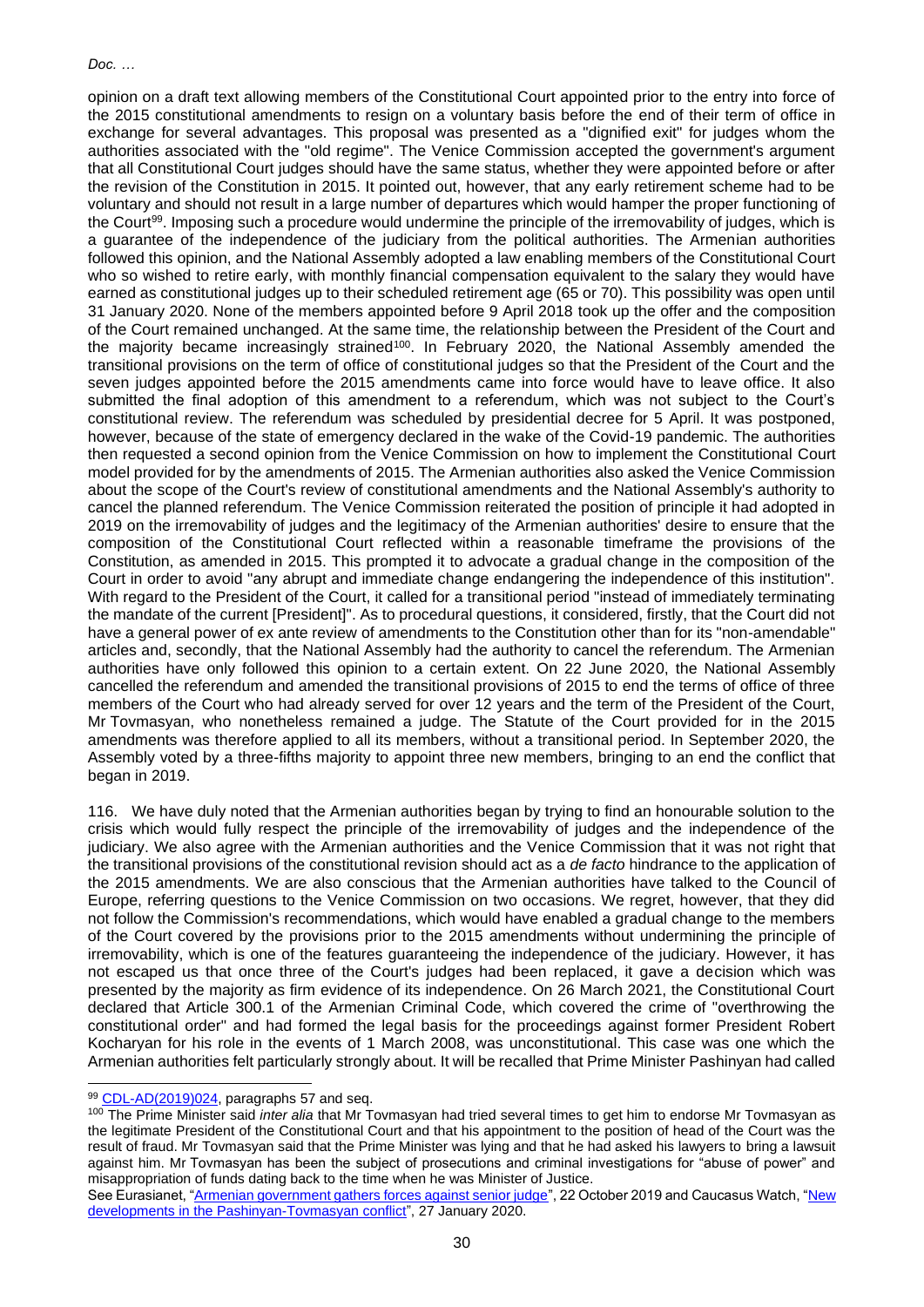for the courts to be blockaded after a trial judge released former President Kocharyan on bail in May 2019. Likewise, the decision by the Constitutional Court in September 2019, holding that the pre-trial detention of the former President was illegal, had contributed to increased tensions between the Court and the Armenian authorities. In its new composition, the Court has had no hesitation in relying solely on the relevant law without taking account of any potential objections on the part of the Armenian authorities, proof that it has not lost its independence. Nonetheless, we hope that the forced departure of three of the Court's members has not created a precedent for further such moves within the judiciary.

#### **6. The media situation**

117. According to the Reporters Without Borders (RSF) World Press Freedom Index 2021, Armenia is ranked 63rd out of 180 countries. According to the index, Armenia's press is diverse but not yet independent. In its Freedom in the World 2021 report, Freedom House considers that independent and investigative media operate relatively freely in Armenia and generally publish online. Small independent media outlets provided robust coverage of the protests during the Velvet Revolution in 2018, challenging the narratives of state broadcasters and other establishment media. By comparison, most print and audiovisual media are affiliated with larger political or business interests. With regard to Internet freedom, Armenia is considered a "free" country by Freedom House.

118. In general, both international NGOs and local experts believe that the diversity of the media landscape has flourished since the Velvet Revolution. For example, in 2019, Armenia jumped 19 places in the RSF ranking from 80th to 61st. The desire of the authorities at the time not to restrict freedom of expression disproportionately, including to combat hate speech, had been clearly expressed by our predecessors' talking partners when they visited Yerevan in 2019<sup>101</sup>. In its report "Freedom and Media 2019: A Downward Spiral", Freedom House said that the Armenian authorities at the time were more inclined to accept criticism from a free press than the previous authorities<sup>102</sup>. Despite this genuine progress, the Armenian media scene is still highly polarised. As both RSF and Freedom House note, this polarisation is strongly linked to the fact that the editorial line of the main television channels or print media coincides with their owners' interests. Polarisation is reflected in particular in the fact that a large part of the Armenian press is still in the hands of people who are loyal to the authorities who were in power before the Velvet Revolution whereas a minority is "fiercely loyal to [Prime Minister] Pashinyan" and only a few media outlets have no strong party bias $103$ .

119. In 2020, Armenia was confronted with events which led the authorities to severely restrict the independence of journalists and freedom of expression, albeit temporarily. For example, on 16 March 2020, the authorities adopted a decree to prevent the dissemination of false information and publications likely to cause panic in the context of the Coronavirus pandemic. The decree drew strong criticism from media representatives and was withdrawn. Instead, a package of amendments to the Criminal Code and the Administrative Code was discussed by the National Assembly on 24 March. These texts provided that any organisation engaged in journalism could only publish information on Coronavirus after this information had been published by official sources, i.e. by the authorities. Failure to comply with this requirement was considered an infringement of the state of emergency declared at the beginning of the pandemic, with offenders facing fines. Press representatives and the OSCE Representative on Freedom of the Media criticised the disproportionate nature of this restriction on freedom of expression and pointed to the role of media outlets in combating the dissemination of false information. On 13 April, the contested provisions were withdrawn and no media outlets were fined. This was not the case during the Nagorno-Karabakh conflict. The government issued a decree on 27 September declaring martial law on the territory of the Republic of Armenia, supplemented by legislative amendments requiring journalists to disseminate only official information on military operations. The Criminal Code and the Administrative Code were also amended to provide for penalties for infringements of the restrictions imposed by martial law. In particular, a fine of 2 000 to 3 000 times the nominal wage and a two-to-three-year prison sentence was imposed for any action infringing the rules on publication or dissemination of information during the period of martial law, defined as "causing harm to the legitimate rights or interests of individuals or organisations or to the legitimate interests of the public or the state". The police were in charge of the implementation of this legislation, which resulted in their banning 401 publications, 196 of which were put out by the media, and imposing fines in 76 cases. The press representatives considered the penalties provided for by these provisions to be disproportionate and liable to put some media outlets at financial risk. They also questioned whether the police were best placed to determine whether a publication was harmful or not to the interests of the state. The Ombudsman referred the martial law

<sup>101</sup> [AS/Mon \(2019\) 14,](http://www.assembly.coe.int/LifeRay/MON/Pdf/DocsAndDecs/2019/AS-MON-2019-14-FR.pdf) paragraph 38.

<sup>102</sup> Freedom House, ["Freedom and Media 2019: A Downward Spiral"](https://freedomhouse.org/report/freedom-and-media/2019/media-freedom-downward-spiral).

<sup>103</sup> Eurasianet, ["Media polarization rising in Armenia"](https://eurasianet.org/media-polarization-rising-in-armenia), 30 October 2019.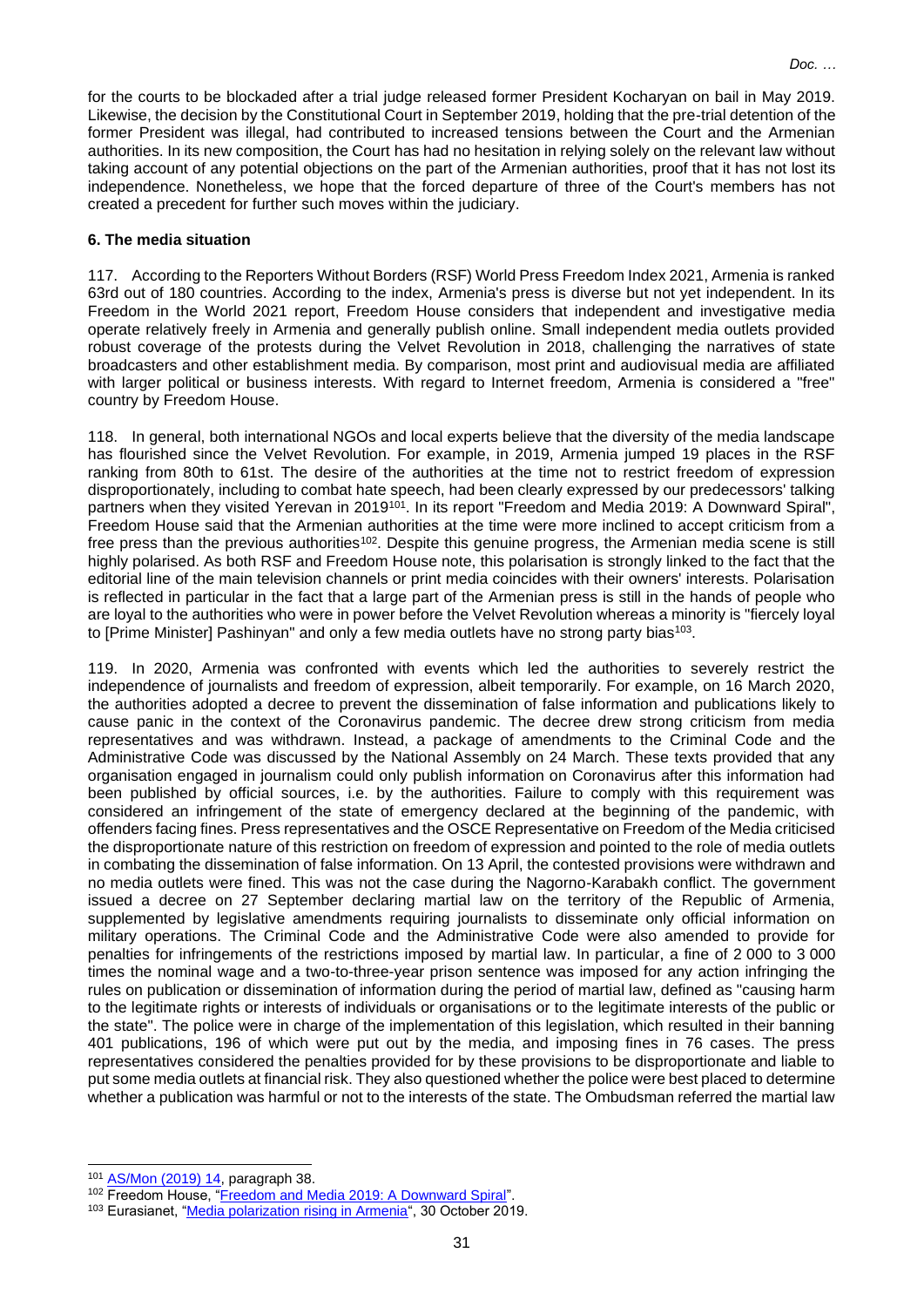provisions restricting freedom of expression to the Constitutional Court, as a result of which they were suspended on 20 November<sup>104</sup>.

120. In both cases, namely measures to combat false information that could create panic in the middle of the Coronavirus pandemic and martial law, we have seen similar patterns. The authorities tend to take drastic measures, which are manifestly excessive in view of their restrictions on freedom of expression, even if they pursue a legitimate aim. However, they are able to heed criticism and relax the rules, at least with regard to Coronavirus. Lastly, judicial remedies are effective and can be successful, even if, in the case of martial law, the Constitutional Court's decision was only given after the signature of the Trilateral Statement which put an end to hostilities.

121. This approach is also reflected in the measures taken to combat hate speech and disinformation. As pointed out by the Committee to Protect Freedom of Expression, an Armenian NGO, "the press, television and social media are flooded with hate speech, explicit disinformation and manipulations, especially in the postwar period [following the war with Azerbaijan]"<sup>105</sup>. This was also the view of the Ombudsman, who stated in 2020 that the spread of hate speech had reached "alarming proportions" in Armenia<sup>106</sup>. The authorities have intervened twice in this matter. A bill was tabled in September 2020 proposing to increase fivefold the maximum amount of fines for "insults" and defamation. Ultimately, the law adopted in March 2021 only tripled these amounts, to 3 million and 6 million dram (about €5 150 and €10 300) respectively, probably in response to the reactions to the initial bill. This law seems to have been passed despite the reservations of the Minister of Justice and Human Rights, the Ombudsman and civil society representatives. It was particularly criticised for its potential to prompt the media to engage in self-censorship and for implicitly encouraging prominent figures sensitive to criticism to use this financial threat to deter any unwanted scrutiny. In this case, the question arises as to the right balance to be struck between the freedom of expression guaranteed by Article 10 of the European Convention on Human Rights and the dignity of the person, which forms part of the right to privacy protected by Article 8. In addition, an amendment to the Criminal Code was adopted in July 2021, mainly targeting social media. It criminalises "serious" insults in general and provides for fines ranging from 1 to 3 million dram (€2 575 to €5 150), and a maximum prison sentence of three months when they are directed at persons on account of their public activities (public officials, politicians, activists and other public persons). These changes occurred in a country where defamation was decriminalised in 2010, but journalists are still prosecuted for insult or libel. The Committee to Protect Freedom of Expression documented 89 such prosecutions in 2019 and 61 in 2020. Both the Law of March 2021 and the amendment of July 2021 were referred by the President of Armenia to the Constitutional Court. In early October 2021, the Court ruled that the relevant provisions of the March 2021 law were not unconstitutional. The constitutionality of the amendment to the penal code is currently under review.

122. We discussed both sets of amendments with representatives of civil society, but also with the authorities. The authorities consider that these legislative changes were necessary, given the level of hate-speech in the media and on social networks, and proportionate. Furthermore, the July 2021 amendment would only be a temporary measure, valid until July 2023, at which point the question of its continuation would be decided in the light of developments. In this respect, we were told that the measures voted on had had a real impact on social networks and helped to reduce the amount of hate speech. On the other hand, civil society representatives felt that the measures risked provoking a form of self-censorship by the media and posed a real financial threat, as far as the March 2021 amendments were concerned, to offenders. One of our interlocutors presented a measured view. He felt that the July 2021 amendment provided a sound definition of the new offence, that the scope of the measure was narrow and its purpose proportionate. However, he feared that the implementation of the March 2021 amendments would leave too much room for discretion to prosecutors, who might tend to interpret the concepts of insult and defamation broadly, which would be detrimental to both individuals and the media. Monitoring their implementation is therefore important. With regard to the July 2021 amendment, we were told that ten prosecutions had been initiated on the basis of this new offence and that none had so far targeted media or journalists. Again, it will be important to monitor the implementation of this new provision.

123. In general, civil society representatives regretted that the authorities do not share their vision of a comprehensive reform with them and that they are less consulted than they were after the "Velvet Revolution". They also stated that investigative journalism contributes to the fight against corruption and, as such, should not be exposed to disproportionate financial risks or criticism in its activities.

<sup>104</sup> Source[: Annual report](https://khosq.am/wp-content/uploads/2021/03/CPFE-ANNUAL-report-2020-ENG.docx) of the Committee to Protect Freedom of Expression, an Armenian NGO, pp. 3-5.

<sup>105</sup> *Ibid*., p. 8.

<sup>106</sup> Azatutyun, ["Armenian Ombudsman Alarmed By Online Hate Speech"](https://www.azatutyun.am/a/30606296.html), 11 May 2020.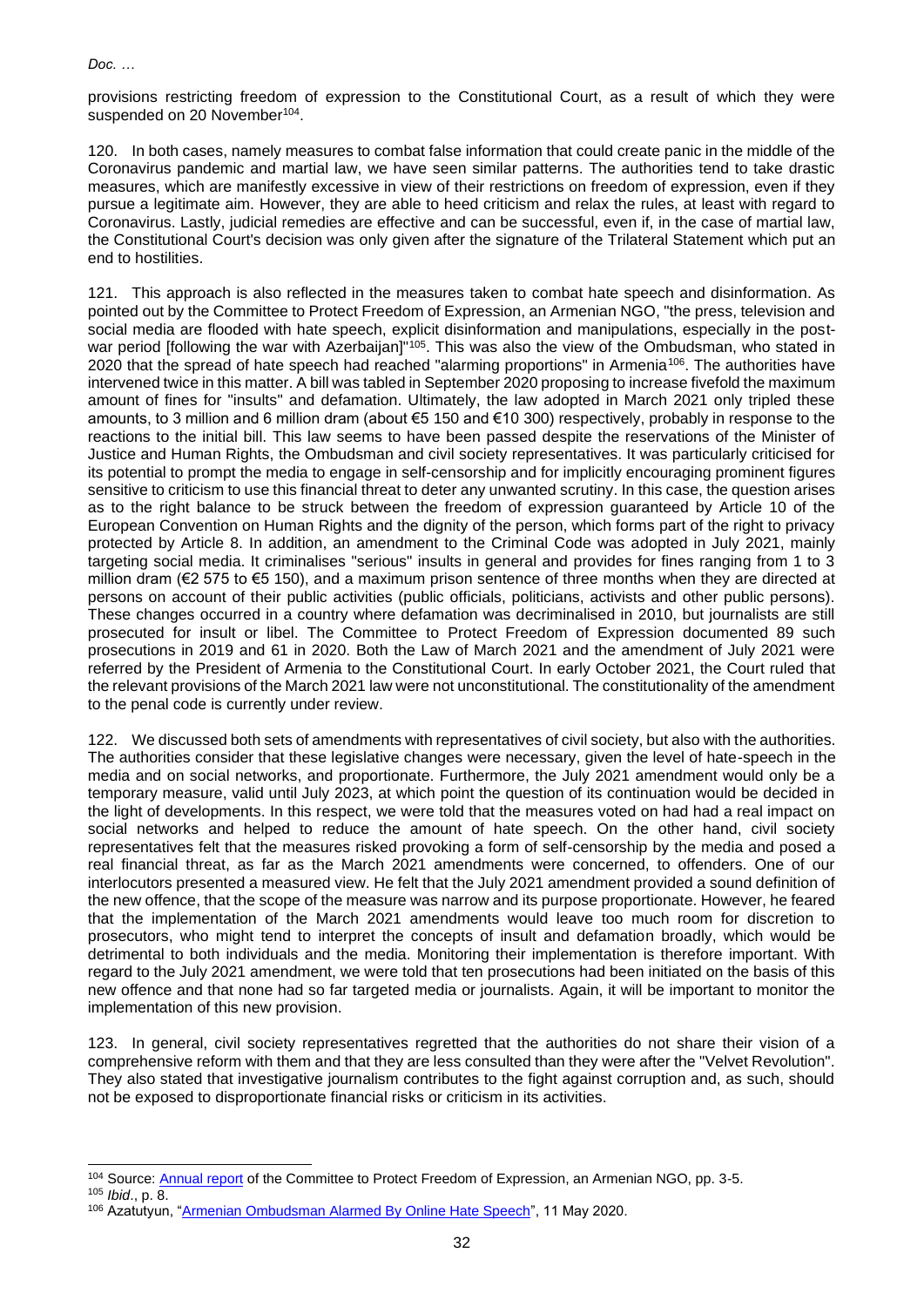124. While the challenge of combating hate speech and disinformation is real in Armenia, we believe that there are tools other than preventive punishment. For instance, the issue of training for journalists is important and ought to be addressed by the Armenian authorities, along with the issue of their insecure status. Another area that merits attention is strengthening systems of self-regulation. While the Law on Mass Media of 2003 includes provisions on the subject, self-regulation is not considered to be effective in Armenia. Lastly, polarisation of the media is partly responsible for the high level of hate speech and disinformation. In this connection, increased transparency in the area of media ownership could act as a deterrent. Since 2018, the Armenian authorities have been developing a "beneficial ownership" approach, whose aim is to set up a single register identifying the actual person or persons who own businesses. This register is supposed to include press companies.

125. In general, the requisite reform of media legislation is under way in Armenia. On 16 July 2020, the National Assembly adopted the Law on Audiovisual Media, which replaces the Law on Television and Radio, whose provisions were, to a large extent, out-of-date. It was the subject of a somewhat critical analysis by the OSCE<sup>107</sup>. The Committee to Protect Freedom of Expression also lamented the fact that neither the new law nor the tender procedures for the award of television broadcasting licences introduced by the legislation enacted on 16 July had really reduced the hate speech, manipulation, insults, defamation and extreme manifestations of bias which continued to be widespread on the air<sup>108</sup>. Furthermore, the Armenian authorities are currently preparing an extensive reform of the Law on Mass Media of 2003 and have asked for assistance from the Council of Europe with this. We call on the Armenian authorities to adopt a comprehensive approach to reform in the media sector and use all the tools at their disposal to combat hate speech and not to focus solely on administrative or criminal punishment. We also call on them not to restrict freedom of expression disproportionately and to weigh protection of this freedom against the preservation of other fundamental rights and freedoms.

# **7. Conclusions**

126. Armenia has successfully emerged from the serious political crisis following the hostilities in the context of the Nagorno-Karabakh conflict. The crisis was resolved by the holding of early parliamentary elections in June 2021, which were organised in a democratic manner notwithstanding a a highly polarised political environment. This is an important achievement, all the more so because of the Coronavirus pandemic and the general economic crisis.

127. Of the four themes covered in our report, electoral reform is perhaps the one where the most significant results have been achieved. According to the Venice Commission, the reforms addressed the majority of its recommendations as well as those of the OSCE/ODIHR. While under preparation, in an inclusive manner since 2018, they entered into force shortly before the elections. The challenge is now to ensure that the new legislative framework is also rigorously applied in the area of campaign financing and political parties and that these reforms have a positive impact on the political party culture by encouraging affiliations based on political ideology rather than personal, historical or an opportunistic basis.

128. The polarisation observed during the June 2021 elections is unfortunately present in the National Assembly. This could affect the establishment of a true parliamentary culture where the majority and opposition confront each other in a constructive and respectful manner on clearly identified political orientations. In this respect, while all the mechanisms enabling the opposition to play its role must obviously be maintained, it is also incumbent on the latter to provide real alternatives and to contribute to easing the climate of tension that prevails in parliament. Finally, as the parliamentary majority has a high number of seats, it must genuinely exercise its functions of control and evaluation of government action.

129. In general, it is clear that the institutional balances are being built and that certain checks and balances, such as the Human Rights Defender, are well established. Within the Executive Branch, the President of the Republic has not failed to use all the powers that the Constitution confers on him, even if that opened him up for criticism from opposition or ruling majority. We can only encourage the Armenian authorities to strengthen these institutional checks and balances and hope that the announced constitutional revision will be an opportunity to strengthen them, including by ensuring the genuine independence of relevant institutions, such as the Commission for the Prevention of Corruption.

130. The existing relationship between the authorities and the judiciary as well as the Constitutional Court has been marked by serious tensions since the peaceful change of majority in 2018. We are well aware that

<sup>107</sup> OSCE, [Legal Analysis of the Law of the Republic of Armenia "On Audiovisual Media"](https://www.osce.org/representative-on-freedom-of-media/493522)*, as adopted on 16 July 2020*, 22 July 2021.

<sup>108</sup> Committee to Protect Freedom of Expression, [1st quarterly report \(January-March 2021\).](https://khosq.am/wp-content/uploads/2021/05/CPFE-1st-quarter-report-2021-ENG.docx)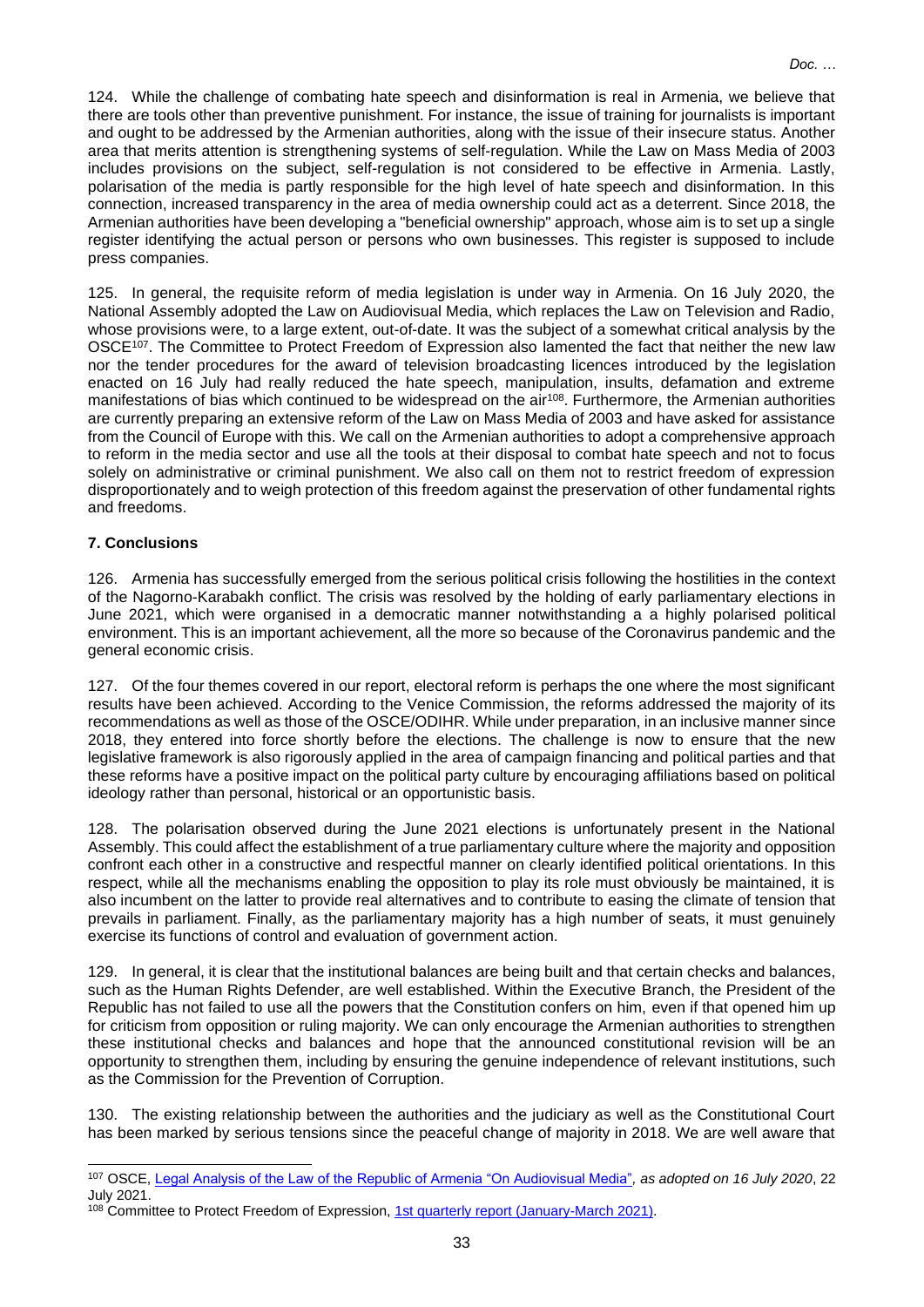confidence of the Armenian population in the judiciary has been low for several years. We are also aware of the public political stances sometimes taken by a number of representatives of the judiciary. While that underscores a need for further reforms of the judiciary, such reforms must be carried out in full compliance with European standards, as outlined by both GRECO and the Venice Commission, in particular with regard to the principle of the security of tenure of judges. It is also important that these reforms preserve the dignity of the judiciary and do not collectively question the integrity of the office. This is important as the foundations for a more independent justice system with more transparent operating procedures have already been laid.

131. As regards the situation of the media, we are aware that the Armenian authorities and society are confronted by an unprecedented level of disinformation and hate speech, especially following the Nagorno-Karabakh conflict. The authorities have responded by tightening the framework for freedom of expression, by increasing fines for insults or by criminalising 'serious insults' in March and July respectively. However, we wish to reiterate the Assembly clear position against the criminalisation of defamation. Other tools that are in line with European standards and norms are available instead of exclusive preventive sanctions. We call on the Armenian authorities to develop a comprehensive medium - and long-term strategy that addresses the issues of transparency of media ownership, possible media concentration, the precarious status of journalists and self-regulation mechanisms, as these issues are linked to the proliferation of hate speech in the media sector.

132. We will continue to closely follow developments in Armenia, in particular with regard to: institutional checks and balances, the establishment of a genuinely democratic political culture and environment, judicial reform and the media situation. In this context, we will also closely follow the implementation of the co-operation programmes related to these issues contained in the Council of Europe Action Plan 2019-2022 for Armenia and will ensure that they are also taken into account in the Action Plan 2023-2026.

133. With regard to the Nagorno-Karabakh conflict, our visit to the border town of Yeraskh reminded us again that, in the absence of a comprehensive peace agreement, insecurity persists for which civilians are paying the price. Nevertheless, Armenia has been able, in a difficult context, to continue to progress on the path of democracy, the rule of law and human rights, and this deserves to be welcomed.